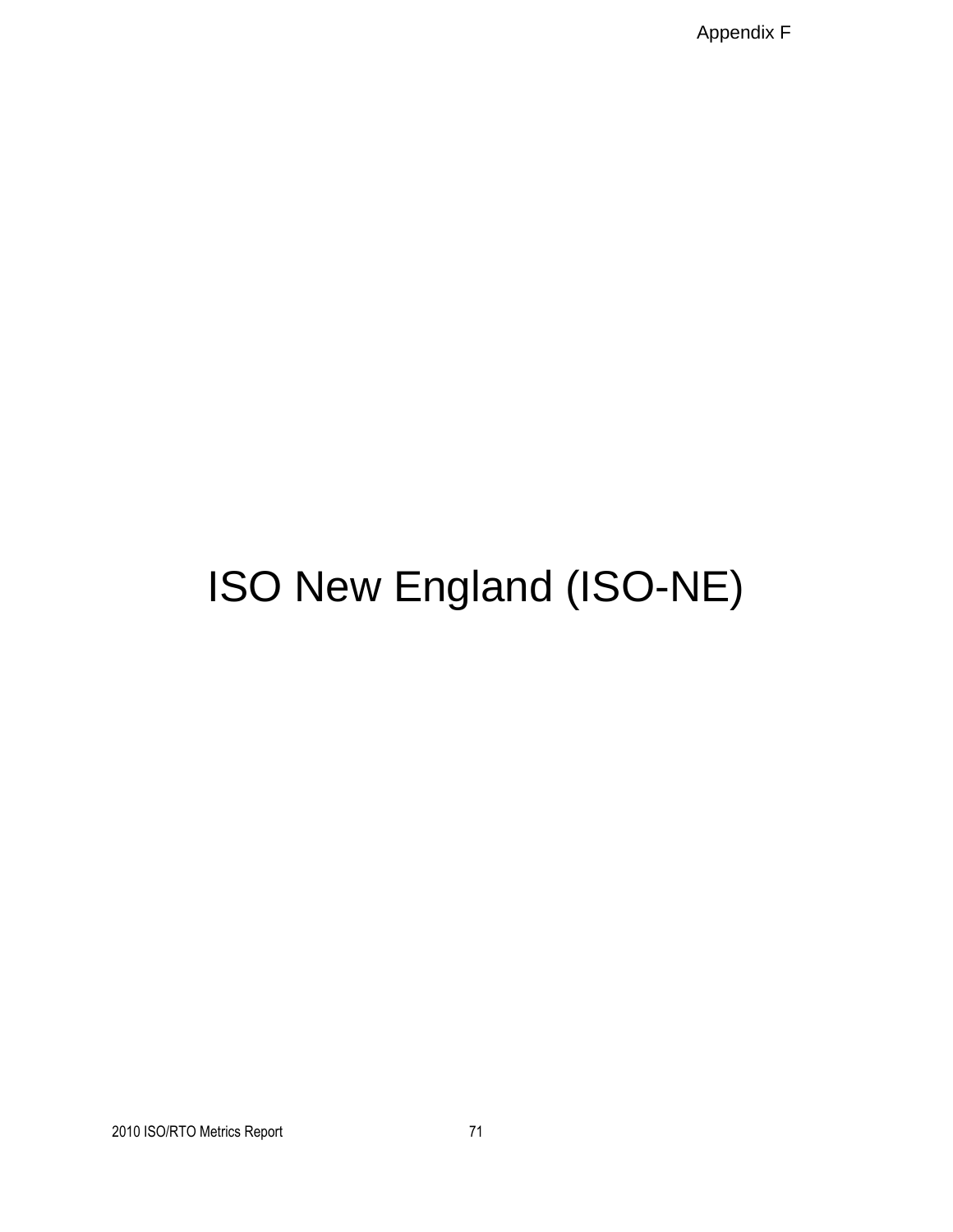## **Section 3 – ISO-NE Performance Metrics and Other Information**

ISO New England is a regional transmission organization (RTO), serving Connecticut, Maine, Massachusetts, New Hampshire, Rhode Island, and Vermont. ISO New England meets the electricity demands of the region's economy and people by fulfilling three primary responsibilities:

- Minute-to-minute reliable operation of New England's electric power system, providing centrally dispatched direction for the generation and flow of electricity across the region's interstate high-voltage transmission lines and thereby ensuring the constant availability of electricity for New England's residents and businesses.
- Development, oversight, and fair administration of New England's wholesale electricity marketplace, through which electric power has been bought, sold, and traded since 1999. These competitive markets provide positive economic and environmental outcomes for consumers and improve the ability of the power system to meet ever-increasing demand efficiently.
- Management of comprehensive planning processes for the electric power system and wholesale markets for addressing New England's electricity needs well into the future.

ISO New England is an independent, not-for-profit corporation. To effectively carry out its charge, the company, its board of directors and its 400+ employees have no financial interest or ties to any company doing business in the region's wholesale electricity marketplace.

The New England regional electric power system serves 14 million people living in a 68,000 square-mile area. More than 300 generating units, representing approximately 32,000 MW of total generating capacity, produce electric energy. Most of these facilities are connected through over 8,000 miles of high-voltage transmission lines. Thirteen tie lines interconnect New England with neighboring New York State and the provinces of New Brunswick and Québec, Canada. Demand resources now play a significant role in operating the New England power system. As of summer 2010, approximately 1,900 MW of demand resources, representing load reductions and behind-the-meter generators, are registered as part of ISO's Forward Capacity Market.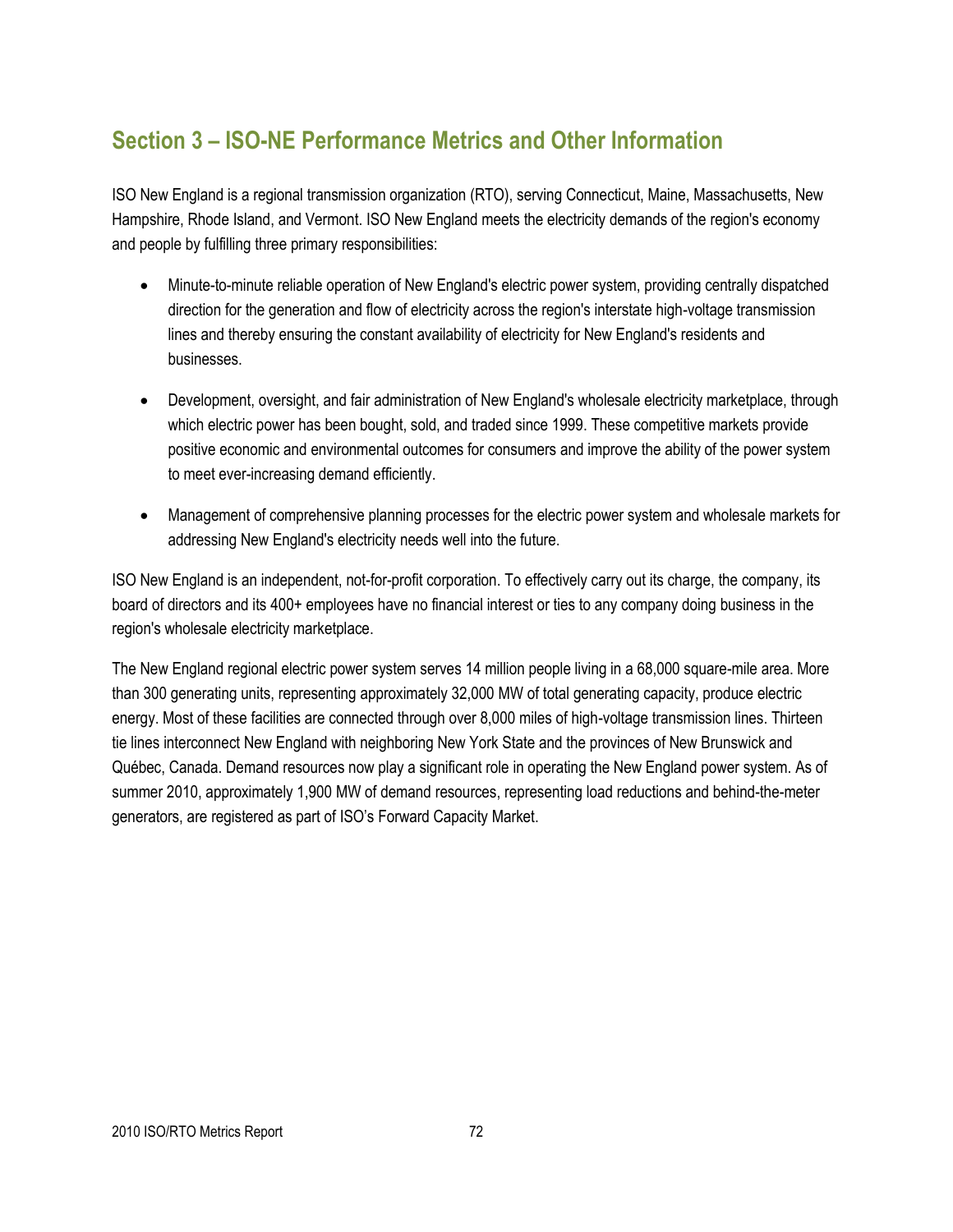## **A. ISO New England Bulk Power System Reliability**

The table below identifies which NERC Functional Model registrations ISO-NE submitted as of the end of 2009. The regional entity for ISO-NE is the Northeast Power Coordinating Council (NPCC). A link to the website for the specific NPCC reliability standards applicable to ISO-NE is included at the end of the table. For the reporting period 2007 to 2009, ISO-NE has had no violations (i.e., NERC Confirmed Violations) of national or regional reliability standards, including any operating reserve standards. ISO-NE regularly reports to stakeholders about the monthly operation of the system.

## **NERC Functional Model Registration ISO-NE** Balancing Authority Interchange Authority Planning Authority Reliability Coordinator Resource Planner Transmission Operator Transmission Planner Transmission Service Provider

**Regional Entity** Northeast Power Coordinating Council (NPCC)

Standards that have been approved by the NERC Board of Trustees are available at <http://www.nerc.com/page.php?cid=2|20>

Additional standards approved by the NPCC Board are available at <http://www.npcc.org/regStandards/Approved.aspx>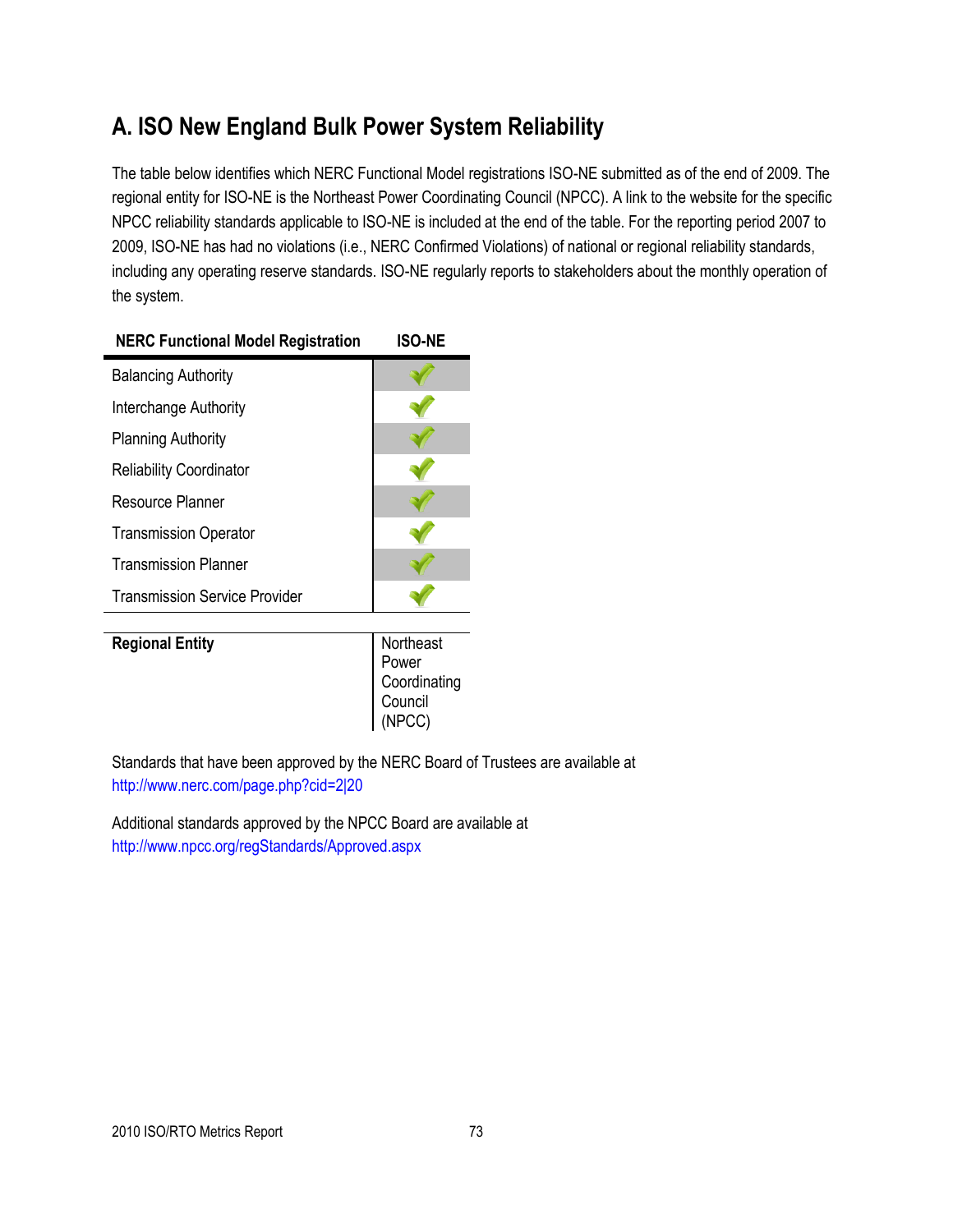## *Dispatch Operations*

**Compliance with Frequency Control Performance Metrics (CPS1 and CPS2)**

As the registered balancing authority (BA) for New England, ISO-NE is responsible for dispatching the region's generation (i.e., supply) to meet its load (or demand) and the scheduled interchange with its neighboring BAs, which is the agreed-to level of flow over the tie lines between two regions. In real time, the area control error (ACE) determines the effectiveness of ISO-NE's dispatch, or control performance. The ACE is a measurement of the difference between the net scheduled interchange and the net actual interchange. Over generation will result in a positive ACE, and under generation will result in a negative ACE. To effectively control the ACE as close to zero as possible, ISO-NE dispatches generators selected for automatic generator control (AGC) to regulate their power output based on AGC control signals they receive from the ISO every four seconds. The regulation requirements are based on balancing the need to satisfy the Control Performance Standard (CPS) with the need to minimize regulation procurement and ultimately consumer costs.

Control Performance Standard No. 1 (CPS1) and Control Performance Standard No. 2 (CPS2) are designed to maintain interconnection steady-state frequency within defined limits by balancing real power demand and supply in real time. NERC Standard BAL-001-0.1a, *Real Power Balancing Control Performance*, defines CPS1 and CPS2 as follows:

- CPS1 compliance is defined as at least 100% for a rolling annual average. ISO-NE must be 100% compliant with CPS1 throughout a 12-month period.
- CPS2 compliance is defined as greater than 90%. ISO-NE has an internal goal of managing CPS2 within a monthly average of between 92% and 97%.

ISO-NE monitors CPS compliance every hour of every day. Further, ISO-NE reviews CPS1 and CPS2 performance on a monthly basis. In addition, ISO-NE reviews CPS compliance annually to determine whether its regulation requirements, specified as a function of month, day type, and hour, need to be adjusted or modified. Since 2005, regulation requirements have decreased as a result of more efficient and effective generation dispatch and new operational tools, such as electronic dispatch and very short-term load forecasting. The system operators have also ensured compliance with CPS2 by carefully monitoring real-time economic dispatch and those generators providing regulation service. Consequently, lower amounts of regulation are needed to provide the required regulation service and subsequently meet the CPS2 target.

ISO-NE was compliant with CPS1 and CPS2 for each of the calendar years from 2005 through 2009 as shown in the following graphs.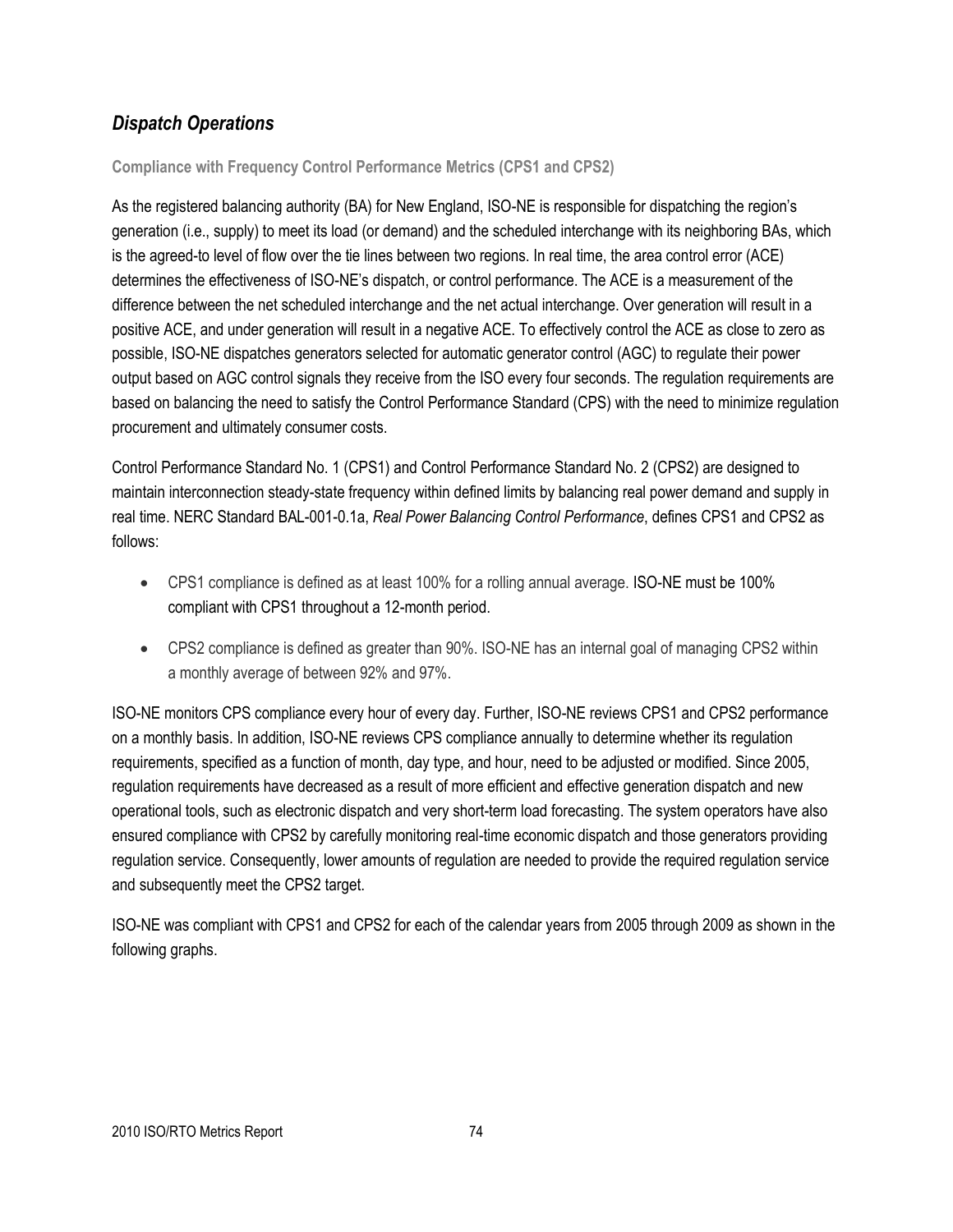### **ISO-NE CPS1 Compliance, 2005–2009**



**2005 2006 2007 2008 2009**





**2005 2006 2007 2008 2009**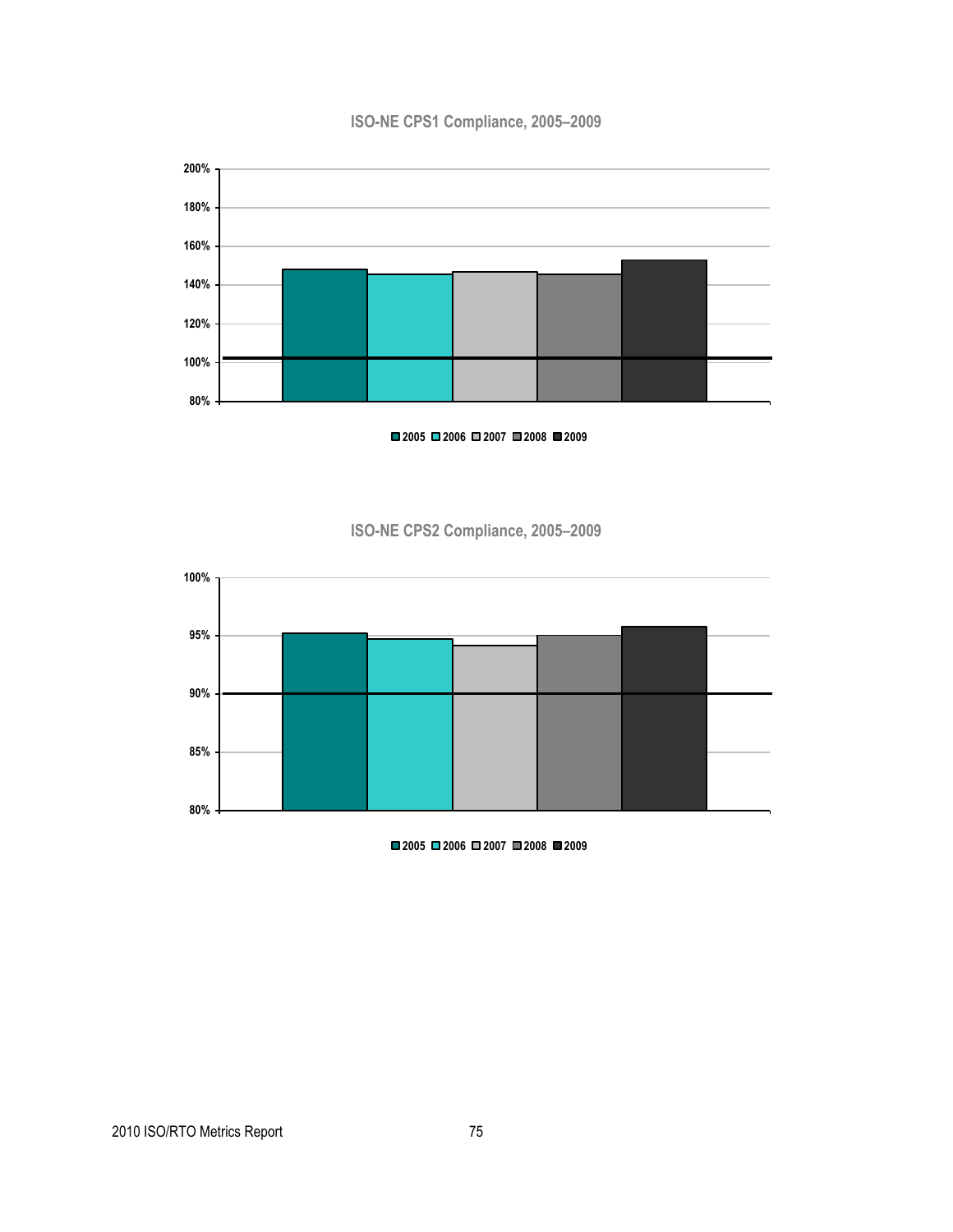**ISO New England Energy Management System Availability, 2005–2009**

The availability of the Energy Management System (EMS), as shown in the figure, is the key to reliable monitoring of the electric power transmission system. For the past five years, ISO New England's EMS has been available more than 99.9% of all hours in each year.



**ISO-NE Energy Management System Availability 2005–2009**

### *Load Forecast Accuracy*

The principal factor affecting load forecast error is the accuracy of the weather forecasts, with 60% of the load forecast error driven by weather forecast error. To minimize weather forecast error, ISO-NE uses three weather vendors to provide regional weather forecasts for eight New England cities. These data are used to calculate a loadweighted New England average weather forecast.

ISO-NE forecasters also use three types of short-term load forecast models to produce the day-ahead load forecast (before 10:00 a.m.), the seven-day load forecast, and an update of the current (intra-) day load forecast. One type of forecast model is an advanced neural network (ANN) model that uses weather inputs and past history to produce a short-term load forecast for the upcoming seven days. The ANN-Regular model weighs past load and weather data evenly, whereas the ANN-Fast model relies more heavily on the most recent weather data. The ANN-Fast model is particularly helpful during daylight savings time changes or seasonal holidays. Both ANN models are "retrained" annually. The second type, the MetrixND model, is solely dependent on weather inputs. The third type is the Similar Day historic model, which allows the forecaster to view a range of past "similar" days for possible use in the next-day forecast. The Similar Day model is based on predefined time and load criteria.

ISO-NE proactively monitors the performance of the individual load forecast models and regularly communicates with its weather vendors and the local National Weather Service office to discuss unusual weather conditions or forecasts. ISO-NE also is actively working with the University of Connecticut to develop a new type of load forecasting model that can better adapt to weather variables that contribute to load forecasting error.

**<sup>2005</sup> 2006 2007 2008 2009**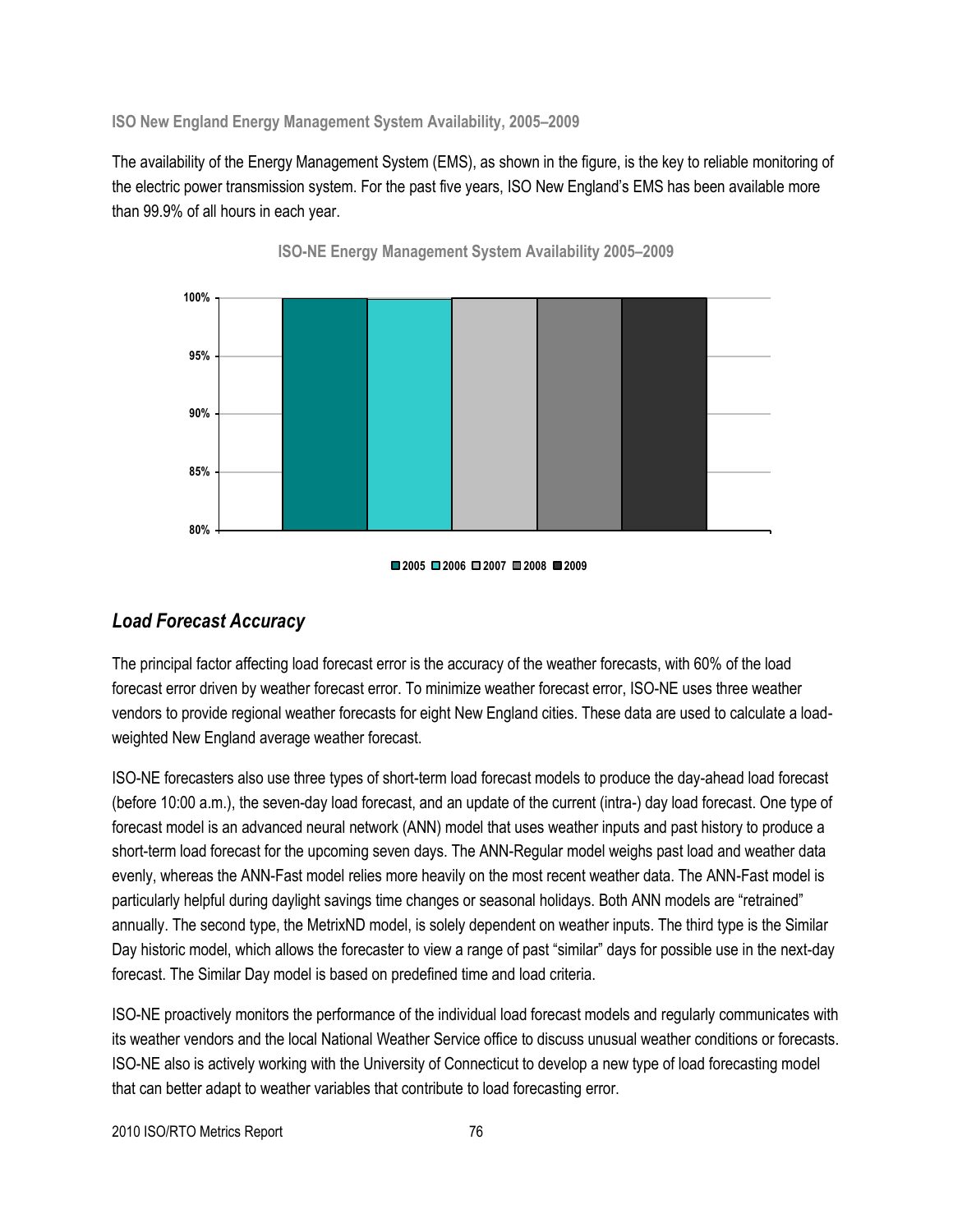ISO-NE's load forecasting accuracy is shown in the following table and figures.<sup>3</sup>





**ISO-NE Average Load Forecasting Accuracy, 2005–2009**

**C Forecasting Accuracy Mean Absolute Percentage Error**

<sup>&</sup>lt;sup>3</sup> For ISO-NE's calculation of load forecast accuracy for 2005 to 2009, the actual loads were reconstituted for load-relief estimates resulting from the dispatch of demand response because of Emergency Operating Procedures (EOPs) invoked by ISO-NE.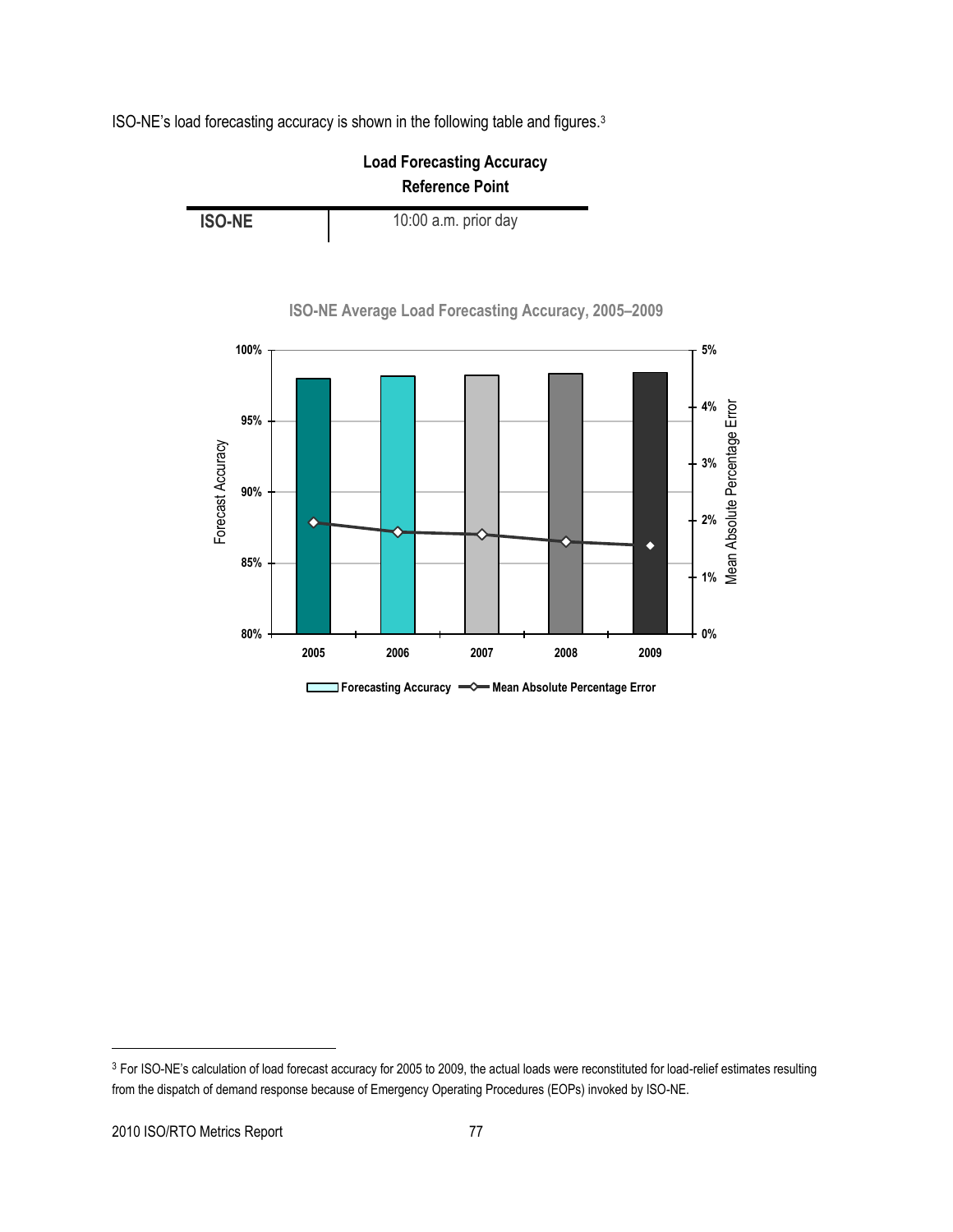

**ISO-NE Peak Load Forecasting Accuracy, 2005–2009**

**ISO-NE Valley Load Forecasting Accuracy, 2005–2009**



**Forecasting Accuracy Mean Absolute Percentage Error** $\mathcal{L}_{\mathcal{A}}$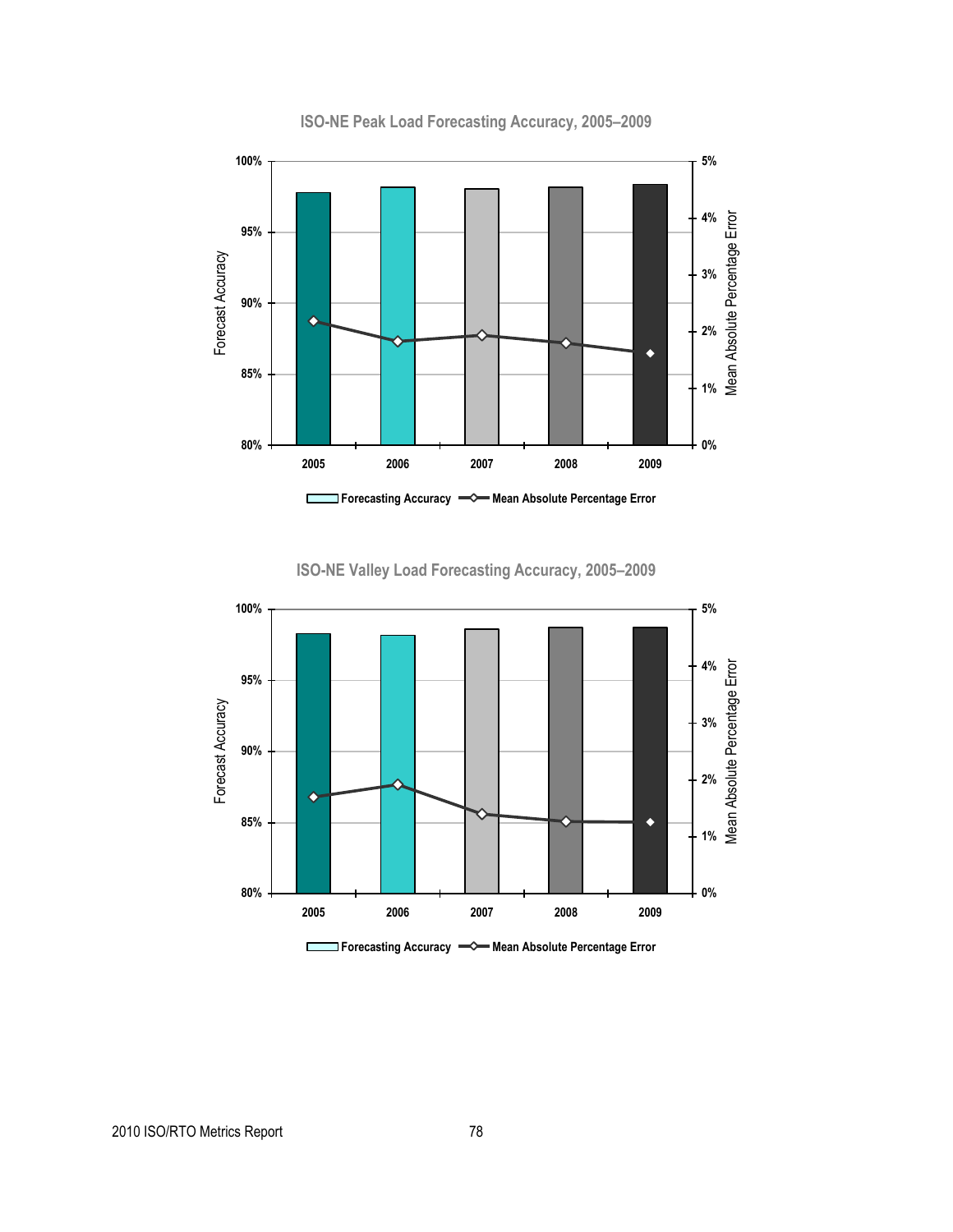## *Wind Forecasting Accuracy*

Currently, ISO-NE has a minimal amount of installed wind generation capacity (approximately 175 MW). Therefore, no separate forecast for wind generation is done at the regional level.

In New England, variable energy resources (VERs) perform their own forecast of generation for each hour of the next operating day, which they submit to ISO-NE as a self-schedule (forecast) on the day preceding the operating day. While ISO-NE's current load-forecasting practice and corresponding generation requirements work well for the present-day system, it will not be viable with a large penetration of VERs into the New England transmission system. This is primarily because of the potential volume of VERs and the quantity of forecast revisions that would be required due to the nature of each VER and potentially its forecast, which may not be aligned with ISO-NE's metrics and requirements for operation of the larger system.

ISO-NE intends to transition to a state-of-the-art forecasting system, as VER penetration levels increase to a level approaching 500 to 1,000 MW of nameplate capacity. The new forecasting system will incorporate information from the New England Wind Integration Study (NEWIS) scheduled for completion in late autumn 2010.<sup>4</sup>

ISO-NE understands a ―state-of-the-art forecasting system‖ to mean a generation forecasting system that, in the operational timeframe, helps to most efficiently use the energy produced by VERs and non-VERs, while also helping to ensure system reliability and market efficiency. Such a system works toward these goals by producing a forecast for expected VER generation ideally for a range of timeframes (including next hours, next day, and the following week) to allow for optimizing short-term maintenance scheduling, unit commitment, and real-time unit dispatch.

To transition from the existing forecasting method to this state-of-the-art forecasting system, the first step is to determine and describe the pertinent goals, methods, and requirements for the system. The second step is to develop, test, and implement a plan for the transition. The NEWIS technical report addresses this first step by identifying the recommended goals, methods, and requirements for a state-of the-art wind generation forecasting system.

The second step, which will detail how ISO-NE will transition from the existing system to a state-of-the-art system, has not yet been developed because some of the recommendations depend on work that has yet to be accomplished and integrated into the findings of the NEWIS report. Although the report has focused on wind generation resources as the most significant category of VERs for the New England power grid, ISO-NE also will be examining requirements for the integration of other types of VERs. ISO-NE has yet to study generation forecasting for solar resources, but presumably VERs will depend on insulation as a "fuel" source and relevant ambient condition data for generation forecasting, including present and expected cloud cover, projected incident solar irradiance (or perhaps theoretical maximum plant output) given no cloud cover, temperature, and relative humidity. The data reporting frequency for solar resources would likely be similar to that required for wind generation resources.

<sup>4</sup> NEWIS materials are available a[t http://www.iso-ne.com/committees/comm\\_wkgrps/prtcpnts\\_comm/pac/mtrls/2010/nov162010/index.html](http://www.iso-ne.com/committees/comm_wkgrps/prtcpnts_comm/pac/mtrls/2010/nov162010/index.html) an[d http://www.iso-ne.com/committees/comm\\_wkgrps/prtcpnts\\_comm/pac/mtrls/2009/nov182009/newis\\_slides.pdf](http://www.iso-ne.com/committees/comm_wkgrps/prtcpnts_comm/pac/mtrls/2009/nov182009/newis_slides.pdf).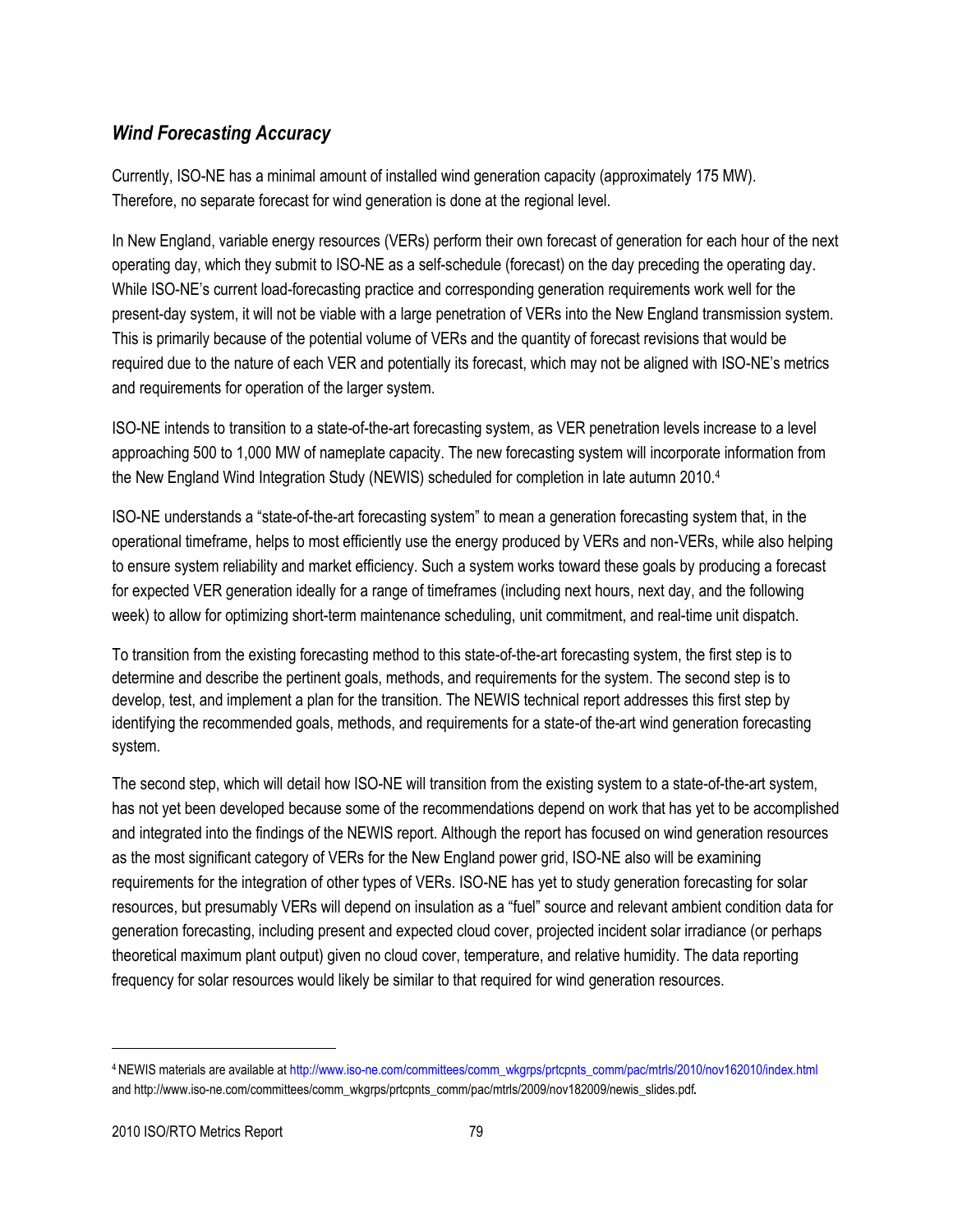Finally, ISO-NE has begun discussions with New England wind stakeholders concerning data collection in real time and near real time to begin developing a wind forecast. ISO-NE expects to continue this work and have a forecast in place during calendar year 2012, which is the anticipated timeframe when the region expects to have wind resources approaching the 500 MW to 1,000 MW levels detailed above. At that time, ISO-NE would expect to participate in the metrics for wind forecasting and would provide the data in accordance with business processes envisioned by FERC.

## *Unscheduled Flows*

Because of its geographical and electrical relationship with other systems in the Eastern Interconnection and based on the New England congestion management system specified in the ISO-NE *Open Access Transmission Tariff* (OATT) filed and approved by FERC, ISO-NE does not use the transmission-loading relief (TLR) procedures for managing congestion on the inter-balancing authority "interchange" transactions. ISO-NE is not subject to parallel flows within its footprint because of the radial interconnection with the remainder of the Eastern Interconnection. When necessary, ISO-NE-initiated curtailments are accomplished by transmission scheduling software in conjunction with security-constrained dispatch to meet all reliability requirements. These curtailments can be completed and executed in real time according to the rules specified in the ISO-NE OATT. ISO-NE does monitor and will respond to TLRs called throughout the Eastern Interconnection by other reliability entities where ISO-NE transactions may be a contributing factor.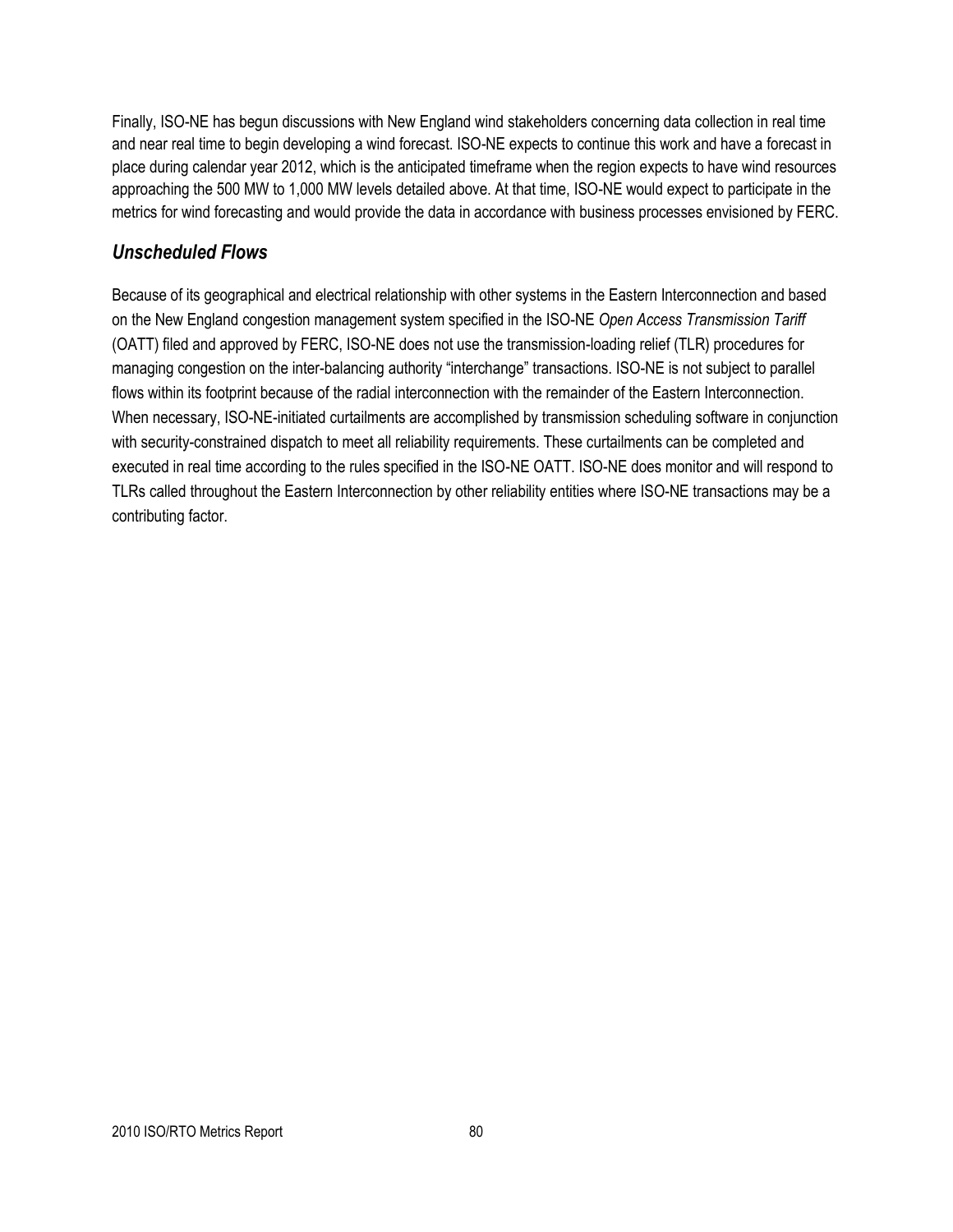## *Transmission Outage Coordination*

ISO-NE coordinates transmission and generation facility outages under the authority granted in the Transmission Operating Agreements (TOAs) and market rules that define the ISO's responsibilities and obligations to operate the New England transmission system. ISO-NE also operates in accordance with all related governing documents, including FERC, regional and national reliability standards, and ISO-NE operating documents. ISO-NE's role in outage coordination is multifaceted with several aims, as follows:

- Maintain overall system reliability
- Minimize congestion and thereby reduce overall costs to New England consumers
- Provide timely and accurate information for the Financial Transmission Rights (FTR) market
- Minimize conditions that would impede the ability of generators to participate in the wholesale electricity markets
- Coordinate with neighboring reliability coordinators and balancing authorities.

ISO-NE coordinates all the transmission and generation outages with New England transmission owners (TOs), local control centers (LCCs), and New England generation owners/operators (GOs). This includes conducting reliability assessments of the transmission system and operable capacity, evaluating congestion cost impacts, and rescheduling outages when conflicts or violations could occur. In addition, ISO-NE and TO senior management meet quarterly to monitor progress made in coordinating transmission equipment outages and provide direction and feedback to operations.

The ISO, TOs, LCCs, and GOs have embarked on a multiyear effort to improve outage coordination within the region, which has focused on the following:

- Establishing a set of broad performance-based outage-coordination metrics to allow all parties to assess their performance regarding transmission outage coordination
- Enhancing the coordination process and procedures through cooperation by all entities (ISO-NE, TOs, LCCs, and GOs) to implement best business practices
- Implementing increased communications, both through conference calls and face to face, among TOs, LCCs, and GOs to better coordinate and facilitate outage requests
- Emphasizing outage-coordination plans during discussion at the quarterly meetings with nuclear plants
- Improving the handling of detailed outage information through the use of new web-based outagecoordination software
- Ensuring that all contributors to the outage process at all levels (project management, engineering, field, and operation personnel) are aware of the benefits of a broad coordination approach to the planning and scheduling of transmission and generator equipment outages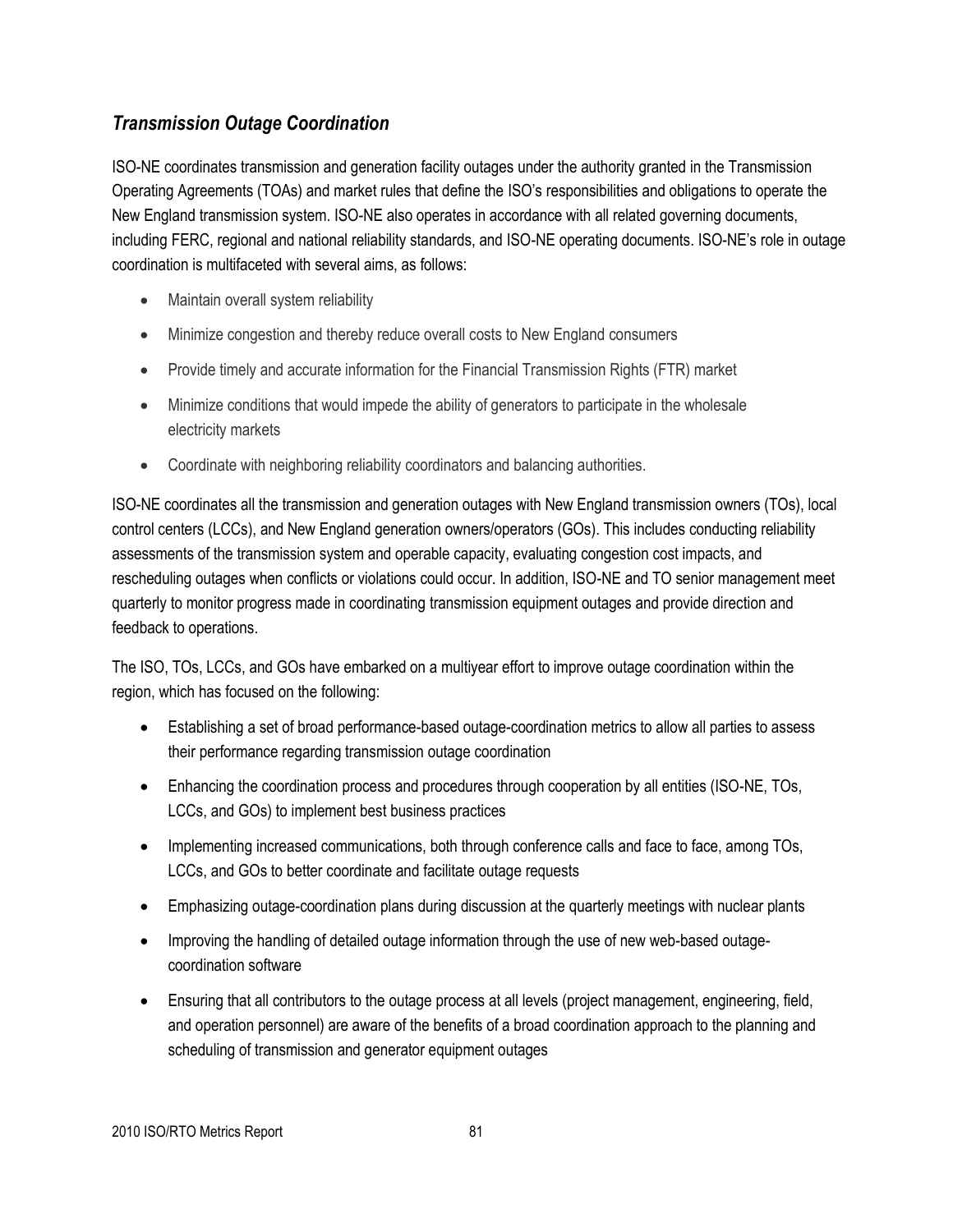- Improving advanced notification to the New England stakeholders of upcoming transmission outages by way of the publicly distributed Long-Term Outage Report
- Increasing emphasis on the coordination of major transmission element (MTE) outage planning through a new metric
- Providing incentives to all parties to move toward longer lead times on outage requests (90-day minimum) through a new metric

The efforts to improve outage coordination have been concurrent with a significant increase in transmission outage requests resulting from the substantial transmission build-out by the TOs. As the metrics indicate, ISO-NE, collaboratively with the TOs and LCCs, has improved the lead time of request submissions, reduced last-minute cancellations, and minimized unplanned outages while handling an outage-request volume that has increased approximately 40% over the past six years.

The following figures show ISO-NE transmission outage information for 2005 through 2009. The first figure reflects ISO-NE's percentage of >200 kV planned outages of five days or more submitted to ISO-NE at least one month before the outage-commencement date. The second shows the percentage of planned outages studied in the timeframes established in ISO-NE's tariff and manuals. The third figure shows the percentage of >200 kV outages previously approved but cancelled by ISO-NE, and the last figure shows the percentage of unplanned >200 kV outages.



**Percentage of >200 kV Planned Outages of Five Days or More Submitted to ISO-NE at Least One Month Before the Outage Commencement Date, 2005–2009**

**<sup>2005</sup> 2006 2007 2008 2009**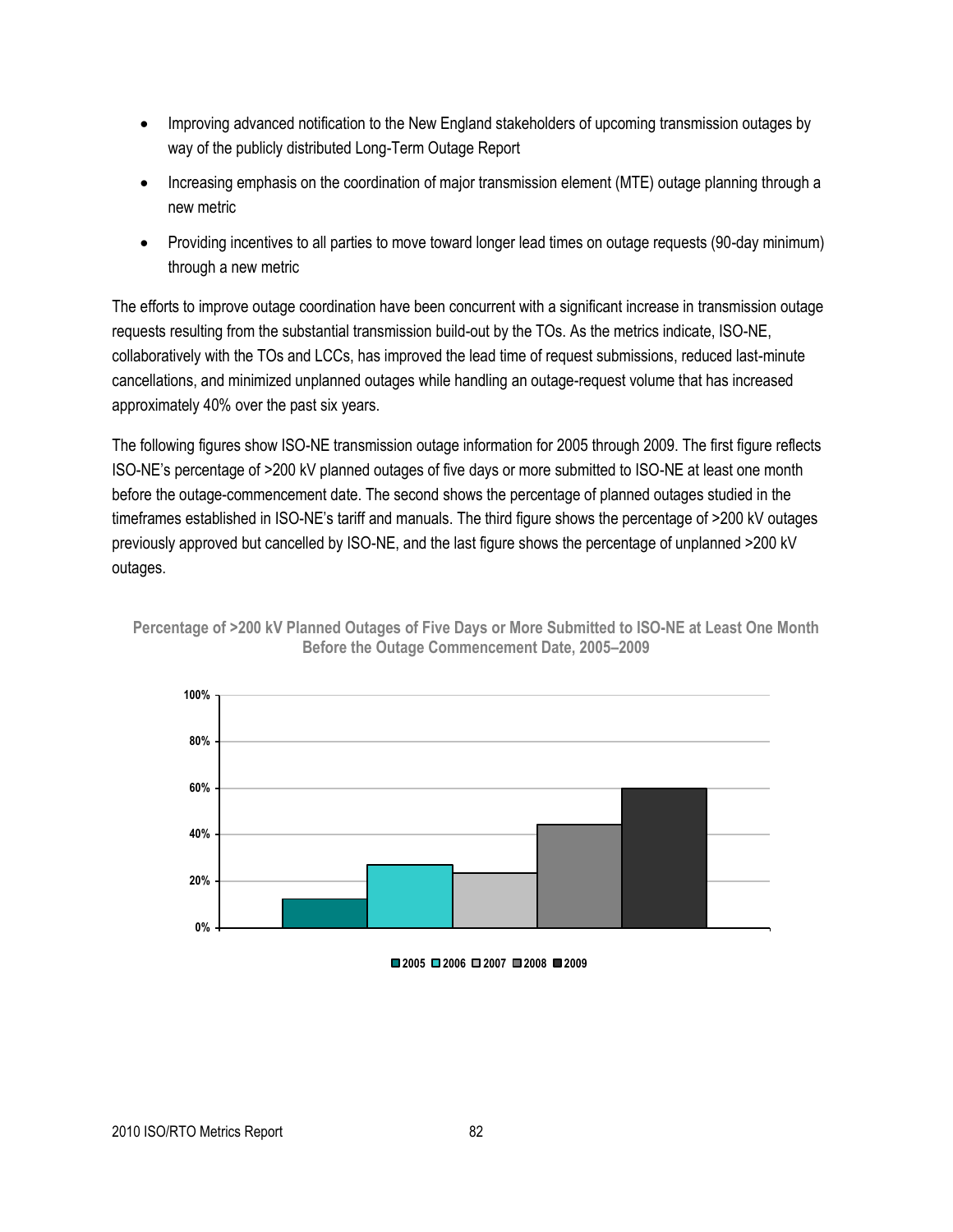



**2005 2006 2007 2008 2009**





**2005 2006 2007 2008 2009**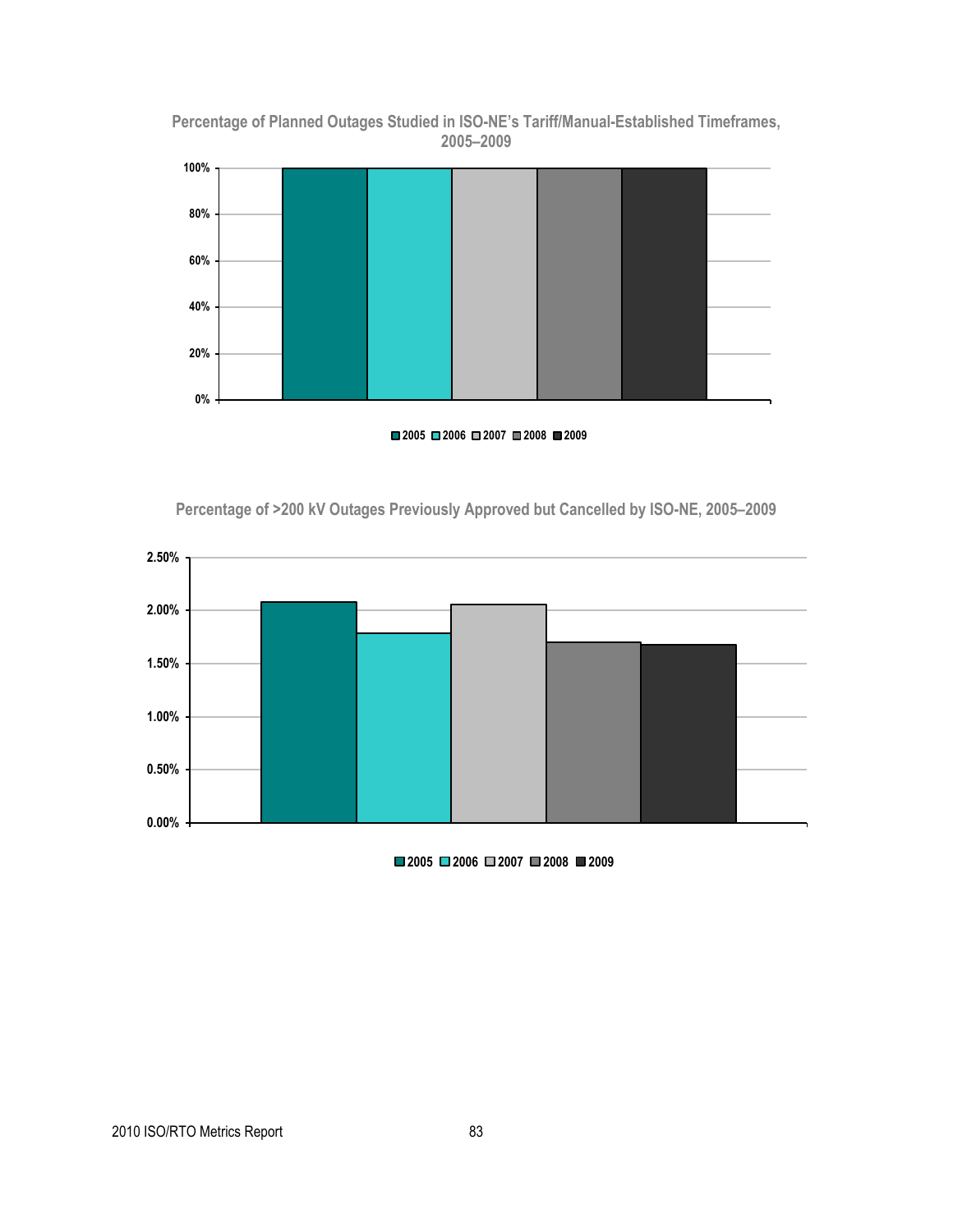

## **ISO-NE Percentage of Unplanned >200 kV Outages, 2005–2009**

**2005 2006 2007 2008 2009**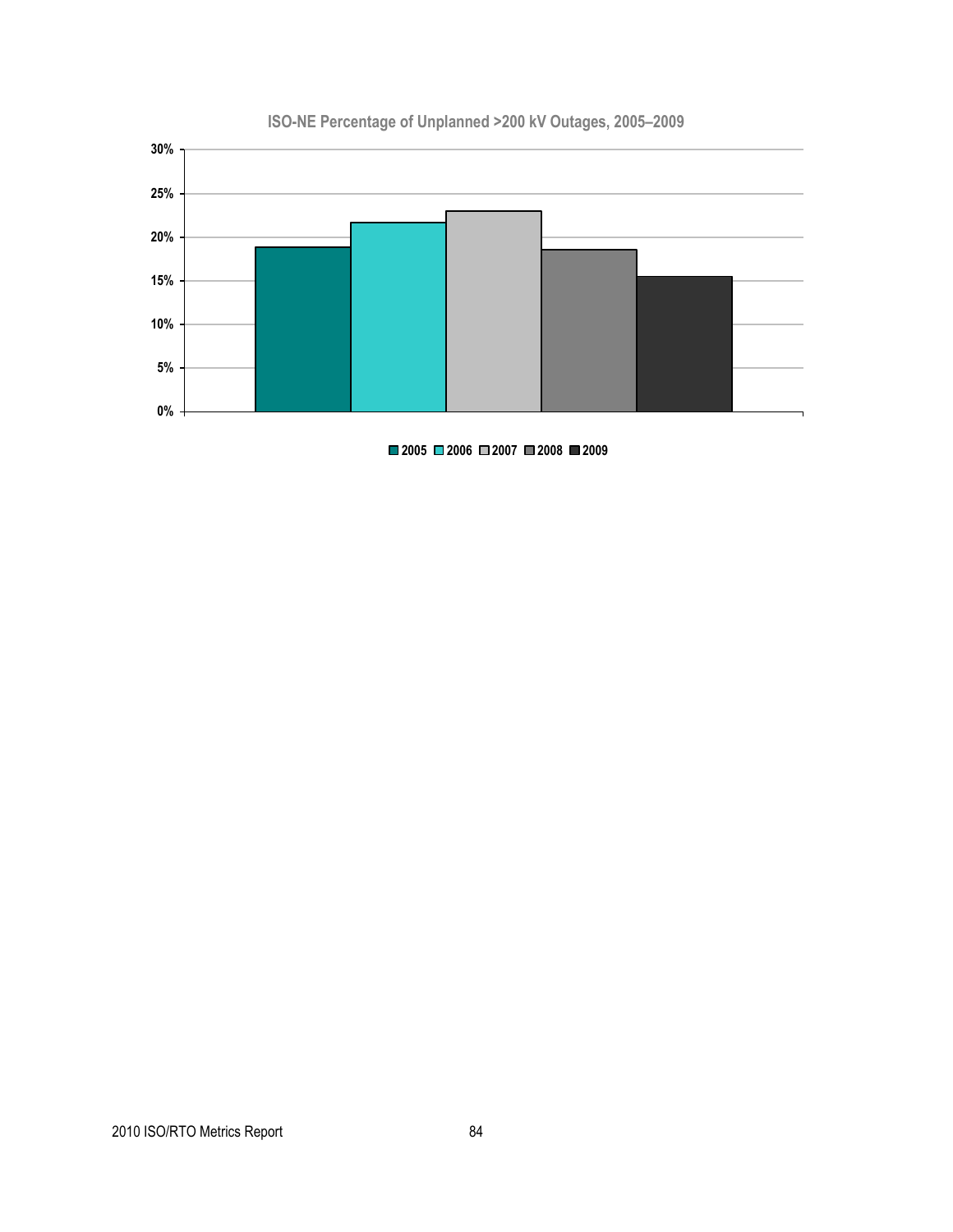## *Transmission Planning*

This ISO/RTO performance category includes several transmission planning metrics. The metric for the number of facilities approved to be constructed for reliability purposes was determined using the ISO-NE *Regional System Plan*  (RSP) Project List.<sup>5</sup> The *RSP Project List* is a summary of transmission projects for the region and includes information on project status and cost estimates. Some of these projects are proposed for regional reliability; others are proposed for market efficiency or are merchant transmission projects. The *RSP Project List* is compiled at least three times per year and reviewed by the Planning Advisory Committee (PAC). The projects on the list are classified, as follows, according to their progress through the study and stakeholder planning processes:

- Concept
- Proposed
- Planned
- Under construction
- In service
- Cancelled

A transmission project is considered "planned" when ISO-NE has approved it under Section I.3.9 of the ISO New England Tariff.<sup>6</sup> Transmission projects with a status of "under construction" or "in service" have received approval under Section I.3.9 of the tariff.

The information used for calculating the number of facilities approved in each year, as shown in the following graph, was based on the status of each project within the *RSP Project List*. In each year, transmission projects that progressed to "planned," "under construction," or "in service" were included, also as reflected in the following graphs.7 The second graph below, which depicts completed projects with ISO-NE approval, was created by comparing the number of projects that either were "under construction" or "in service" with the number of projects that were ―approved.‖ Therefore, in the years where a significant number of new ―approved‖ projects were added to the *RSP Project List*, the graph may show a significant decrease in the percentage of projects that were completed. In recent years, New England has placed a substantial amount of new transmission projects in service; these include new 345 kV transmission into northern Maine from New Brunswick and in southwestern Connecticut and Boston. All approved transmission projects are progressing through the implementation process and are anticipated to be constructed and placed in service unless system conditions change in a way that affects the overall need for a project. Because of new resources coming on line and changes in the demand forecast, the need for some projects in southern New England are under review.

<sup>5</sup> The current *RSP Project List* is located at[: http://www.iso-ne.com/committees/comm\\_wkgrps/prtcpnts\\_comm/pac/projects/index.html](http://www.iso-ne.com/committees/comm_wkgrps/prtcpnts_comm/pac/projects/index.html)

<sup>6</sup> This part of the ISO tariff covers the review of participants' proposed plans; see http://www.iso-ne.com/regulatory/tariff/sect\_1/section\_1.pdf <sup>7</sup> The graphs reflect many project components accounted for individually that are part of larger projects.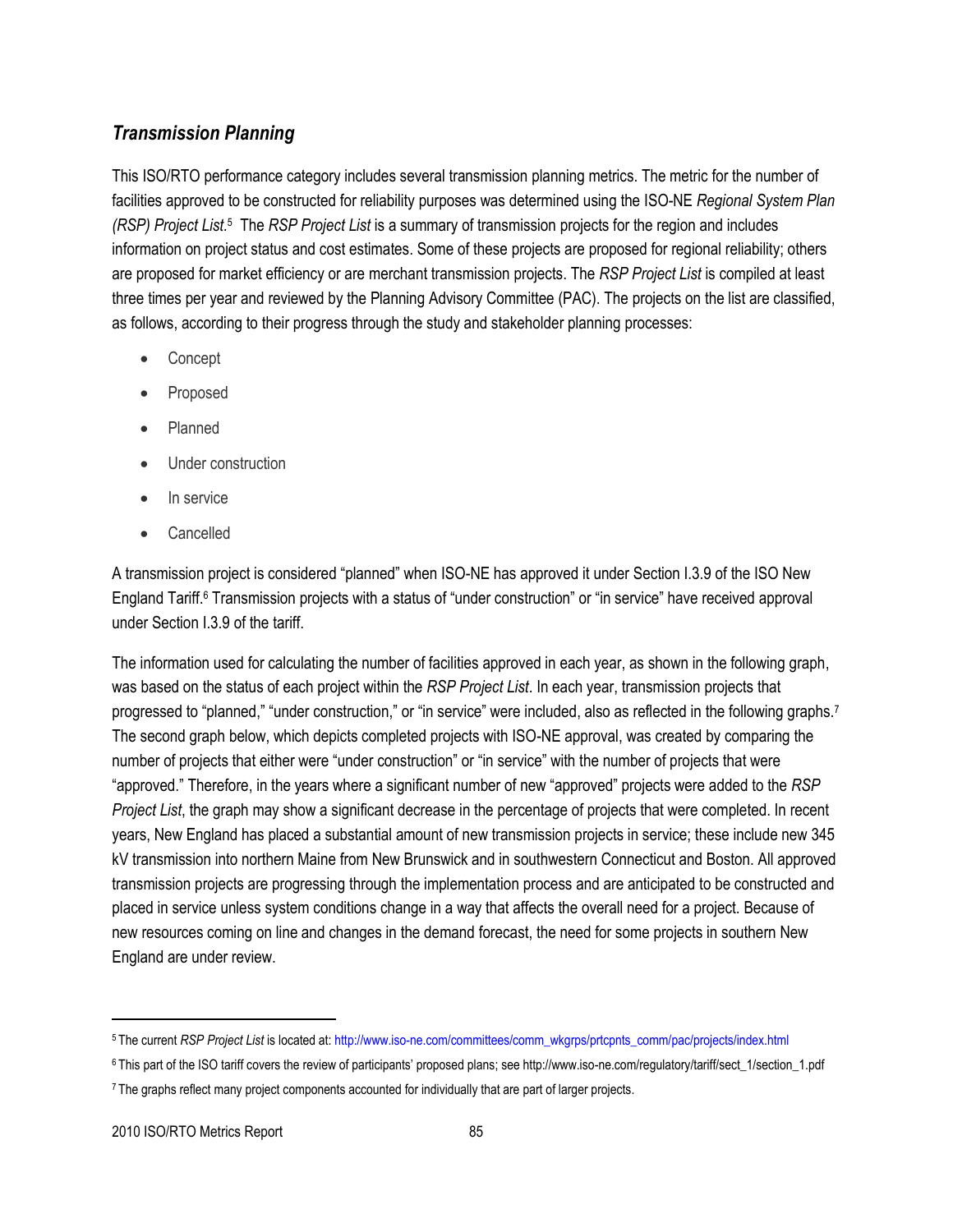

**Number of ISO-NE Transmission Projects Approved to Be Constructed for Reliability Purposes, 2005–2009**

**2005 2006 2007 2008 2009**



**Percentage of ISO-NE Approved Construction Projects Completed by December 31, 2009**

**2005 2006 2007 2008 2009**

This ISO/RTO performance metric identifies the completion of FERC Order 890 Reliability Studies. An assessment and mitigation plan update of New England's pool transmission facilities (PTFs) has been conducted annually for 2005 through 2009. ISO-NE has demonstrated compliance with NERC and NPCC standards in each of these years.<sup>8</sup>

On an ongoing basis, ISO-NE, in coordination with the participating TOs and the PAC, assesses the needs (i.e., conducts "Needs Assessments") of the adequacy of the regional transmission system (i.e., the PTFs), as a whole or in part, to maintain the reliability of these facilities while promoting the operation of an efficient wholesale electricity

 $\overline{a}$ 

<sup>8</sup> The NPCC website is located at: http://www.npcc.org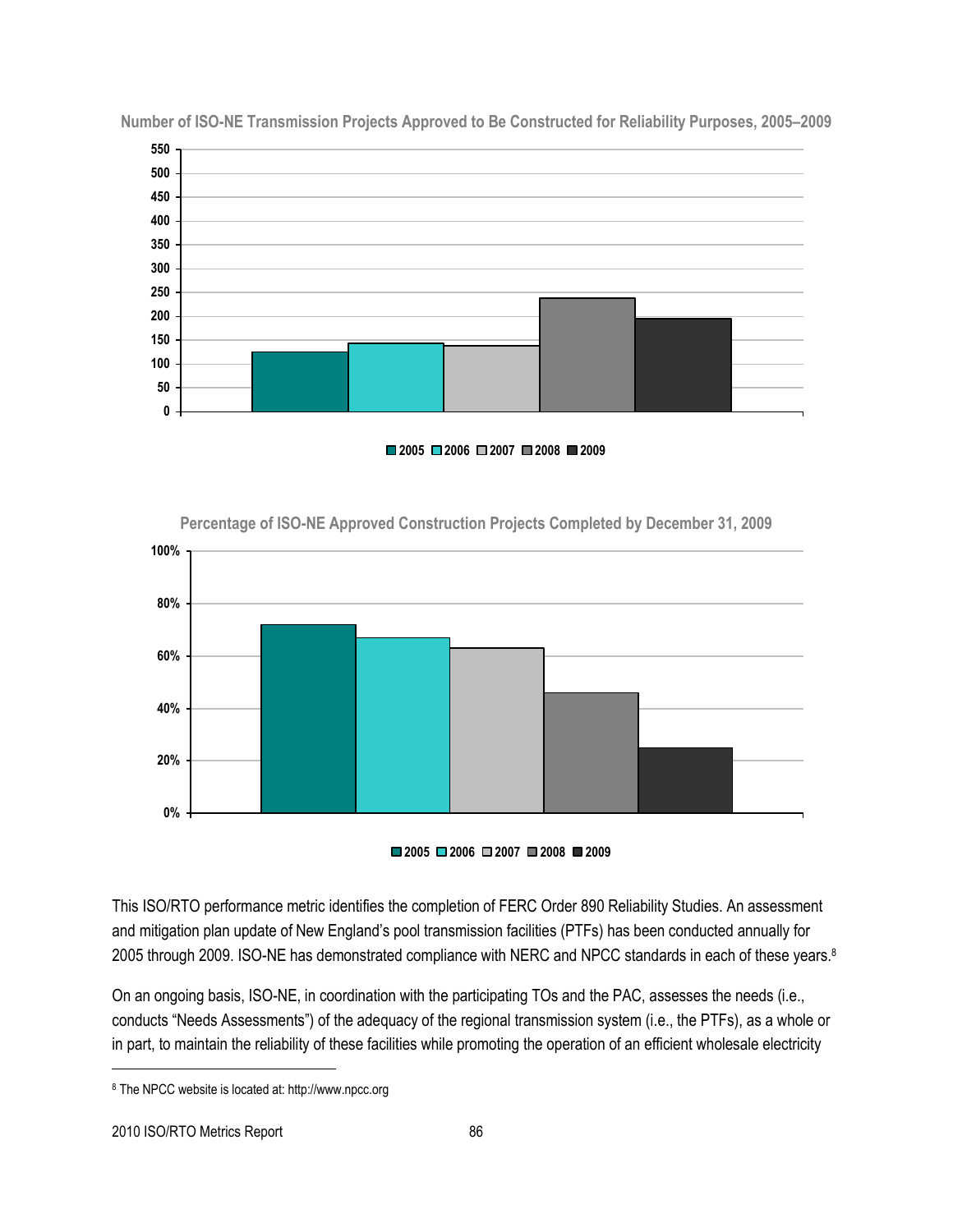market within New England. A Needs Assessment analyzes whether each PTF within New England's transmission system complies with the following requirements:

- Meets applicable reliability standards
- Has adequate transfer capability to support local, regional, and interregional reliability
- Supports the efficient operation of the wholesale electric markets
- Is sufficient to integrate new resources and demands on a regional basis
- Has otherwise various satisfactory aspects of performance and capability.

#### These Needs Assessments also identify the following:

- The location and nature of any potential problems with respect to the PTF
- Situations or scenarios that significantly affect the reliable and efficient operation of the PTF, along with any critical time constraints for addressing the needs of the PTF to develop market responses and to pursue regulated transmission solutions

In conjunction with the proponents of regulated transmission solutions and other interested or affected stakeholders, ISO-NE conducts and participates in "Solutions Studies" (i.e., ,mitigation plans) to develop and refine regionally costeffective regulated transmission solutions to meet the PTF system needs identified in Needs Assessments. Each proposed transmission solution is then individually and comprehensively evaluated to ensure that it meets the established need(s) and is sufficiently robust to prevent significant adverse impacts on the reliability, stability, or operating characteristics of the existing or future power system. All studies are conducted in an organized and coordinated manner, many individual ones under the direction of ISO-NE. The aggregate result is a complete annual assessment of the New England PTFs and an update of the Regional System Plan to address various needs.

Market responses—which may include but are not limited to resources such as demand-side projects, distributed generation, and merchant transmission facilities—are reflected in Needs Assessments as long as they have an obligation through the wholesale power markets, such as the Forward Capacity Market, or have contracted with a third party, such as a state sponsored RFP. Demand response and other resources may assist in resolving reliability issues and possibly defer transmission solutions, provided they are adequately integrated into the system. For demand response to be truly effective in some locations, without compromising the ability to operate other resources or demand response in other locations, adding transmission may be needed. To date, demand response has had varying impacts on the need for continued transmission infrastructure investment in New England. Transmission projects have been reviewed as newly committed demand response has been obtained. In many cases, these resources have been insufficient in quantity or could not be implemented in locations granular enough to address a specific reliability concern. In other cases, the addition of demand response both has aided in deferring some transmission needs and has contributed to causing others.

ISO-NE has started a new initiative to begin evaluating new, innovative technologies because these technologies may be a partial or full solution for reliability issues, which could potentially defer or eliminate the need for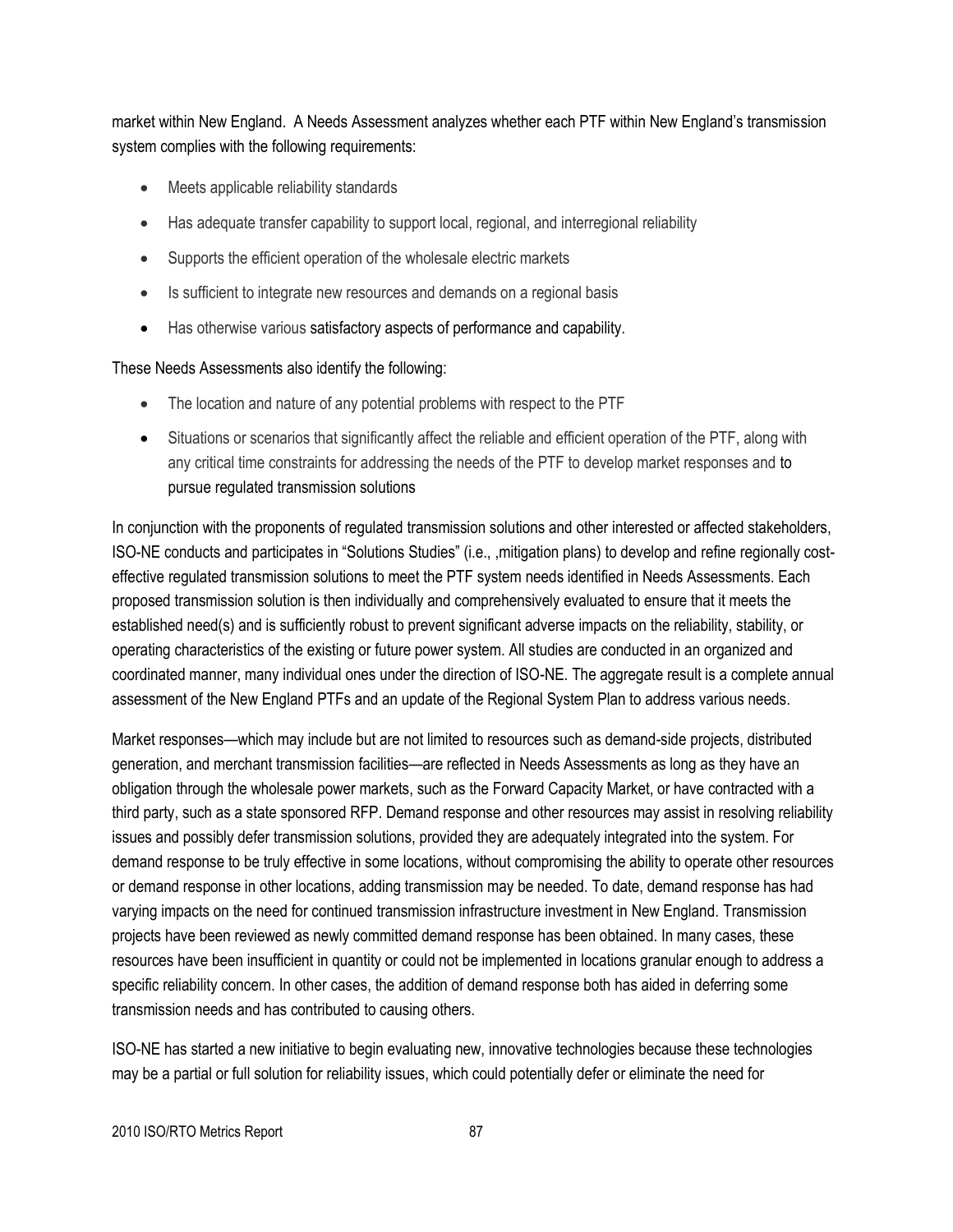transmission solutions. Technologies such as flywheels, battery and thermal storage, vehicle-to-grid (V2G), and various other smart grid technologies are being evaluated for integration into the power system. New England is implementing several smart grid projects in line with the vision established in the *Energy Independence and Security*  Act of 2007.<sup>9</sup> In response to FERC Order 890 regarding the provision of regulation and frequency services by nongenerating resources, ISO-NE is conducting an Alternative Technology Regulation (ATR) Pilot Program.<sup>10</sup> The goal of the ATR Pilot Program is to allow the ISO to identify alternative technologies with new and unique performance characteristics that may have been unable to participate in the Regulation Market. It also aims to allow the owners of these ATR resources to evaluate the technical and economic suitability of their technologies as market sources of regulation service.<sup>11</sup>

Since 2007, ISO-NE has performed annual economic studies as part of its long-term planning process in compliance with FERC Order 890. Stakeholders are invited to submit study requests by April 1 of each year. ISO-NE then designates up to three economic studies to be performed. Study requests dealing with a specific project proposal or suggesting a specific policy position are not considered appropriate and are subsequently disregarded. All other economic study requests have been incorporated into recent study efforts, as the subject of primary investigation or as a sensitivity case to another effort, either directly or through analysis of a comparable "generic" project. The following table shows the number of economic studies requested and conducted for 2007 to 2009.

| Year | <b>Number of Requests</b><br><b>Received</b> | <b>Number of Economic</b><br><b>Studies</b> | <b>Number of Requests</b><br><b>Addressed</b> |
|------|----------------------------------------------|---------------------------------------------|-----------------------------------------------|
| 2007 |                                              |                                             |                                               |
| 2008 |                                              |                                             |                                               |
| 2009 |                                              |                                             |                                               |

**Number of Economic Studies Requested and Conducted in ISO-NE, 2007 to 2009**

l

<sup>9</sup> U.S. Congress, *Energy Independence and Security Act of 2007* (January 4, 2007); http://frwebgate.access.gpo.gov/cgibin/getdoc.cgi?dbname=110\_cong\_bills&docid=f:h6enr.txt.pdf.

<sup>10</sup> Preventing Undue Discrimination and Preference in Transmission Service, Final Rule, FERC Order No. 890, Docket Nos. RM05-17-000 and RM05-25-000 (February 16, 2007)[; http://www.ferc.gov/whats-new/comm-meet/2007/021507/E-1.pdf](http://www.ferc.gov/whats-new/comm-meet/2007/021507/E-1.pdf). "Alternative Technology Regulation Pilot Program Frequently Asked Questions" web page (2009); http://www.iso-ne.com/support/faq/atr/index.html.

<sup>11</sup> Beacon Power has installed 2 MW of flywheels, which have provided regulation services from a location in Tyngsboro, Massachusetts. ―Beacon Power Connects Second Megawatt of Regulation Service,‖ *Business Wire* (July 20, 2009);

[http://www.businesswire.com/portal/site/home/permalink/?ndmViewId=news\\_view&newsId=20090720005598&newsLang=en.](http://www.businesswire.com/portal/site/home/permalink/?ndmViewId=news_view&newsId=20090720005598&newsLang=en)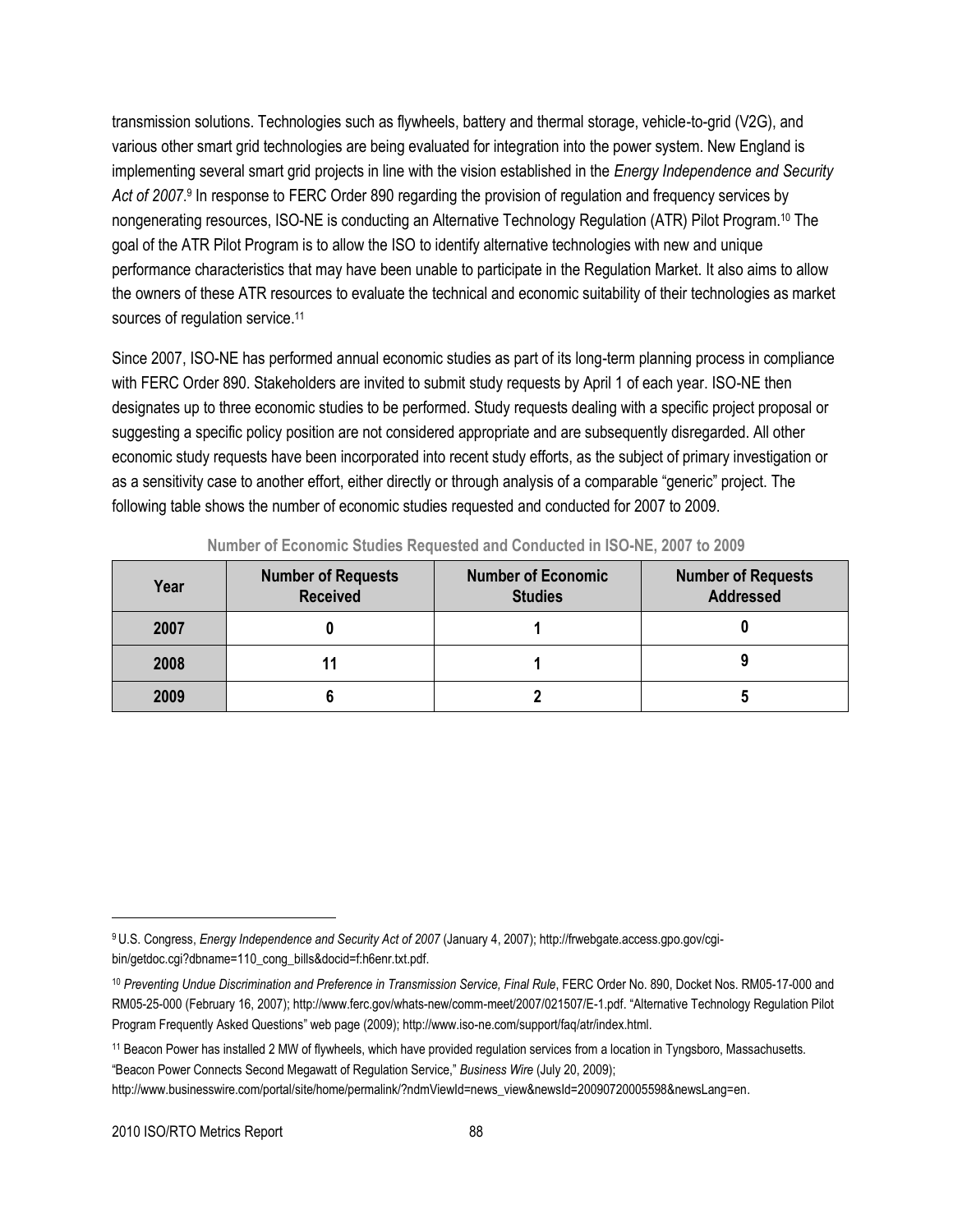## *Generation Interconnection*

The metric for the processing time for generation interconnection requests (IRs) was calculated using the date of an interconnection request as the start date. The end date was either the date an interconnection agreement (IA) was executed or the date the interconnection request was withdrawn. In each year, projects that executed an interconnection agreement or that withdrew are included in the average processing time for that year.





#### **2005 2006 2007 2008 2009**

Processing time encompasses a number of tasks, as follows:

- Interconnection request review and validation
- Scoping meeting
- Study agreement development
- Study agreement execution by the interconnection customer
- Feasibility studies
- System impact studies
- Facilities studies
- Interconnection agreement development

The types of IRs that undergo these tasks include generation interconnection requests, elective transmission upgrade requests, and requests for transmission service that require study. The data do not include generator interconnection requests that did not fall under FERC's jurisdiction.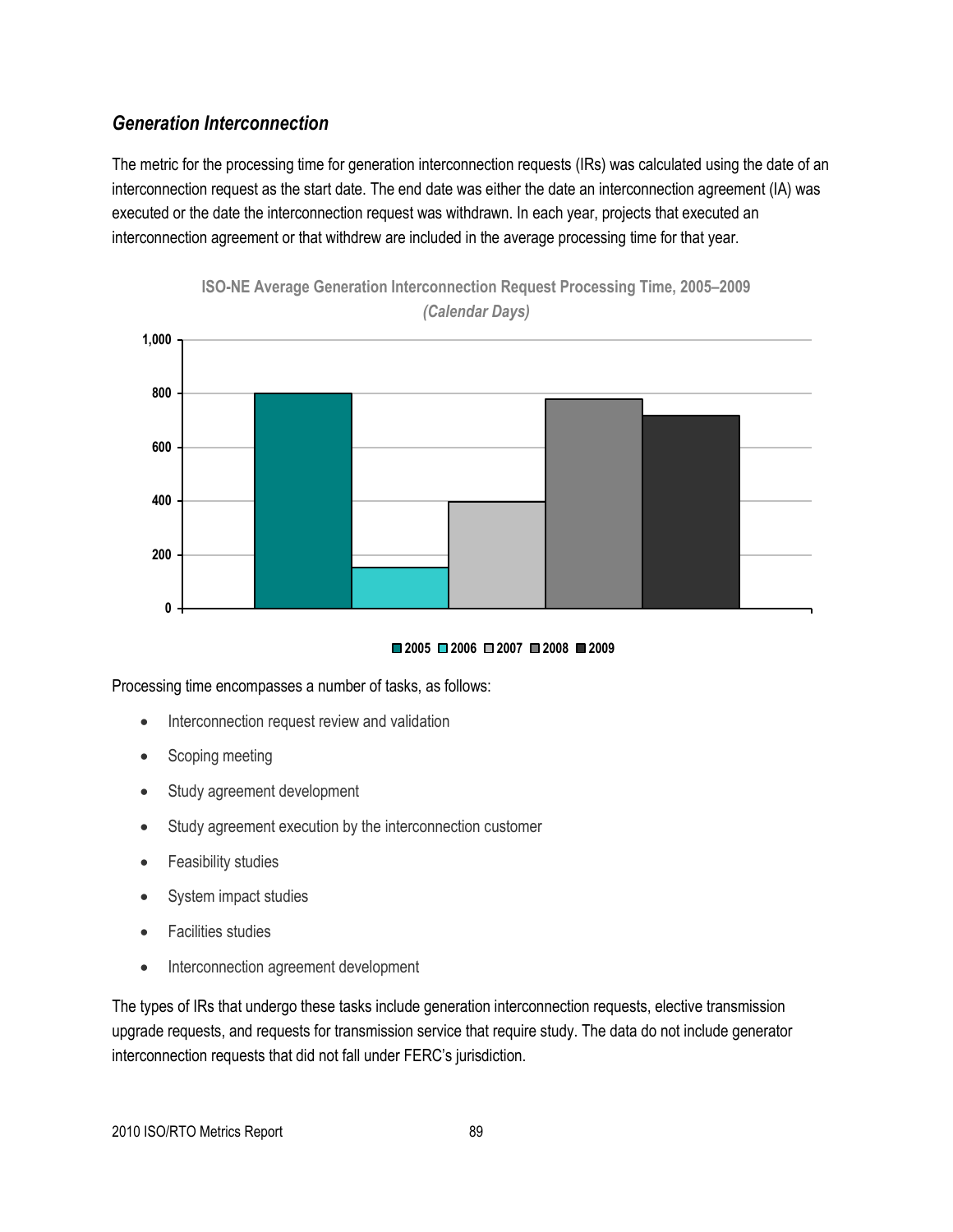Several older projects, which were either capacity upgrades or equipment replacements associated with existing generators, did not result in any changes to the existing interconnection agreements. In these cases, the date of the approval of the proposed plan was used as the end of the process. Several projects withdrew after executing an interconnection agreement. In these cases, the execution of the interconnection agreement was considered to be the end of the process.

In general, a shorter processing time is preferred. The factors that contribute to the year-to-year variations in processing time include (1) the number of IRs or project withdrawals received each year, (2) the dependence of laterqueued projects on earlier-queued projects, and (3) tariff requirements allowing customers to waive or combine phases of the interconnection process.

Initiating and performing meaningful wind interconnection studies continues to be challenging. Wind manufacturers have been slow to provide sufficiently accurate models to allow for the expeditious completion of studies. Complex control interactions have become a factor in wind interconnection studies and have become a risk because of the nature of electronic controls on most wind power plants and the location of many wind plants in remote, and often weak, locations on the transmission system. This has created the potential need for even more detailed modeling from the manufacturers, which further increases the study time*.*

**Planned and Actual Reserve Margins, 2005–2009**

This ISO/RTO performance metric compares ISO-NE's actual reserve margins (ARMs) with planned reserve margins (PRMs), in megawatts. A discussion of the results and findings for New England is provided below. In the following figure, the bars represent PRMs, and line represents ARMs.



**ISO-NE Planned and Actual Reserve Margins, 2005–2009**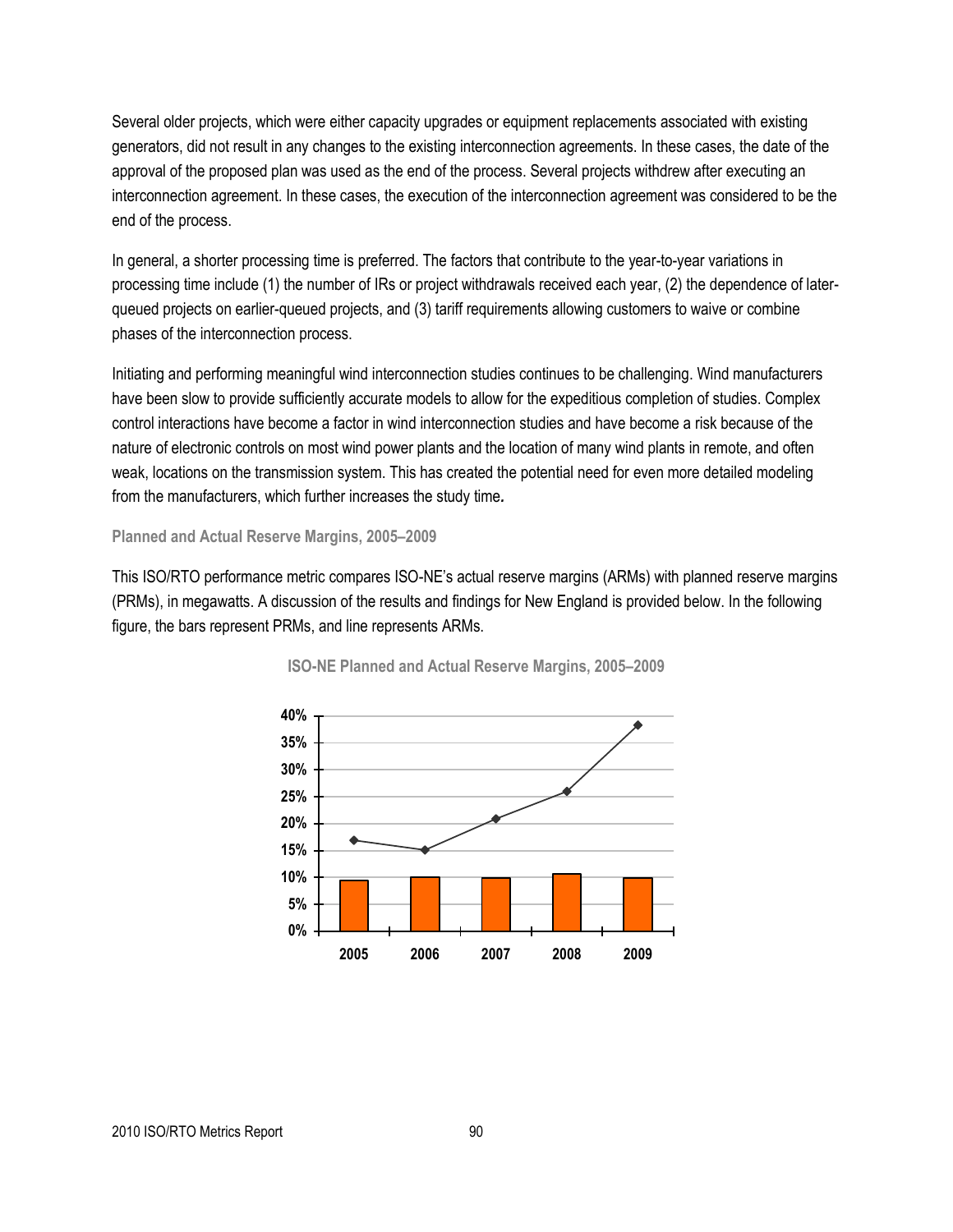*Actual Reserve Margin:* The ARM is based on data published annually within ISO-NE's *Forecast Report of Capacity, Energy, Loads, and Transmission* (CELT Report).<sup>12</sup> Information for the ARM for a particular year and as a percentage of load is included in the CELT Report in the next year's publication.

*Planned Reserve Margin:* The PRM is based on the Net Installed Capacity Requirement (NICR), which ISO-NE sets annually for the region.<sup>13</sup> The value for a particular year can be obtained by applying the following formula using the NICR (August value, if monthly NICR values are published) and the forecasted annual peak load published in ISO-NE's CELT Report for that year:

PRM MW = (NICR MW) – (Forecast Annual Peak Load MW)

The PRM also can be expressed as a percentage of forecasted annual peak load using the following formula:

[(PRM MW) / (forecasted annual peak load MW)] x 100

The following table compares ISO-NE's ARMs and PRMs for 2005 through 2009.

| <b>Reserve Margin</b><br>Year<br><b>Type</b> |         | <b>Reserve Margin</b><br>(MW) | Reserve Margin (%) |
|----------------------------------------------|---------|-------------------------------|--------------------|
| 2005                                         | Actual  | 4,538                         | 16.9               |
|                                              | Planned | 2,472                         | 9.4                |
| 2006                                         | Actual  | 4,253                         | 15.1               |
|                                              | Planned | 2,716                         | 10.0               |
| 2007                                         | Actual  | 5,458                         | 20.9               |
|                                              | Planned | 2,712                         | 9.9                |
| 2008                                         | Actual  | 6,795                         | 26.0               |
|                                              | Planned | 2,990                         | 10.7               |
| 2009                                         | Actual  | 9,603                         | 38.3               |
|                                              | Planned | 2,748                         | 9.9                |

**ISO-NE Actual and Planned Reserve Margins, 2005–2009**

The lowest ARM occurred in 2006 at 4,253 MW and 15.1%, and the highest was in 2009 at 9,603 MW and 38.3%. The lowest PRM occurred in 2005 at 2,472 MW and 9.4%, and the highest was in 2008 at 2,990 MW and 10.7%. ISO-NE believes that New England has one of the lowest installed reserve margins of all balancing authority areas and that it is reliant to a greater degree than other areas on tie-line benefits and emergency actions to meet its installed capacity requirement. The ISO currently is discussing these topics with its stakeholders. If the tie-line

<sup>12</sup> The CELT Report, *2010-2019 Forecast Report of Capacity, Energy, Loads, and Transmission*, is available a[t http://www.iso](http://www.iso-ne.com/trans/celt/report/index.html)[ne.com/trans/celt/report/index.html](http://www.iso-ne.com/trans/celt/report/index.html).

<sup>13</sup> NICR = ICR – HQICC (Hydro-Quebec Installed Capacity Credit).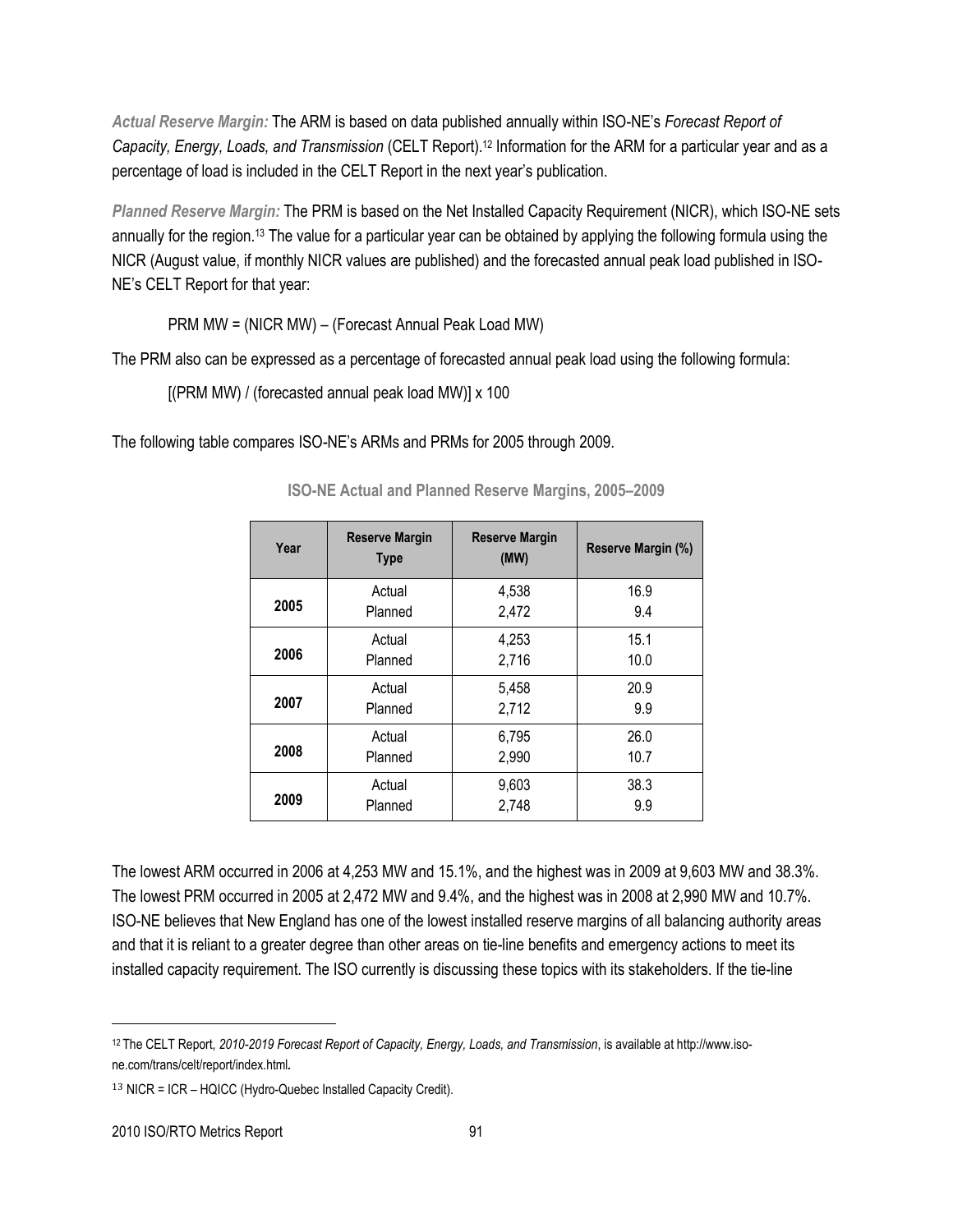benefits and emergency actions are taken into consideration, the resultant PRM will be more comparable to other balancing authority areas.

ISO-NE's Forward Capacity Market (FCM) transition period (2007–2009) encouraged the installation of capacity. Under the FCM Settlement Agreement, the amount of unforced capacity that could request inclusion was not capped, thus ISO-NE had more capacity than needed to meet its peak load and operating reserve requirements. This can be seen by the increase in the ARM from 2007 to 2009; the 2009 ARM is more than double both the 2005 and 2006 ARMs. Most of the increase during this period was the result of growth in the participation of demand-response resources and increased capacity imports in response to the FCM transition payment rate, which was in excess of prevailing rates in adjacent regions. The gap between ARMs and PRMs can be expected to increase over the next several years, as additional capacity enters the market in response to the FCM price floor which, like the FCM transition rate, is above prevailing rates in external regions. The gap is not expected to decline toward previous historical norms until the price floor is removed and as the FCM market matures over several years. As shown by the planned and actual reserves trend, the market has responded to ISO-NE's Forward Capacity Market signals, and a more than adequate amount of resources has been installed to meet the resource adequacy needs of the region.

ISO-NE's FCM began on June 1, 2010. Each annual Forward Capacity Auction (FCA) procures capacity resources to meet the region's projected resource adequacy requirement three years in the future. Additional resources or portions of resources without a capacity supply obligation (CSO) may continue to participate in the energy and reserves markets and provide additional installed capability.<sup>14</sup> The quantity of resources procured in the FCA is derived by proposing an Installed Capacity Requirement (ICR) value.<sup>15</sup> The ICR is a measure of the installed capacity resources projected to be necessary to (1) meet reliability standards in light of total forecast load requirements for the New England Balancing Authority Area, and (2) maintain sufficient reserve capacity to meet reliability standards. More specifically, the ICR is the quantity of resources needed to meet the reliability requirements defined for the New England Balancing Authority Area of disconnecting noninterruptible customers no more than one time every 10 years (0.1 loss-of-load expectation).

ISO-NE develops the load forecast primarily using the methodology it has used for a number of years. However, the forecast continues to reflect incremental improvements to the forecasting methodology as well as economic and demographic assumptions reviewed periodically and supported by the NEPOOL Load Forecast Committee (LFC). The methodology is updated when deemed necessary in consultation with the NEPOOL LFC.<sup>16</sup> The peak-load forecasts of the entire New England Balancing Authority Area are a major input into the calculation of the ICR, and

<sup>14</sup> In the ISO-NE system, a *capacity supply obligation* is a requirement for a resource to provide capacity, or a portion of capacity, to satisfy a portion of the ISO's Installed Capacity Requirement acquired through a Forward Capacity Auction, a reconfiguration auction, or a CSO bilateral contract through which a market participant may transfer all or part of its CSO to another entity.

<sup>15</sup> The methodology for calculating the ICR is set forth in Section III.12 of *Market Rule 1*. The ICR is eventually reviewed and approved by FERC.

<sup>&</sup>lt;sup>16</sup> Two locations on ISO-NE's website contain more detailed information on short-run and long-run forecast methodologies; models and inputs; weather normalization; forecasts of regional, state, and subarea annual electric energy use and peak loads; high- and low-forecast bandwidths; and retail electricity prices. This information is located at[: http://www.iso-ne.com/markets/hstdata/hourly/index.html](http://www.iso-ne.com/markets/hstdata/hourly/index.html) and [http://www.iso-ne.com/trans/celt/fsct\\_detail/index.html](http://www.iso-ne.com/trans/celt/fsct_detail/index.html).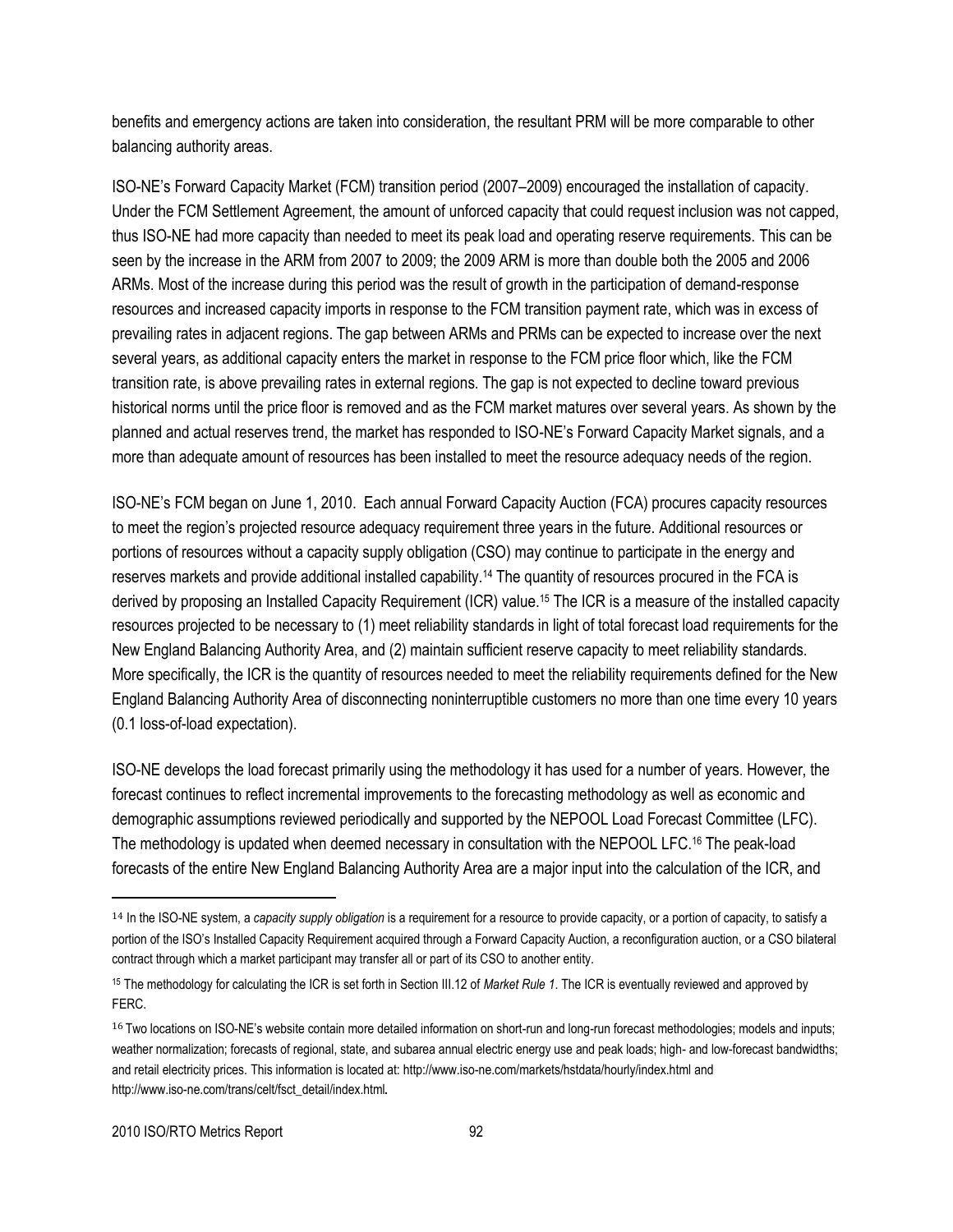the peak-load forecasts for the individual load zones are used to develop the associated local sourcing requirements (LSRs) from import-constrained load zones and maximum capacity limits (MCLs) from export-constrained load zones.

The FCM is designed to address changes in (1) the load forecast, (2) resource availability, and (3) load and capacity relief assumed obtainable by the implementation of operator actions during a capacity deficiency that occurred during the three-year period between administering the applicable FCA and the corresponding capacity commitment period (CCP). For each CCP, ISO-NE conducts three Annual Reconfiguration Auctions (ARAs) during the interim period that adjusts the amount of regional capacity procured within the FCA.

To calculate the ICR for each ARA, ISO-NE uses the most recent version of the 10-year load forecast, as published in April of each year in the most current CELT Report. By accounting for fluctuations in the load forecast, resource availability, and emergency actions for load and capacity relief from system operators, the development of the ICR for each ARA ultimately ensures that the correct amount of regional capacity is procured to ensure system reliability.<sup>17</sup>

With the implementation of the FCM, both demand-side resources and supply-side resources can provide capacity. While demand response has participated in the ISO-NE capacity markets since 1998, the number of demand resources providing capacity to the region has grown considerably. Since opening up the capacity market to demandside resources in 2006, the region has seen the amount of demand response grow from 500 MW to more than 2,000 MW. The following graph shows the percentage of compensated capacity during summer (peak) months that was categorized as demand response.

<sup>17</sup> Within ISO-NE's FCM, both active (demand response) and passive (energy efficiency) demand-side resources are allowed to be treated as supply-side capacity to serve regional load. Past and future nonmarket demand response and energy efficiency are not nor will be reflected within the ICR calculation. Thus, in turn, they are not nor will be reflected in the ARM or PRM.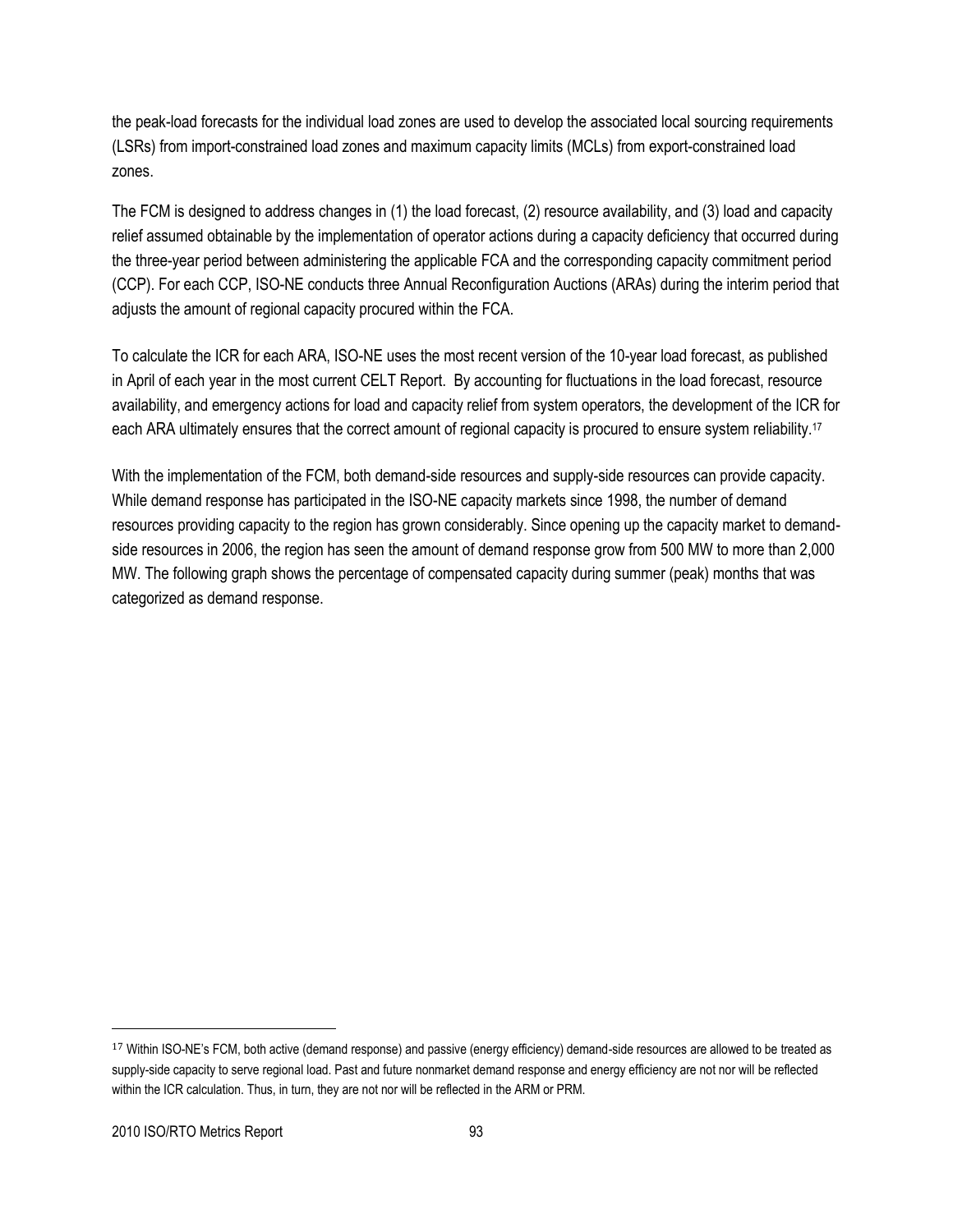

**ISO-NE Demand-Response Capacity as a Percentage of Total Installed Capacity, 2005–2009**

To achieve further benefits from the increase in demand resources, ISO-NE recently implemented improvements to the software and communications infrastructure used between demand resources and the ISO during real-time operations. In 2011, new dispatch rules will be in place to allow operators to call on demand resources where, when, and in the amount they are needed.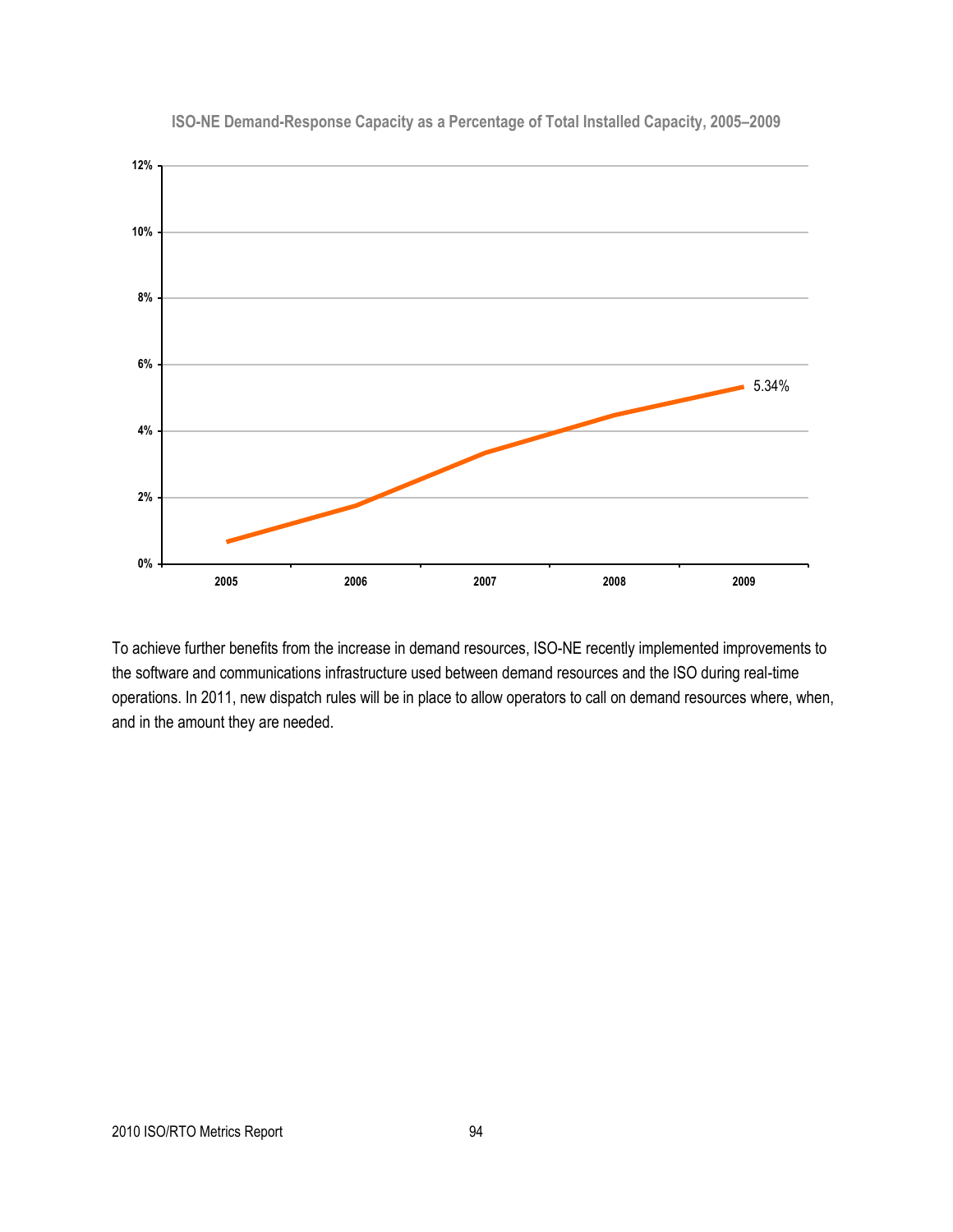#### *Percentage of Generation Outage Cancelled by ISO-NE*

ISO-NE may cancel a planned generation outage if it assesses a potential reliability concern arising from the outage or if the amount of available capacity could be affected by the proposed outage. The following graph shows the percentage of planned generation outages ISO-NE cancelled from 2005 through 2009.



**ISO-NE Percentage of Generation Outages Cancelled, 2005–2009**

#### *Generation Must-Run Contracts*

The following table provides details about the Reliability Agreements in place with units within the New England Balancing Authority Area from 2005 through 2009. To ensure system reliability, local generation may be required to run where the system is constrained. Through its planning processes, ISO-NE develops transmission alternatives to ensure continued reliability of the power system and forecasts resource capacity requirements to meet forecast demands.

Through competition in the Forward Capacity Market and transmission system improvements, the number of generating units being compensated through Reliability Agreements has trended downward over time. All "must-run" generation contracts were terminated as of June 2010.

| Year | <b>Number of</b><br><b>Units</b> | <b>Total</b><br><b>MW</b> | % of Systemwide<br><b>Capacity</b> | <b>Total Reliability</b><br><b>Payments</b> |
|------|----------------------------------|---------------------------|------------------------------------|---------------------------------------------|
| 2005 | 14                               | 4,719                     | 15                                 | \$223,706,539                               |
| 2006 | 14                               | 6,294                     | 19                                 | \$348,687,863                               |
| 2007 | 9                                | 3,203                     | 10                                 | \$140,755,214                               |
| 2008 | 9                                | 3,200                     | 10                                 | \$127,217,346                               |
| 2009 | 8                                | 2,711                     | 9                                  | \$84,925,919                                |
|      |                                  |                           | Total                              | \$925,292,881                               |

| ISO-NE "Must-Run" Generation Contracts, 2005-2009 |  |  |
|---------------------------------------------------|--|--|
|                                                   |  |  |

**<sup>2005</sup> 2006 2007 2008 2009**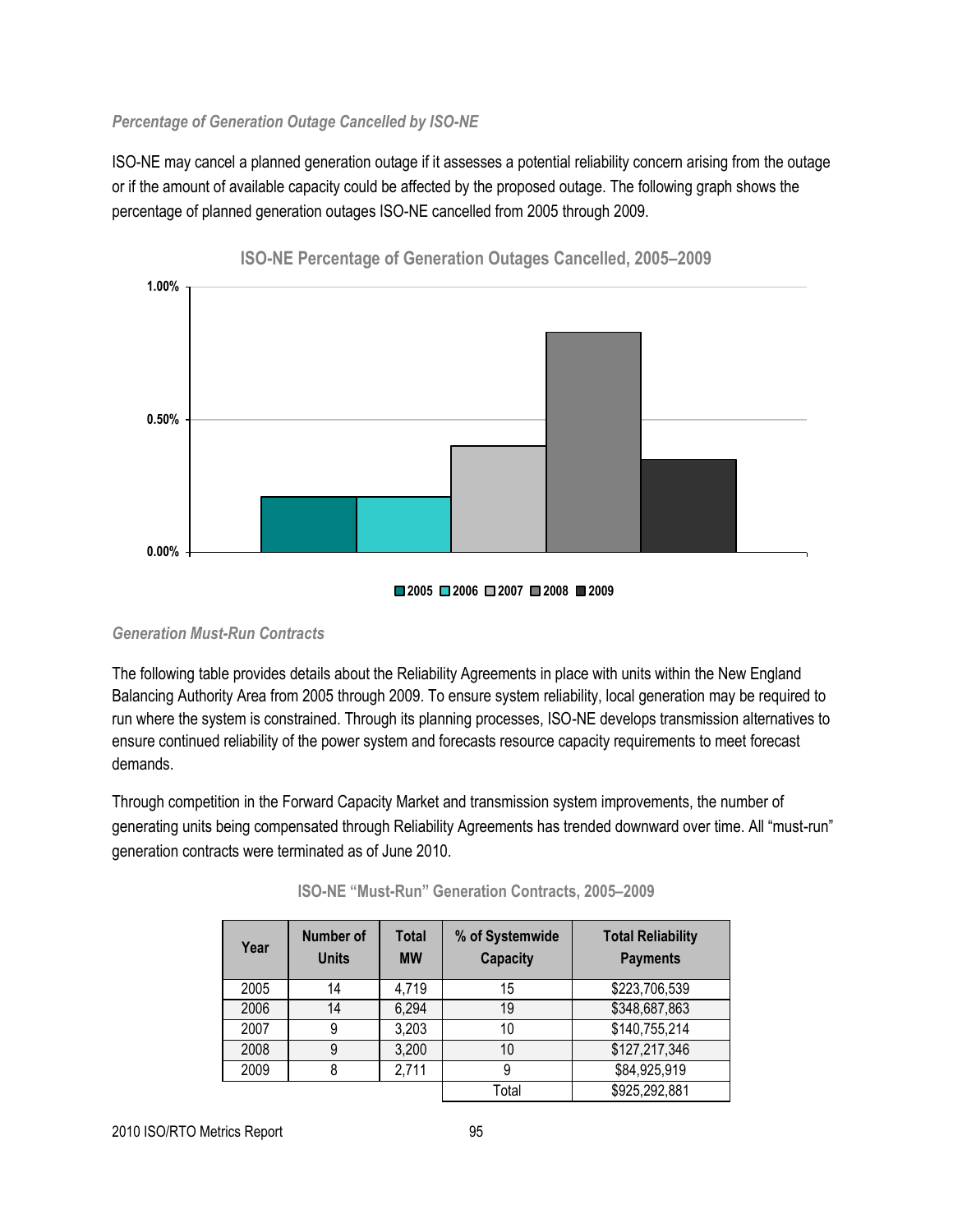In New England, a Demand-Response Reserve (DRR) Pilot Program was implemented on October 1, 2006, with the goal of determining how small demand-response resources (with a maximum load reduction of less than 5 MW) would perform under frequent dispatch conditions similar to those of generators dispatched for system contingencies. The first phase of the DRR Pilot Program commenced on October 1, 2006, and continued through September 30, 2008.

Under the DRR Pilot Program, ISO-NE separately solicited demand-response resources for each winter and summer season in the same timeframes as the Forward Reserve Market (FRM) procurement periods. A variety of small demand-response resources were selected to represent the population of resources that would likely participate in a competitive market.

The following table shows the percentage of ancillary services (defined as hourly total 30-minute reserve requirement) supplied by DRR assets:



**ISO-NE Demand Response as a Percentage of Synchronized Reserve Market, 2005–2009**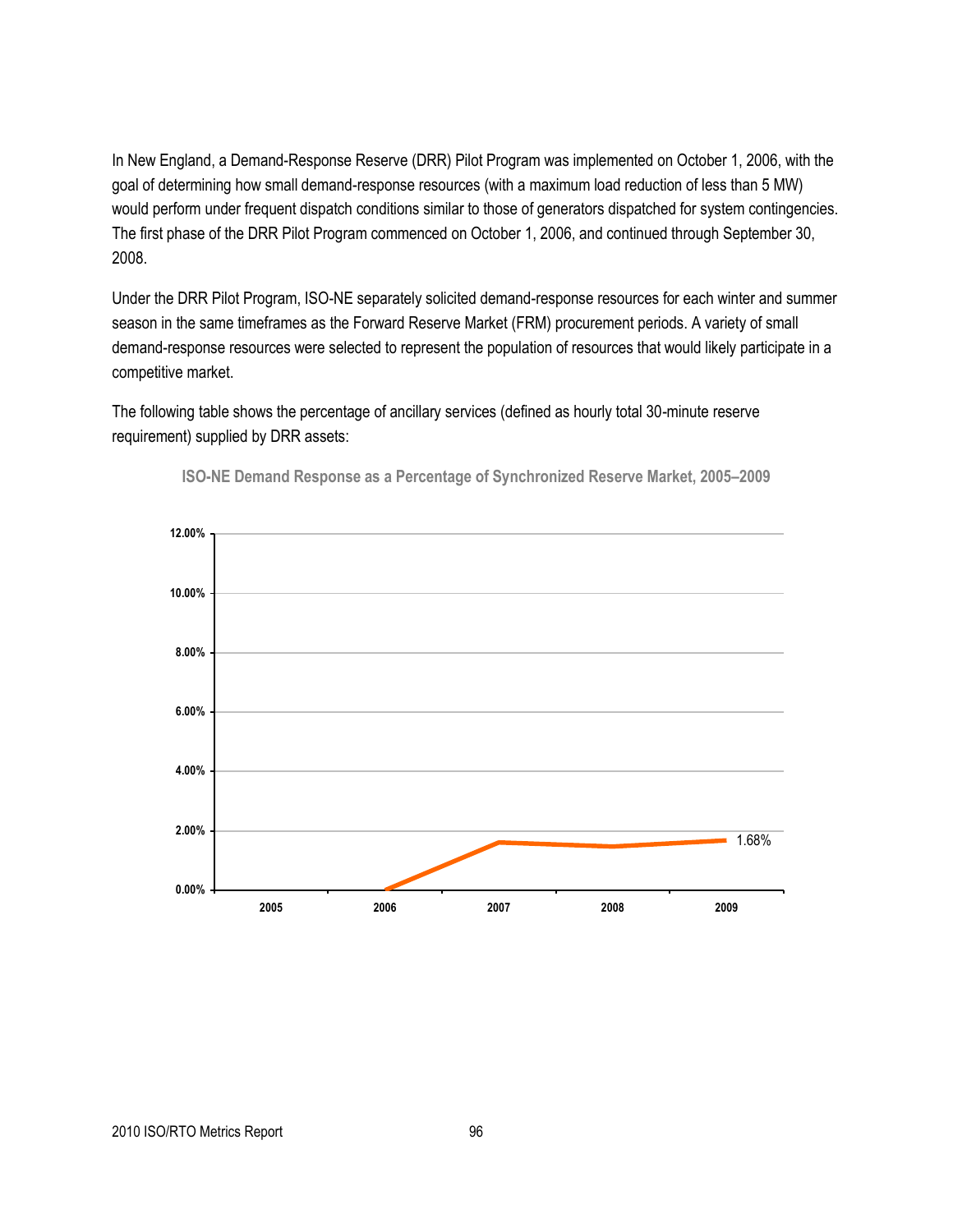## *Interconnection/Transmission Service Requests*

This ISO/RTO performance metric identifies the number of requests to ISO-NE for interconnection service or transmission service. The metric for the number of requests for 2005 to 2009, as shown in the following graph, was calculated by summing the number of requests ISO-NE received in a calendar year. The majority of the projects are associated with generation interconnection requests, while only a handful of projects are associated with elective transmission upgrade requests and requests for transmission service that require study. Factors affecting the number of interconnection study requests include standards resulting from FERC's Orders 2003 and 2006, the implementation of New England's Forward Capacity Market, state requests for proposals (RFPs) for generation resources, and state policies regarding treatment of renewable resources. To limit the number of interconnection requests based on speculative project proposals that caused a backlog in the interconnection queue, in 2009, FERC accepted amendments to ISO-NE's tariff, which increased the deposit structure for large generating facilities seeking interconnection. ISO-NE understands formal complaints to mean Section 206 complaints, and no entity has filed such a formal complaint against ISO-NE.



**ISO-NE Number of Interconnection Study Requests, 2005–2009**

**2005 2006 2007 2008 2009**

The indices in the next graph were calculated by totaling the number of studies completed in a calendar year. The studies included feasibility, system impact, and facilities studies for generation interconnection requests; elective transmission upgrade requests; and requests for transmission service that require study. These indices do not include studies for generator interconnection requests that did not fall under FERC's jurisdiction. Projects that were queued later may be electrically dependent on the results from projects that were queued earlier. This limits the number of studies that can be conducted simultaneously.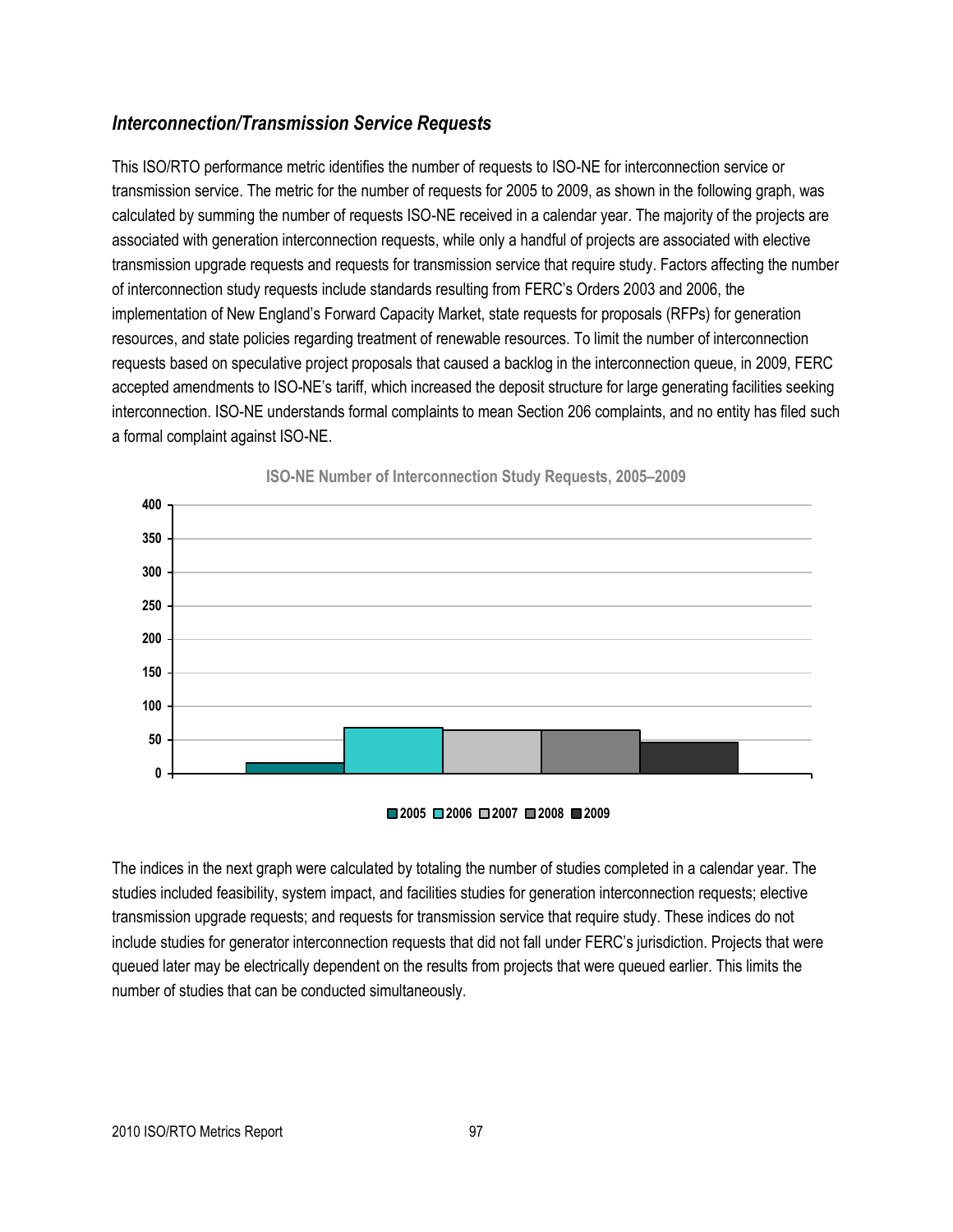#### **ISO-NE Number of Studies Completed, 2005–2009**



#### **2006 2007 2008 2009**

The indices in the graph below were calculated by summing the age of incomplete studies as of December 31 of a calendar year. To determine the age of a study, the start date used was the date on which the study agreement was fully executed. The studies included feasibility, system impact, and facilities studies for generation interconnection requests; elective transmission upgrade requests; and requests for transmission service that require study. These indices do not include studies for generator interconnection requests that did not fall under FERC's jurisdiction.



**ISO-NE Average Age of Incomplete Studies, 2005–2009** *(Calendar Days)*

**2006 2007 2008 2009**

ISO-NE conducts studies in the order they enter the interconnection queue. Thus, the start of one study can be delayed if another study, with an earlier queue position, must be completed.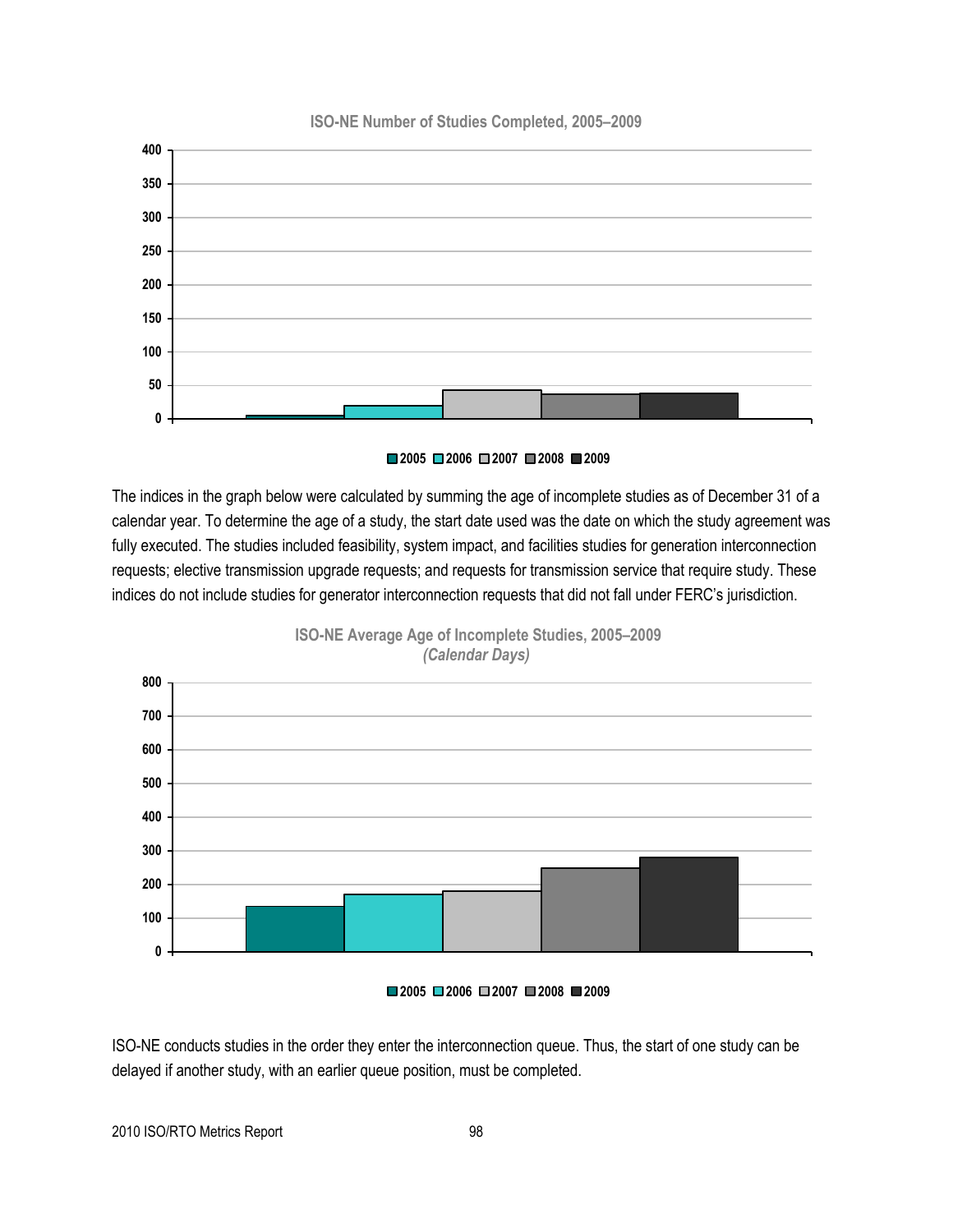The indices in the next graph were calculated by summing the ages of studies completed in a calendar year. To determine the age of a study, the start date used was the date on which the study agreement was fully executed. The studies included feasibility, system impact, and facilities studies for generation interconnection requests; elective transmission upgrade requests; and requests for transmission service that require study. The indices do not include studies for generator interconnection requests that did not fall under FERC's jurisdiction.







#### *Average Cost of Each Type of Study Completed*

To determine the cost of a study, the annual expenses for a project were summed and counted in the year the study was completed. These expenses were then averaged for projects completed during a given year. The studies included feasibility, system impact, and facilities studies for generation interconnection requests; elective transmission upgrade requests; and requests for transmission service that require study. The indices do not include studies for generator interconnection requests that did not fall under FERC's jurisdiction.

Several issues affect the calculated indices:

- Average study costs may include costs that were incurred by the respective transmission owners performing the requested and necessary studies, which were then submitted to ISO-NE for direct billing back to the requesting customer.
- Before 2006, few feasibility studies and system impact studies were performed by transmission owners, who billed the interconnecting customers directly. The total costs of these studies are not readily available.
- The cost of developing an interconnection agreement typically is included in the cost of a system impact study, which increases the apparent cost of system impact studies.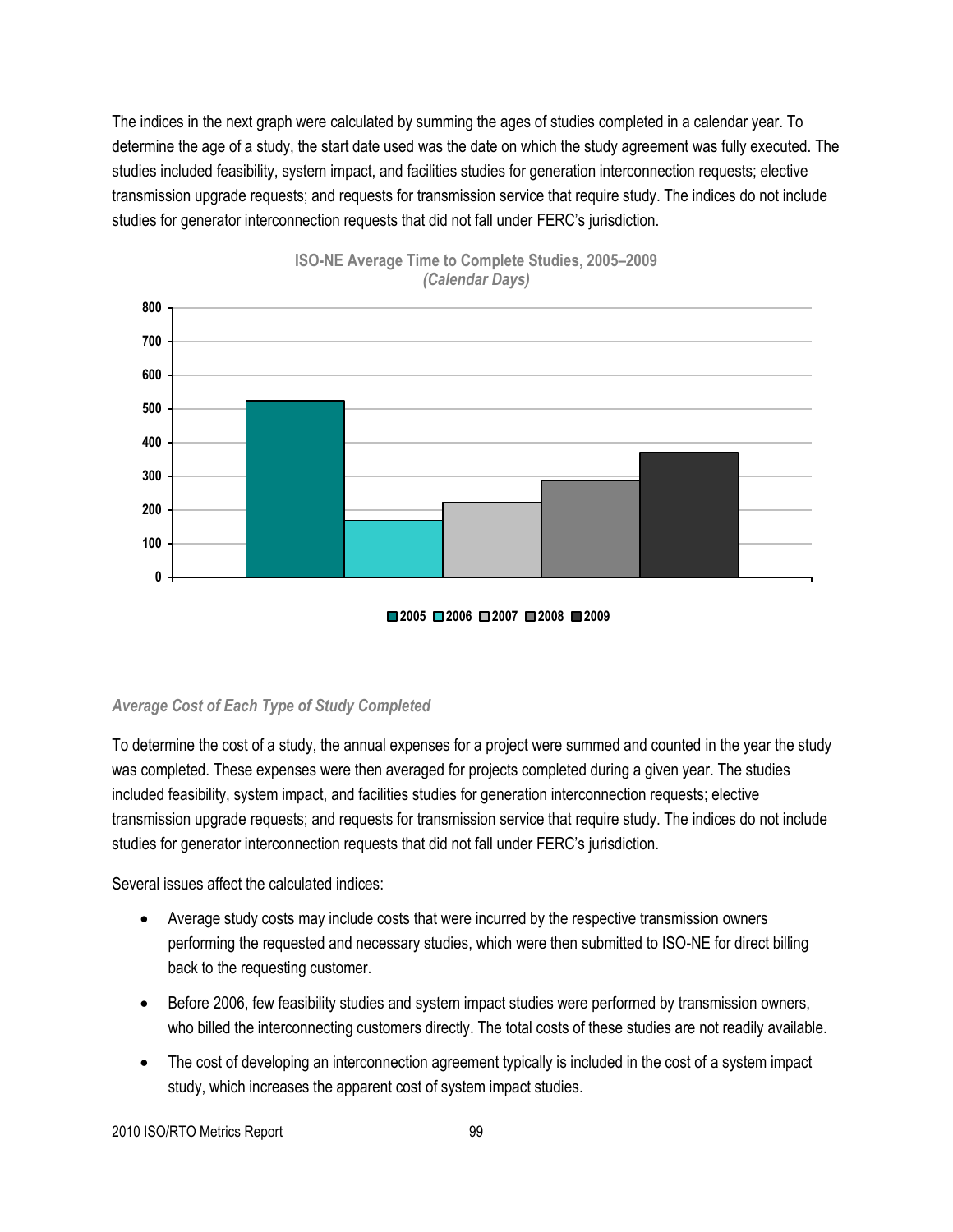- In several cases, a system impact study has been completed, but development of the interconnection agreement is continuing into 2010.
- Facilities studies were often performed by the transmission owner, who then billed the interconnecting customers directly. The total costs of these studies are not readily available.
- Facilities studies may be waived under ISO-NE's tariff. This accounts for the low number of facility studies.

The calculated indices are shown in the following tables.

| Year | <b>Number of Completed</b><br><b>Feasibility Studies</b> | <b>Number of Completed</b><br><b>Feasibility Studies With</b><br><b>Cost Data</b> | <b>Cost of Studies Completed</b><br>in Calendar Year |
|------|----------------------------------------------------------|-----------------------------------------------------------------------------------|------------------------------------------------------|
| 2005 | U                                                        |                                                                                   | Not Applicable                                       |
| 2006 |                                                          | 5                                                                                 | \$62,824                                             |
| 2007 | 18                                                       | 17                                                                                | \$66,823                                             |
| 2008 | 15                                                       | 15                                                                                | \$72,053                                             |
| 2009 | 16                                                       | 16                                                                                | \$72.095                                             |

**Number of Completed Feasibility Studies by ISO-NE, 2005–2009**

**Number of Completed System Impact Studies by ISO-NE, 2005–2009**

| Year | <b>Number of Completed</b><br><b>System Impact Studies</b> | <b>Number of Completed</b><br><b>System Impact Studies With</b><br><b>Cost Data</b> | <b>Cost of Studies Completed</b><br>in Calendar Year |
|------|------------------------------------------------------------|-------------------------------------------------------------------------------------|------------------------------------------------------|
| 2005 | 5                                                          |                                                                                     | \$28,285                                             |
| 2006 | 13                                                         | 11                                                                                  | \$83,370                                             |
| 2007 | 23                                                         | 22                                                                                  | \$85,896                                             |
| 2008 | 21                                                         | 21                                                                                  | \$88,645                                             |
| 2009 | 20                                                         | 20                                                                                  | \$98,926                                             |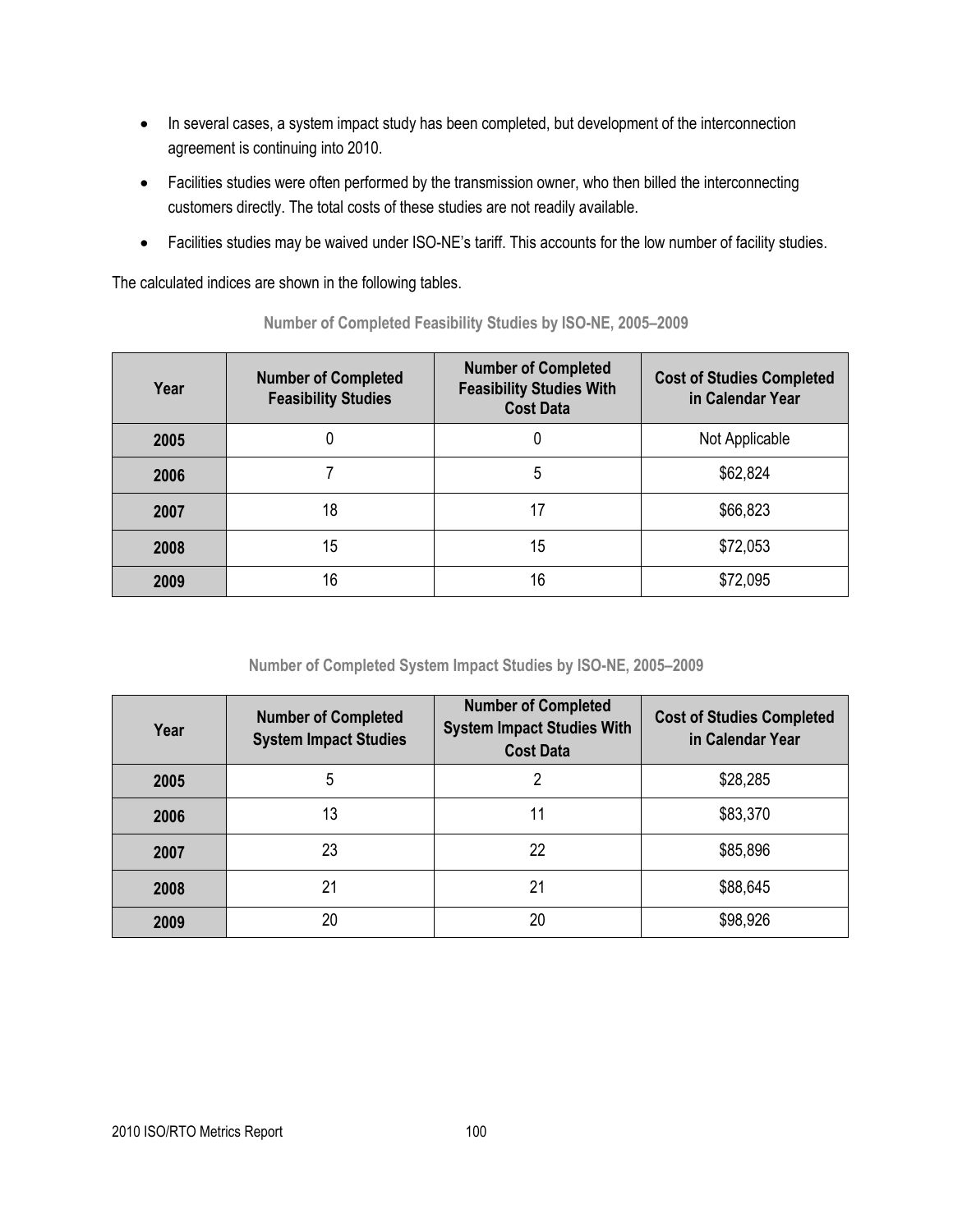| Year | <b>Number of Completed</b><br><b>Facilities Studies</b> | <b>Number of Completed</b><br><b>Facilities Studies With Cost</b><br>Data | <b>Cost of Studies Completed</b><br>in Calendar Year |
|------|---------------------------------------------------------|---------------------------------------------------------------------------|------------------------------------------------------|
| 2005 |                                                         |                                                                           | Not Applicable                                       |
| 2006 |                                                         |                                                                           | Not Applicable                                       |
| 2007 |                                                         |                                                                           | \$45,364                                             |
| 2008 |                                                         |                                                                           | \$146,685                                            |
| 2009 |                                                         |                                                                           | \$4,479                                              |

**Number of Completed Facilities Studies by ISO-NE, 2005–2009**

The following trends have been observed for the analysis periods:

- An increasing number of wind projects have been subject to Material Modification Determinations because of project proponents' changing the type of wind turbines being used in their project(s).
- Projects are trying to extend their commercial operation dates when reliability transmission upgrades in the area are delayed.
- More projects are in proximity to each other and are directly competing with other projects within the ISO-NE Interconnection Queue.
- Wind interconnection studies are becoming more involved and detailed, in part, because of the complex interactions of the electronic controls of wind generators and other equipment, especially in the weaker parts of the power system where the largest interest in development is occurring.
- Degradation in overall system performance is occurring because of the introduction of new wind resources, which do not have the robust behavior of other resources they are displacing. This further complicates interconnection studies for subsequent wind projects.
- Projects that are withdrawing from the interconnection process have generally indicated business reasons for the withdrawal, other than difficulty within the interconnection process itself.
- An increasing number of projects are being issued a *"Notice of Withdrawal"* because they are not meeting their obligations under ISO-NE's interconnection procedures. Most projects have been able to resolve their deficiencies.
- Most of the new generation interconnection requests being proposed are for wind or biomass projects. The following figure shows the resources in the ISO-NE Generator Interconnection Queue, by state and fuel type, as of April 1, 2010. The 84 active projects in the queue total 8,809 MW.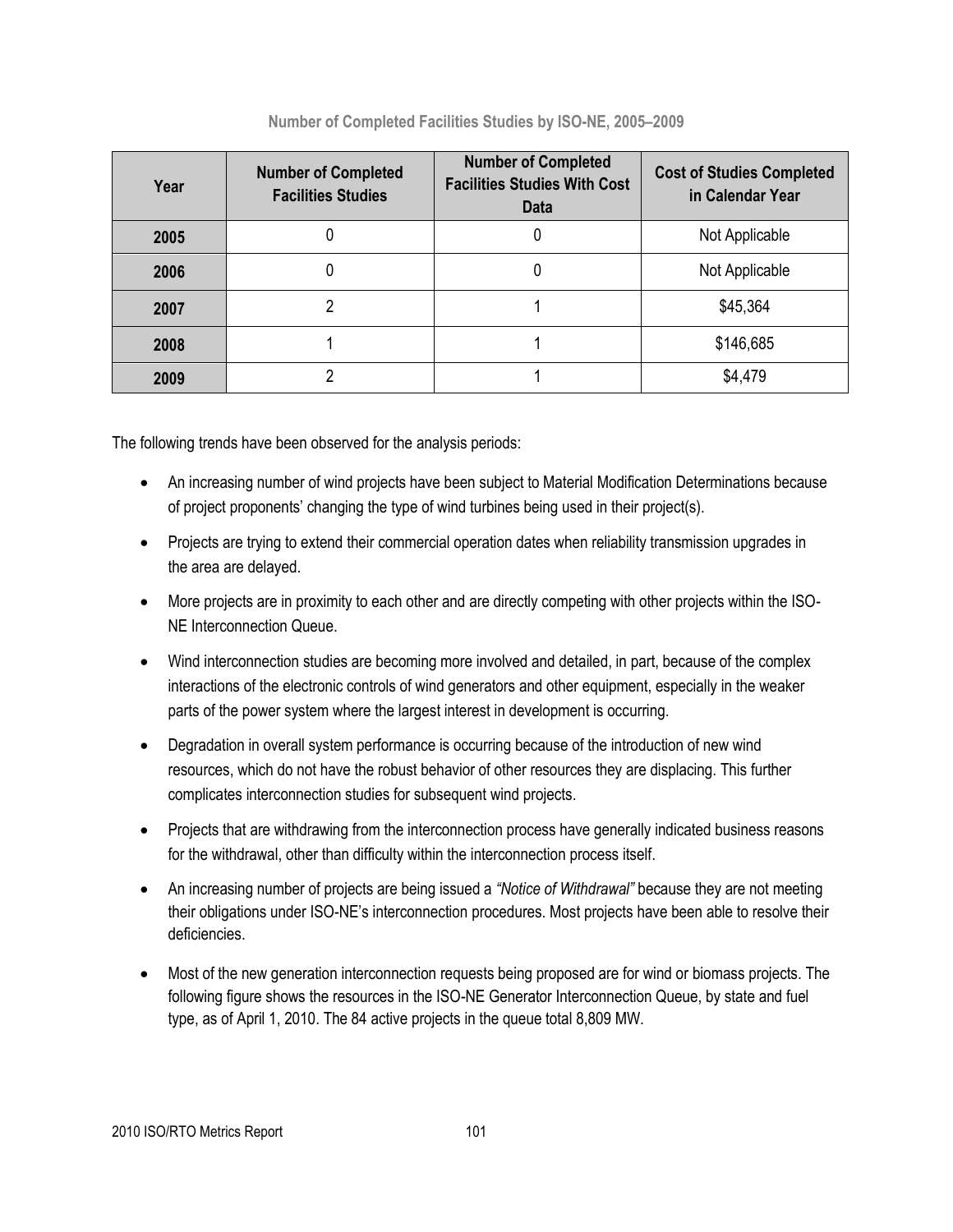#### **Resources in the ISO-NE Generator Interconnection Queue, by State and Fuel type, as of April 1, 2010**



Notes: The "Other Renewables" category includes wood, refuse, landfill gas (LFG), other bio gas, and fuel cells. A total of 38 MW of hydro is included in the 1,224 MW total of hydro and pumped storage. The totals for all categories reflect all queue projects that would interconnect with the system and not all projects in New England. LFG is produced by decomposition of landfill materials and is either collected, cleaned, and used for generation or it is vented or flared.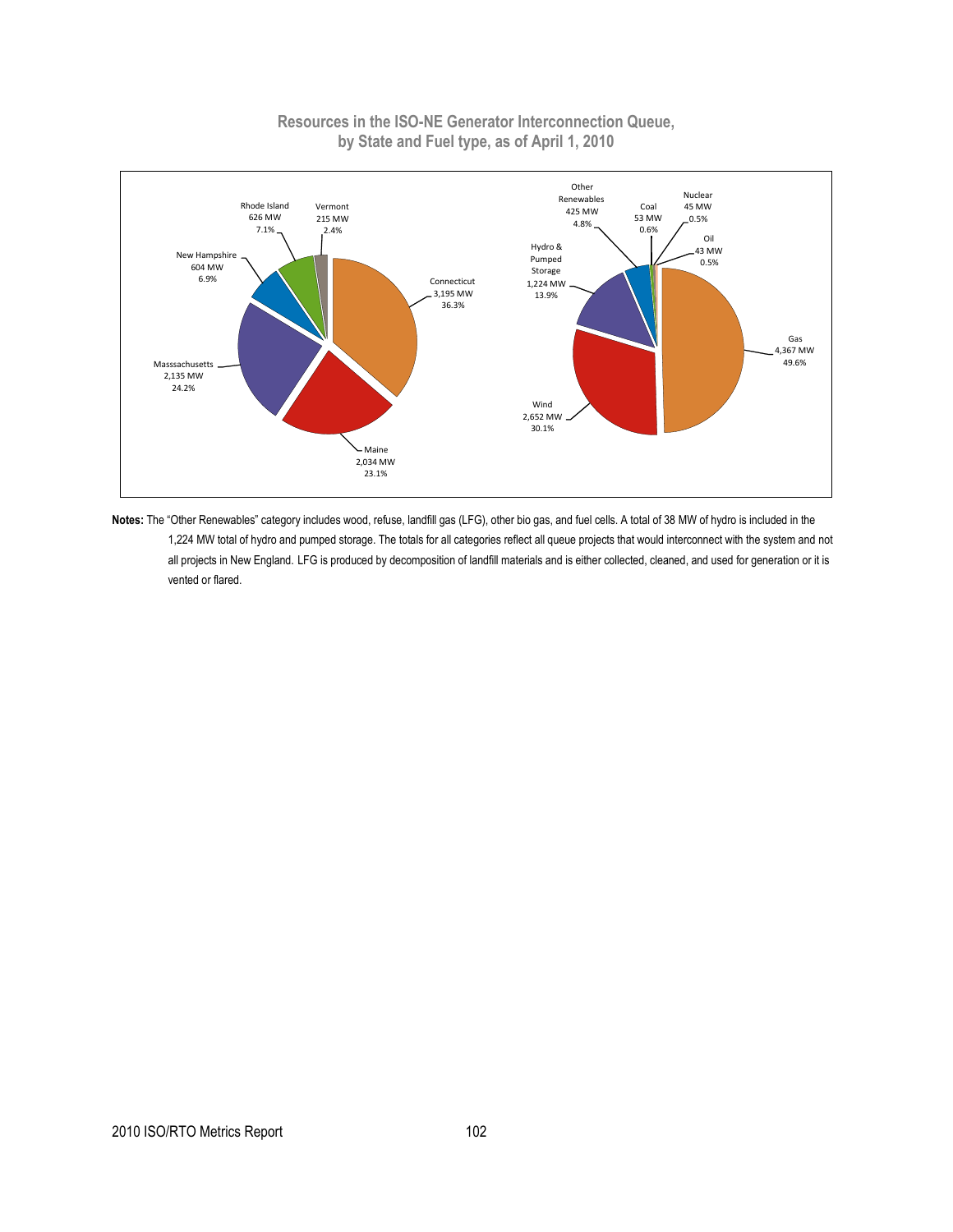## *Special Protection Schemes*

The New England transmission system has a number of special protection schemes (SPSs). An SPS is a protection system designed to detect abnormal system conditions and take corrective actions other than the normal isolation of faulted elements. Such actions may include changes in load, generation, or system topology to maintain system stability, acceptable voltages, or power flows. These systems are designed and maintained in accordance with the NPCC Directory 7 and ISO-NE Planning Procedure No. 5, *Special Protection Schemes Application Guidelines*. <sup>18</sup> The NPCC identifies three types of SPSs, depending on the potential impact to the interconnected and local systems:

- NPCC Type I SPSs are associated with conditions resulting from design and operating contingencies, such that a failure or misoperation of the SPS can have a significant adverse impact on the interconnected system. This system impact is regarded as an interconnection-reliability operating limit (IROL). The corrective action taken by these SPSs, along with the actions taken by other protection systems, are intended to return power system parameters to a stable and recoverable state.
- NPCC Type II SPSs are those associated with conditions resulting from extreme contingencies, such that a failure or misoperation of the SPS can have a significant adverse impact on the interconnected system, regarded as an IROL.
- NPCC Type III SPSs are those with the potential to create local impacts only, if they fail to operate or misoperate, regarded as a system operating limit only.

Because of the potential impacts of Type I and Type II SPSs on the interconnected system, NPCC and ISO-NE criteria require full redundancy of all components of the SPS (i.e., the SPS shall be designed with sufficient redundancy such that the SPS can perform its intended function while itself experiencing a single failure). NPCC retains the authority to provide review and concurrence on all new SPS proposals or changes to existing SPSs. There are four categories of SPS operation:

- **Normal Operation:** the SPS successfully operated as designed for the initialing system event for which it was intended to provide protection.
- **Failure to Operate:** the SPS did not operate as designed for the initialing system event for which it was intended to provide protection.
- **Unintended or Inadvertent Operation:** the SPS successfully operated for an unrelated initialing system event for which it was not intended to provide protection.
- **Misoperation:** the SPS did not successfully operate as designed (partial operation) for the initialing system event for which it was intended to provide protection.

Currently, nine Type I and no Type II SPSs are installed in New England. The following graph summarizes the number of SPSs within New England during 2009.

<sup>18</sup> ISO Planning Procedure No. 5, *Special Protection Schemes Application Guidelines* (June 22, 2009); http://www.isone.com/rules\_proceds/isone\_plan/pp5\_5\_r3.pdf.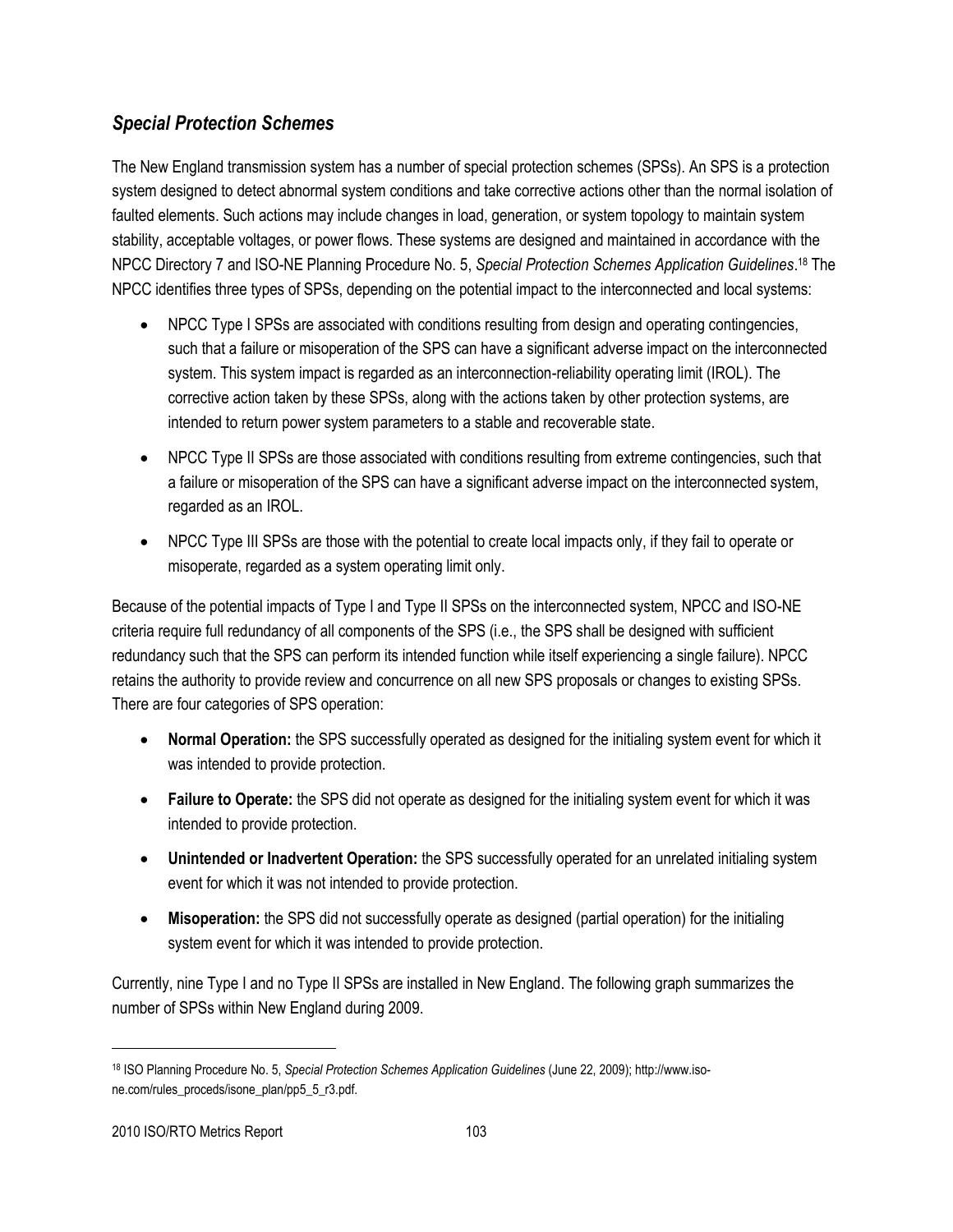

**Number of ISO-NE Type 1 Special Protection Schemes, 2009**

Type I SPSs operated 100% successfully in New England during 2009. This equates to a single successful operation of one Type I SPS as designed. The SPS tripped two key generators and two underlying 115 kV lines for loss of a critical 345 kV line. A single unintended operation of a Type I SPS took place during 2009, which tripped a generator because of an incorrect relay signal. This unintended operation did not affect system reliability.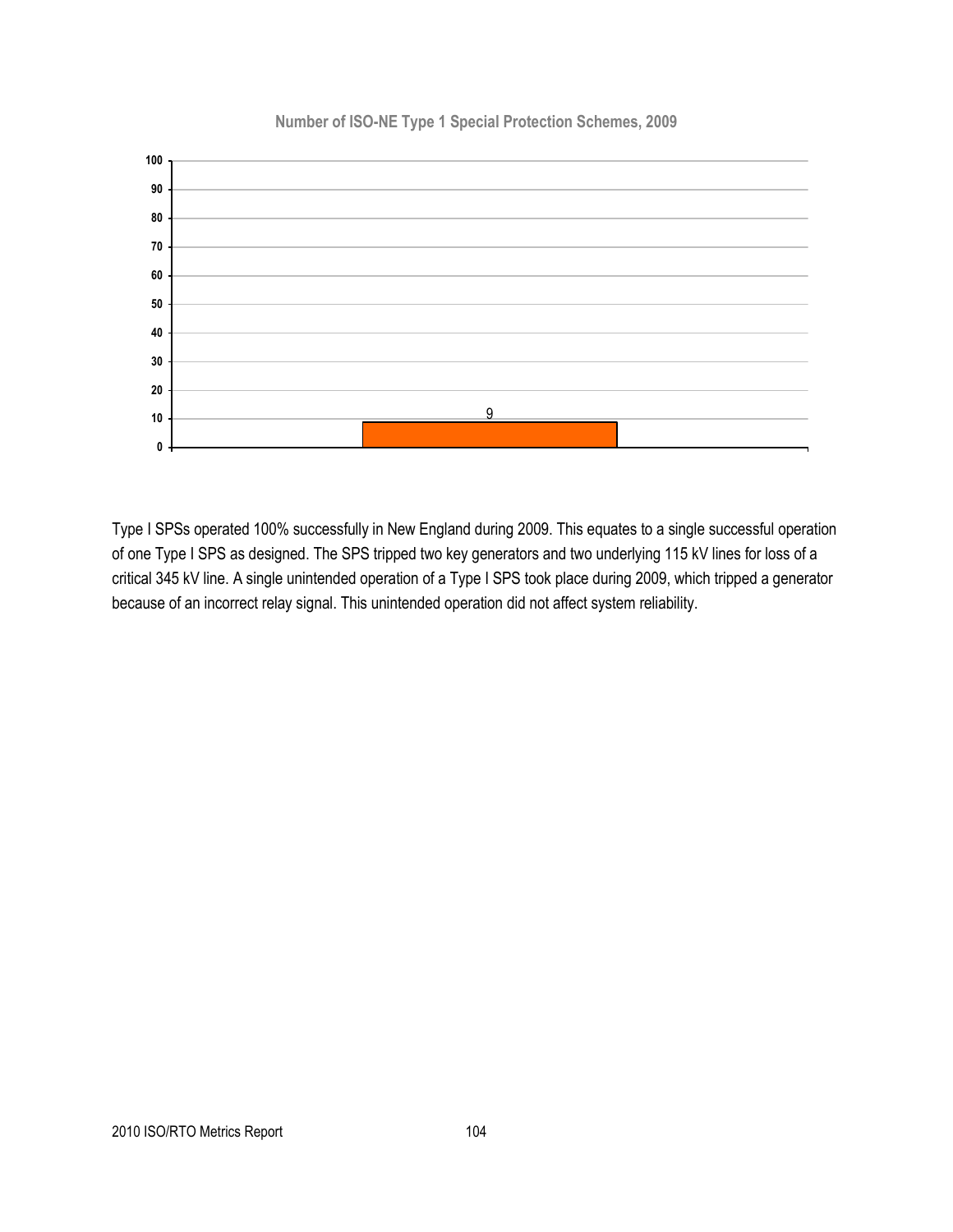## **B. ISO New England Coordinated Wholesale Power Markets**

For context, the table below categorizes the \$9.3 billion dollars billed by ISO-NE in 2009 into the primary types of charges its members incurred for their market transactions.

|                                       | 2009 Dollars Billed<br>(Millions) | Percentage of<br>2009 Dollars Billed |
|---------------------------------------|-----------------------------------|--------------------------------------|
| <b>Energy Markets</b>                 | \$5,971.7                         | 64.1%                                |
| Capacity                              | \$1,765.9                         | 18.9%                                |
| <b>Transmission Tariff</b>            | \$1,154.5                         | 12.4%                                |
| Reserve Markets                       | \$150.5                           | 1.6%                                 |
| Operating Reserves (NCPC)             | \$55.7                            | 0.6%                                 |
| <b>FTR Auction Revenues</b>           | \$85.2                            | 0.9%                                 |
| <b>Regulation Market</b>              | \$23.1                            | 0.2%                                 |
| <b>ISO-NE Administrative Expenses</b> | \$123.4                           | 1.3%                                 |
| Total                                 | \$9,330.0                         | 100.0%                               |

**ISO-NE Market Transaction Charges, 2009**

ISO-NE focuses on the accuracy of both finalized prices and billing amounts to ensure that participants have confidence in the bill amounts included in their invoices. From 2007 through 2009, ISO-NE's posted pricing accuracy exceeded 99.4%, with 99.8% error-free hours in 2009.

ISO-NE's billing protocols include an initial settlement and a "data reconciliation process" settlement conducted about 90 days after the initial settlement for its billable hourly and monthly market services. Beginning in October 2008, ISO-NE began deriving a metric that reflects both the number and dollar magnitude of the changes to the initial settlement. Most changes are attributable to more accurate metering information submitted by market participants.

For each of the 14 months for which data are available (October 2008 through December 2009), the dollar impact of the change in billing amounts between the initial settlement and the data reconciliation settlement as a percentage of the total market value billed averaged 0.017%, or about \$125,000 per month.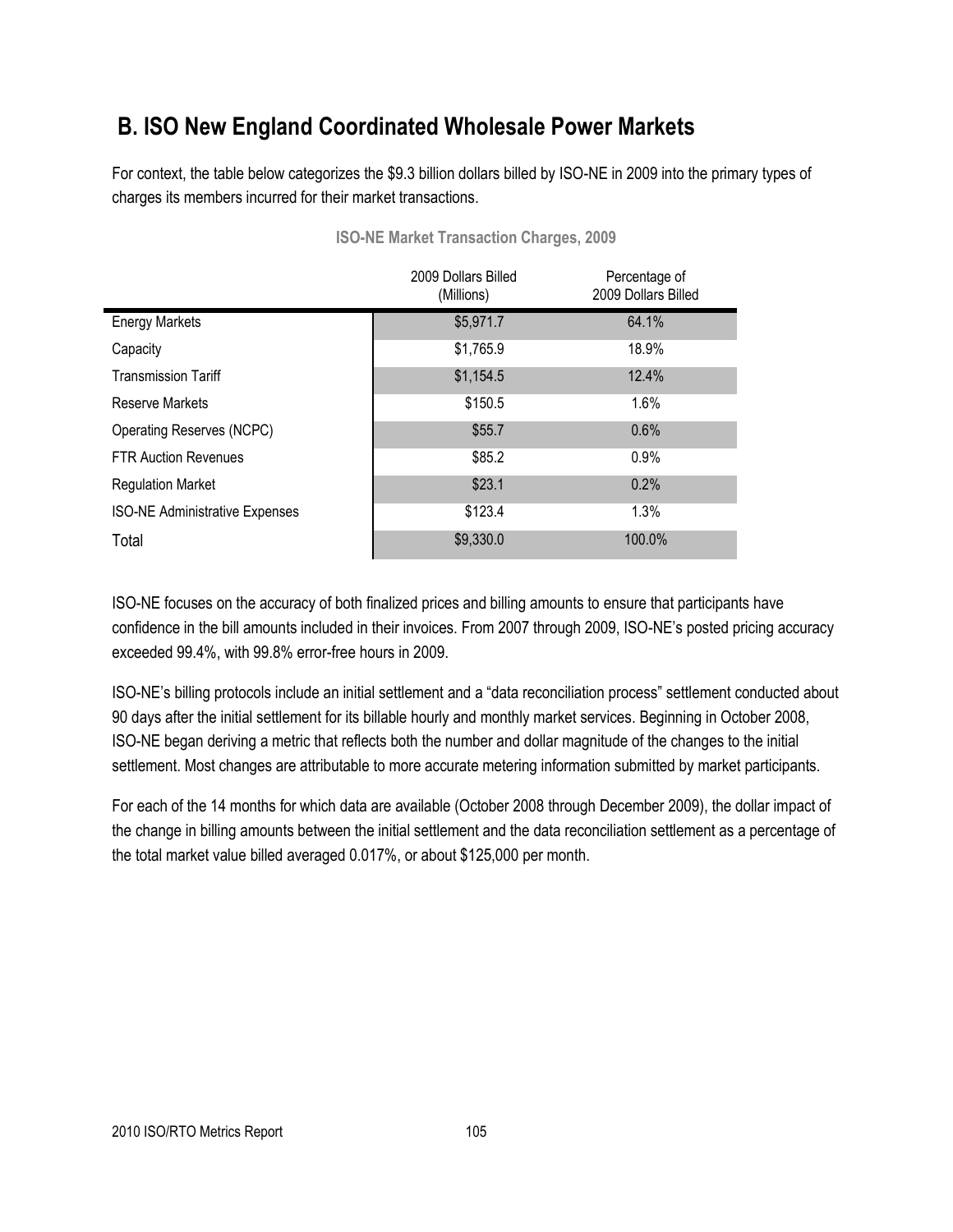## *Market Competitiveness*

Two types of measures can be used to assess the competitiveness of electric energy markets: structural measures of competitiveness, which analyze the concentration of generation resource ownership in the New England markets; and price-based measures, which compare wholesale market prices to the estimated cost of providing electric energy. While not included in this report, structural measures of the New England markets show that they are structurally competitive, with the Herfindahl-Hirschman Indices (HHIs) for the regionwide market well within the Department of Justice guidelines for a competitive market.

The competitive benchmark model is a price based measure of market competitiveness that produces market prices using participant offers and Internal Market Monitor (IMM) estimates of resource marginal costs. These results are used to calculate the Quantity-Weighted Lerner Index (QWLI), shown in the following table. The QWLI measures marketwide performance and is the percentage markup of market revenue over production cost. The diagnostic value of the QWLI is not its absolute value (which can be confounded by estimation error in the marginal cost calculation), but rather is observed as changes in its value through time considered together with other measures of market performance. The QWLI results, combined with a general lack of concentration and an energy market that remains tightly correlated with the regional fuel markets, support the conclusion that market prices are consistent with the price outcomes expected when resource owners offer at their short-run variable costs.<sup>19</sup>



**ISO-NE Quantity-Weighted Lerner Index (a)**

#### **2005 2006 2007 2008 2009**

(a) The QWLI = [(annual market cost based on market prices − annual market cost based on marginal cost estimates)/ annual market cost based on market prices].

The completion of transmission lines in Connecticut and Boston have significantly reduced congestion, thereby significantly reducing the likelihood that resources in a submarket could benefit from the exercise of market power. This risk is further mitigated by the market-power mitigation rules for constrained areas.

<sup>19</sup> The correlation between natural gas (the dominant marginal fuel) and on-peak real-time energy prices (Hub LMPs) is approximately 0.96; the variance in natural gas prices explains about 87% of the variance in on-peak real-time Hub LMPs.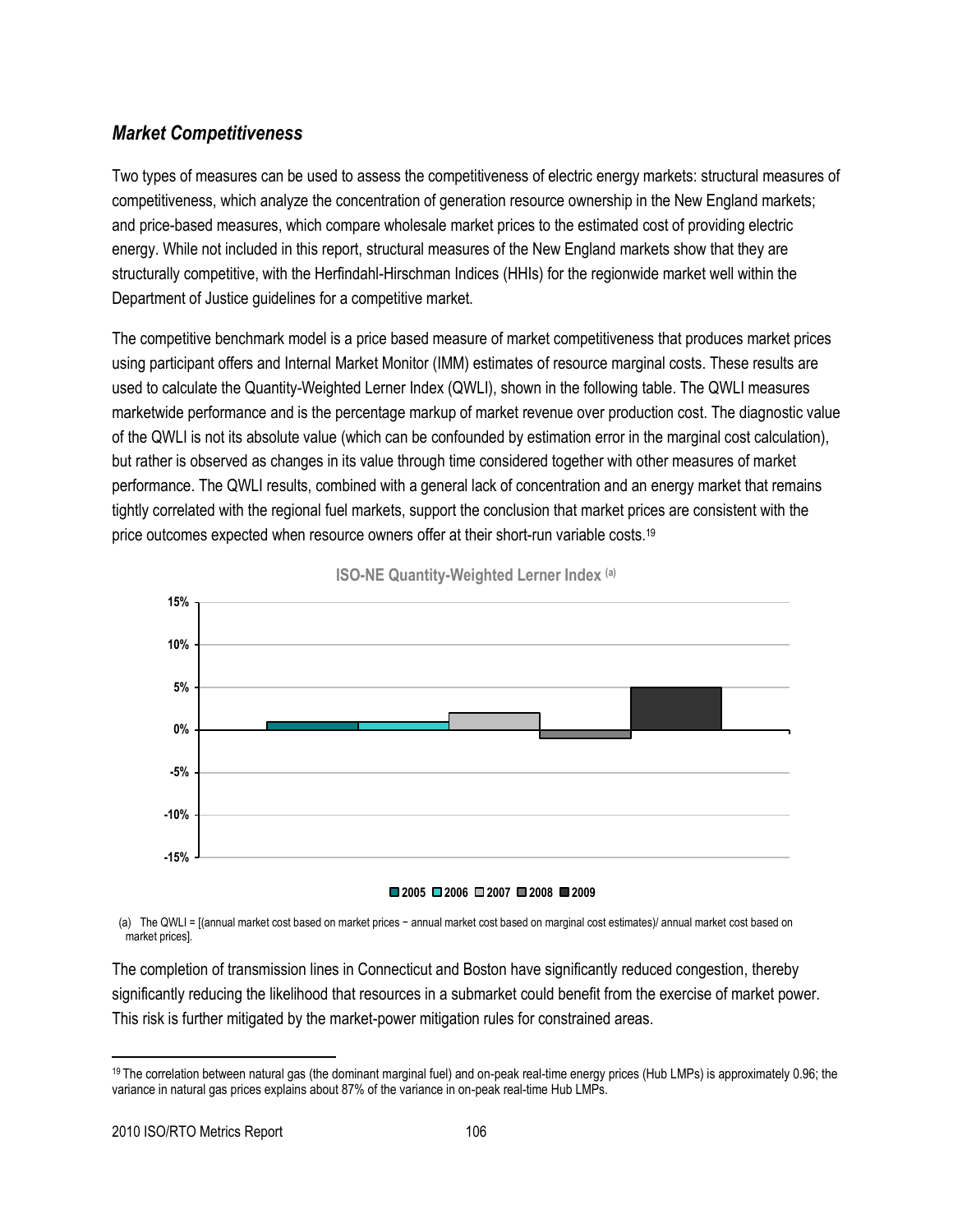The following table presents yearly estimates of the gross margin (energy revenues minus fuel costs) earned by typical gas-fired combined-cycle (CC; also CCGT) and combustion turbine (CT) units in New England. The analysis presents the margin realized in hours when the prevailing real-time locational marginal price (LMP) at the Hub exceeded the resource's fuel cost. The analysis assumes that the resources are available in all hours, so it may overestimate the margins gained by actual units subject to outages. The analysis assumes the regional Algonquin Citygate natural gas price, a 7,800 Btu/kWh combined-cycle heat rate, and an 11,000 Btu/kWh combustion turbine heat rate.

**ISO-NE Yearly Estimates of the Gross Margin Earned by Typical CT and CCGT Units in New England**

| Year | <b>Natural</b><br><b>Gas Index</b><br>$($/MMBtu^a)$ | Real-<br><b>Time</b><br><b>LMP</b><br>\$/MWh) | <b>Gross</b><br><b>Margin CT</b><br>$($/kW$ -mo $)$ | <b>Gross</b><br><b>Margin</b><br><b>CCGT</b><br>$($/kW$ -mo $)$ |
|------|-----------------------------------------------------|-----------------------------------------------|-----------------------------------------------------|-----------------------------------------------------------------|
| 2005 | 9.75                                                | 76.64                                         | \$1.47                                              | \$6.75                                                          |
| 2006 | 7.40                                                | 59.68                                         | \$1.67                                              | \$5.86                                                          |
| 2007 | 8.17                                                | 66.72                                         | \$1.61                                              | \$6.48                                                          |
| 2008 | 10.07                                               | 80.56                                         | \$2.05                                              | \$7.58                                                          |
| 2009 | 4.79                                                | 42.02                                         | \$1.50                                              | \$5.03                                                          |

(a) MMBtu stands for millions of British thermal units.





**2005 2006 2007 2008 2009**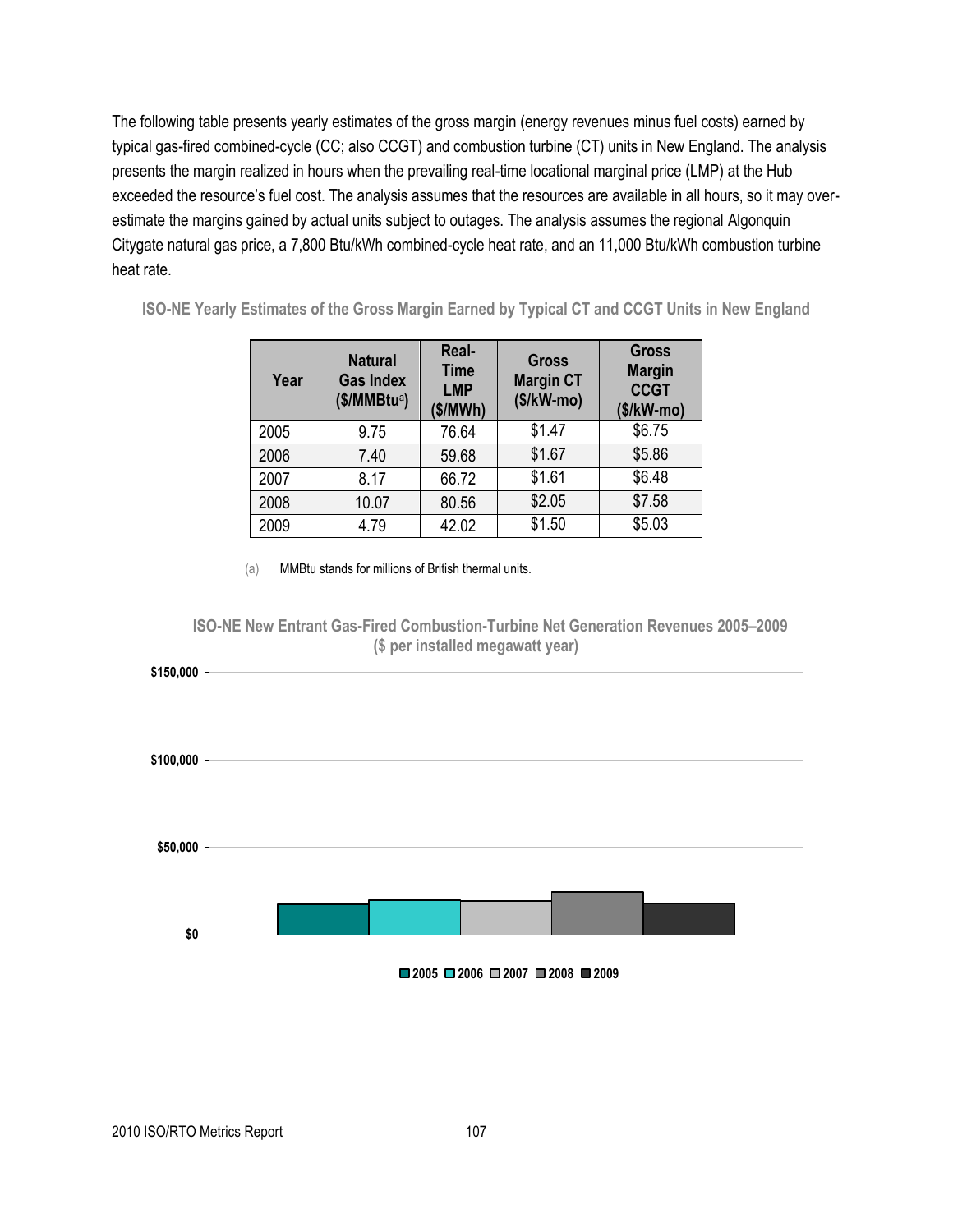

**ISO-NE New Entrant Gas-Fired Combined-Cycle Net Generation Revenues 2005–2009 (\$ per installed megawatt year)**

**2005 2006 2007 2008 2009**

In addition to energy revenues, many CC resources earn revenues for providing real-time reserve and regulation service. All resources are eligible to receive capacity revenues, and fast-start resources, such as CT units, may participate in and receive Forward Reserve Market (FRM) revenues.

The following tables present, for each year, the number and percentage of hours that energy market mitigation in real time was imposed under the thresholds in *Market Rule 1*, Appendix A, Section 5.

**ISO-NE Real-Time Energy Market Mitigation Hours Imposed under** *Market Rule 1***, Appendix A, Section 5, 2005–2009**

| Year | <b>Total</b><br><b>Mitigated</b><br><b>Hours</b> | <b>Total Hours</b><br>Per Year | <b>Percent</b><br><b>Mitigated</b><br><b>Hours</b> |
|------|--------------------------------------------------|--------------------------------|----------------------------------------------------|
| 2005 | 71                                               | 8,760                          | 0.81%                                              |
| 2006 | 12                                               | 8,760                          | 0.14%                                              |
| 2007 | 54                                               | 8,760                          | 0.62%                                              |
| 2008 | 43                                               | 8,784                          | 0.49%                                              |
| 2009 |                                                  | 8,760                          | 0.00%                                              |

*Note: 2008 is a leap year.*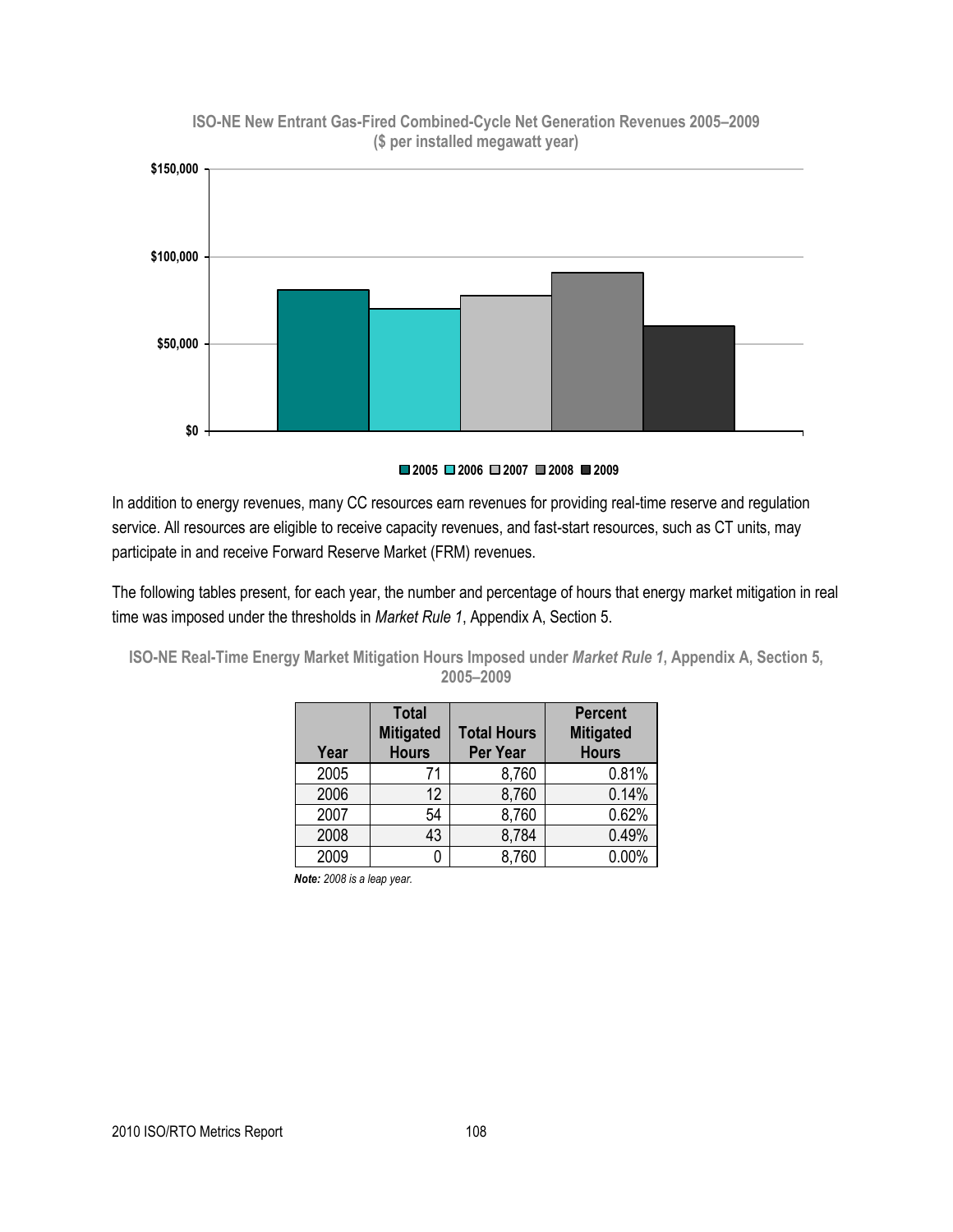

**ISO-NE Real-Time Energy Market Percentage of Unit Hours Offer Capped because of Mitigation 2005–2009**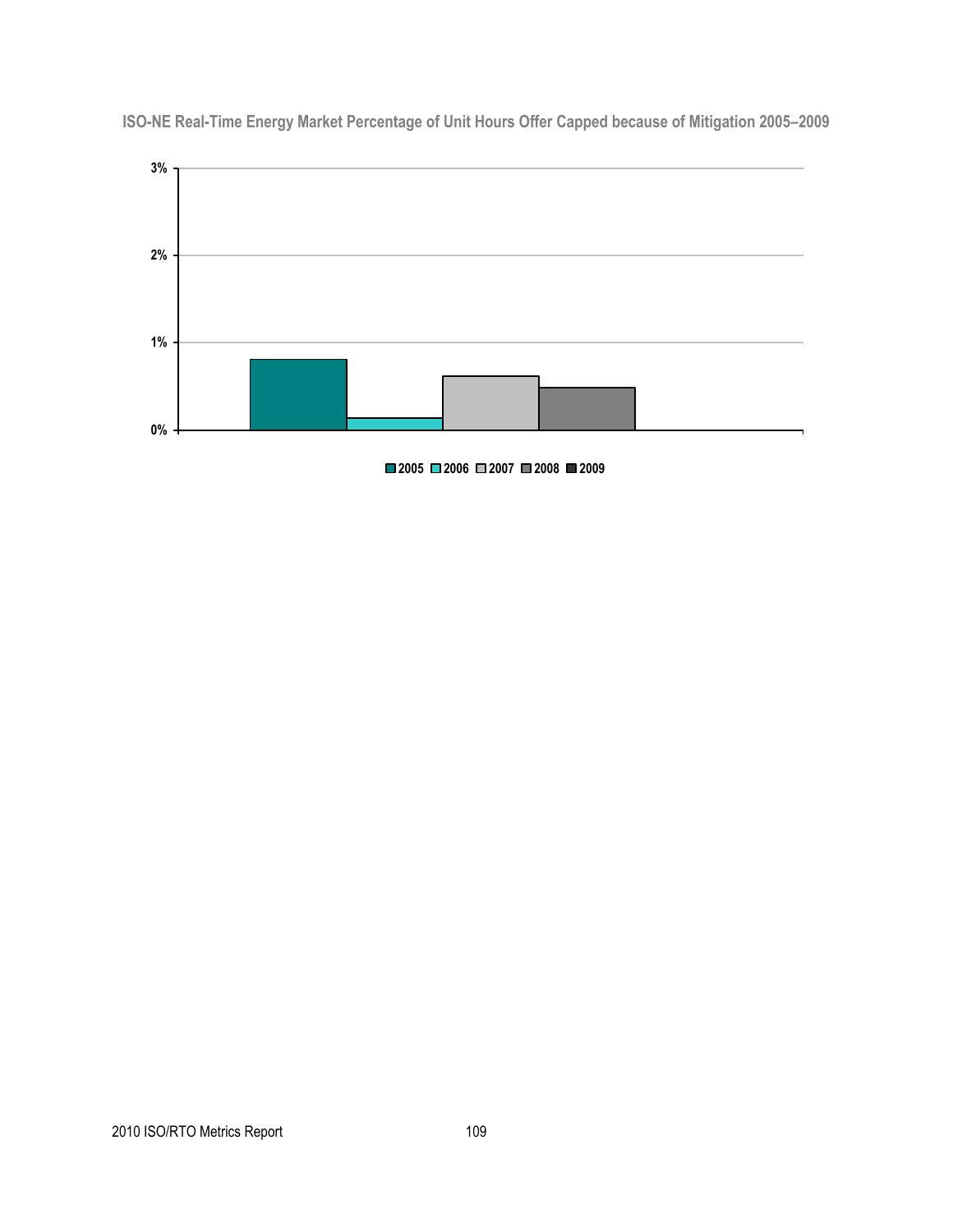## *Market Pricing*

Since March 2003, the wholesale electric energy markets administered by ISO-NE have used LMPs for its transactions. These values, computed every five minutes at nearly 1,000 nodal locations, are combined using a loadweighted average to calculate zonal average LMPs for the eight load zones within the New England Balancing Authority Area. With limited exceptions, load pays the hourly zonal price at its location. For the following figure, the hourly zonal price for every hour in the year indicated was multiplied by its zonal load obligation in the real-time markets. These load-weighted average hourly prices were computed and then arithmetically averaged over the year, as shown in the figure.





The yearly average real-time LMP has trended downward overall in New England in the past five years. Pricing is influenced by underlying input fuel prices (natural gas), which have driven the historical price trajectory. The increase in 2008 was caused by increases in natural gas prices during that year. Peak-period (on-peak hours) pricing trends followed the same trend observed in the exhibit above, also driven primarily by fuel prices. The highest on-peak average Hub LMP was observed during 2008 at \$90.35/MWh. The 2009 on-peak average dropped by nearly half to \$46.57/MWh. The following figure shows nominal fuel costs in the United States from 2005 to 2009.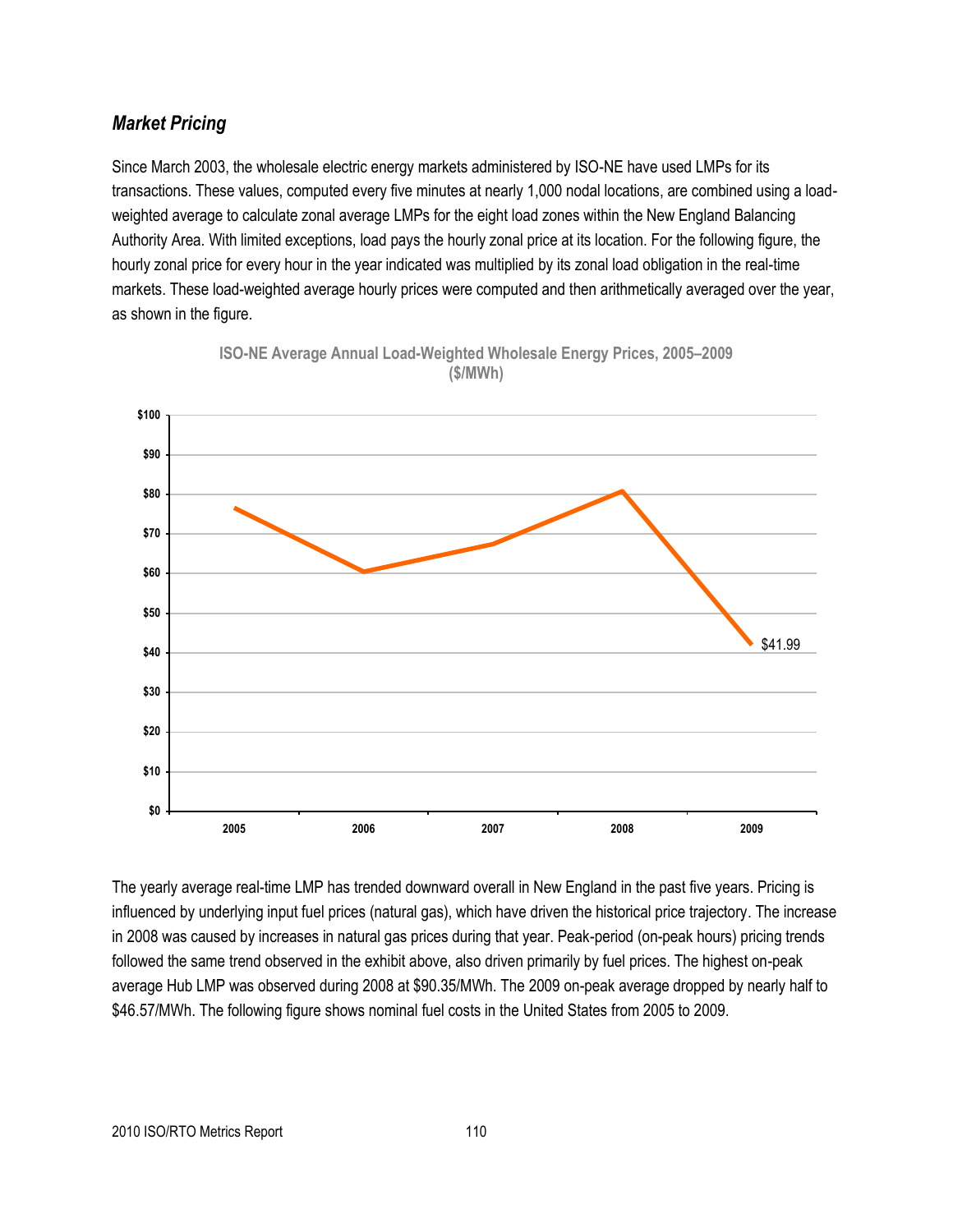

#### **U.S. Nominal Fuel Costs, 2005–2009 (\$ per Million Btu)**

*Source:* U.S. Energy Information Administration, Independent Statistics and Analysis

ISO-NE calculates the fuel-adjusted electricity price by adjusting the marginal LMPs by the ratio of the daily fuel prices to the average monthly fuel prices of the corresponding market intervals and marginal fuel types in the base year. ISO-NE's base year for fuel-cost references is 2000. The result of this approach illustrates the impact of fuel prices on electricity prices. The methodology used provides only a rough estimate because it does not account for the impact that changes in relative fuel prices, load growth, and resource mix since 2000 have had on system dispatch and pricing.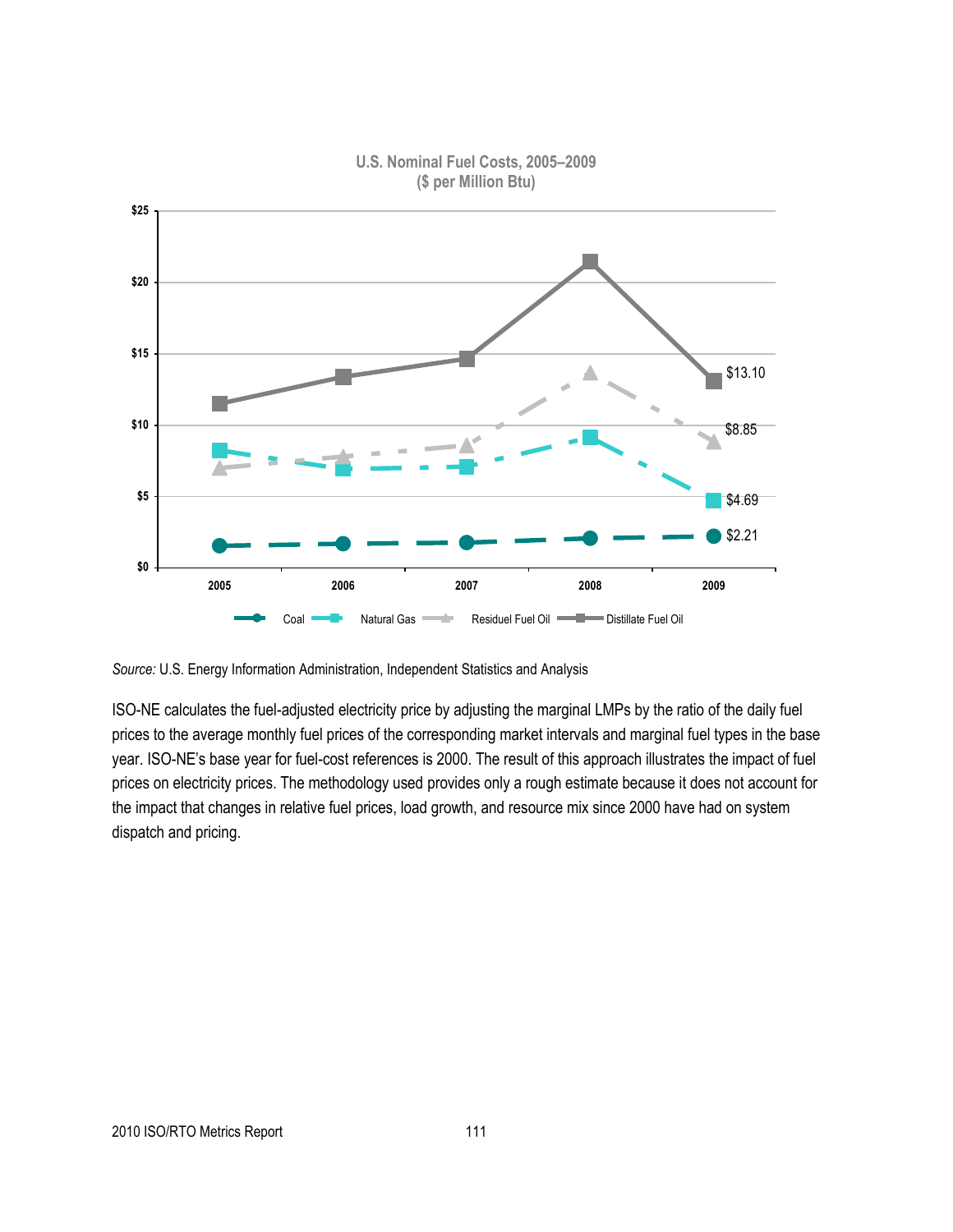

**ISO-NE Average Annual Load-Weighted Fuel-Adjusted Wholesale Spot Energy Prices, 2005–2009 (\$/MWh)**

When adjusted for fuel-price movements, the average spot energy prices in New England have declined from 2002 to 2009.

**Impacts of Demand-Response Programs on Locational Marginal Prices**

Every six months since February 2003, ISO-NE has filed status reports with FERC regarding participation in and impacts of demand-response programs administered by ISO-NE.<sup>20</sup> These status reports include estimates of the effects of demand-response programs on real-time LMPs. Using the information from the status reports, the following table shows the effects of ISO-NE's demand-response programs on real-time LMPs for the New England region, for January 2008 through December 2009.

 $\overline{a}$ 

<sup>20</sup> *ISO New England, Inc., et al., Order on Tariff Filing*, 102 FERC ¶ 61,202 at P 19 (2003) (February 25, 2003, Order).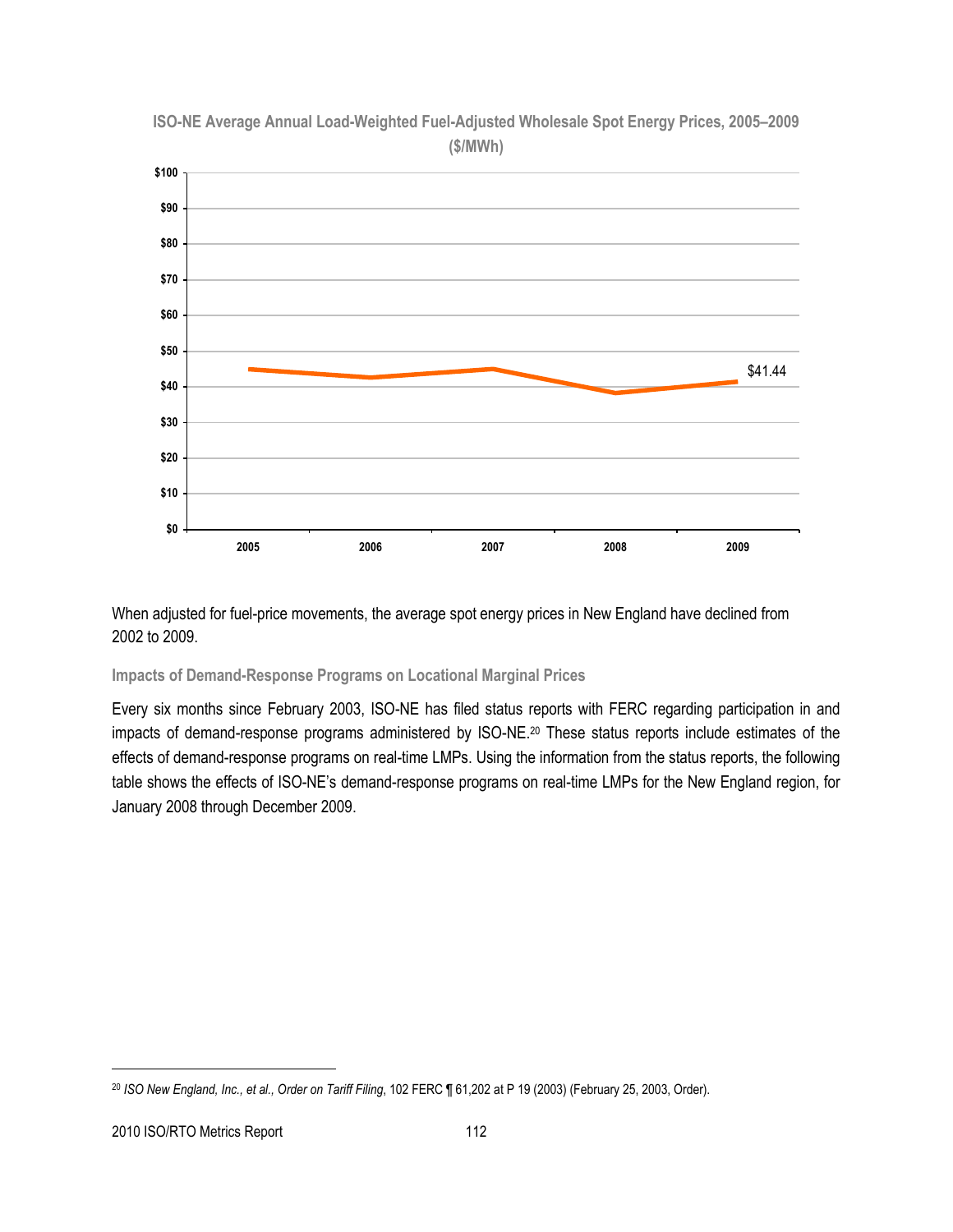| <b>Reporting Period</b> | Interrupted<br><b>MWh</b> | <b>Observed Average</b><br>Real-Time LMP (\$/MWh) | <b>Average Real-Time LMP</b><br>Decrease (\$/MWh) |
|-------------------------|---------------------------|---------------------------------------------------|---------------------------------------------------|
| Jan to Mar 2008         | 55.059                    | 92.15                                             | 1.43                                              |
| Apr to Jun 2008         | 20.773                    | 137.43                                            | 0.31                                              |
| July to Sep 2008        | 9,331                     | 125.68                                            | 0.27                                              |
| Oct to Dec 2008         | 6.023                     | 72.38                                             | 0.26                                              |
| Jan to Mar 2009         | 10,823                    | 75.55                                             | 0.19                                              |
| Apr to Jun 2009         | 5.076                     | 43.86                                             | 0.04                                              |
| Jul to Sep 2009         | 13,540                    | 57.01                                             | 1.06                                              |
| Oct to Dec 2009         | 12,435                    | 71.85                                             | 0.13                                              |

**Estimated Effects of All Demand-Response Program Interruptions on New England's Real-Time LMPs, 2008–2009**

The following graph reflects the average annual wholesale power costs for load purchasing from the New England wholesale energy markets. The costs are categorized into the major charge components ISO-NE administers, converted to \$/MWh of load served. Because of the various ways in which participants may transact business within the New England markets, not all load-serving entities are subject to all the charge categories. Of note during 2009 was the decline in energy market–related charges, which were somewhat offset by increases in capacity and transmission costs.



**ISO-NE Wholesale Power Cost Breakdown, 2005–2009 (\$/MWh)**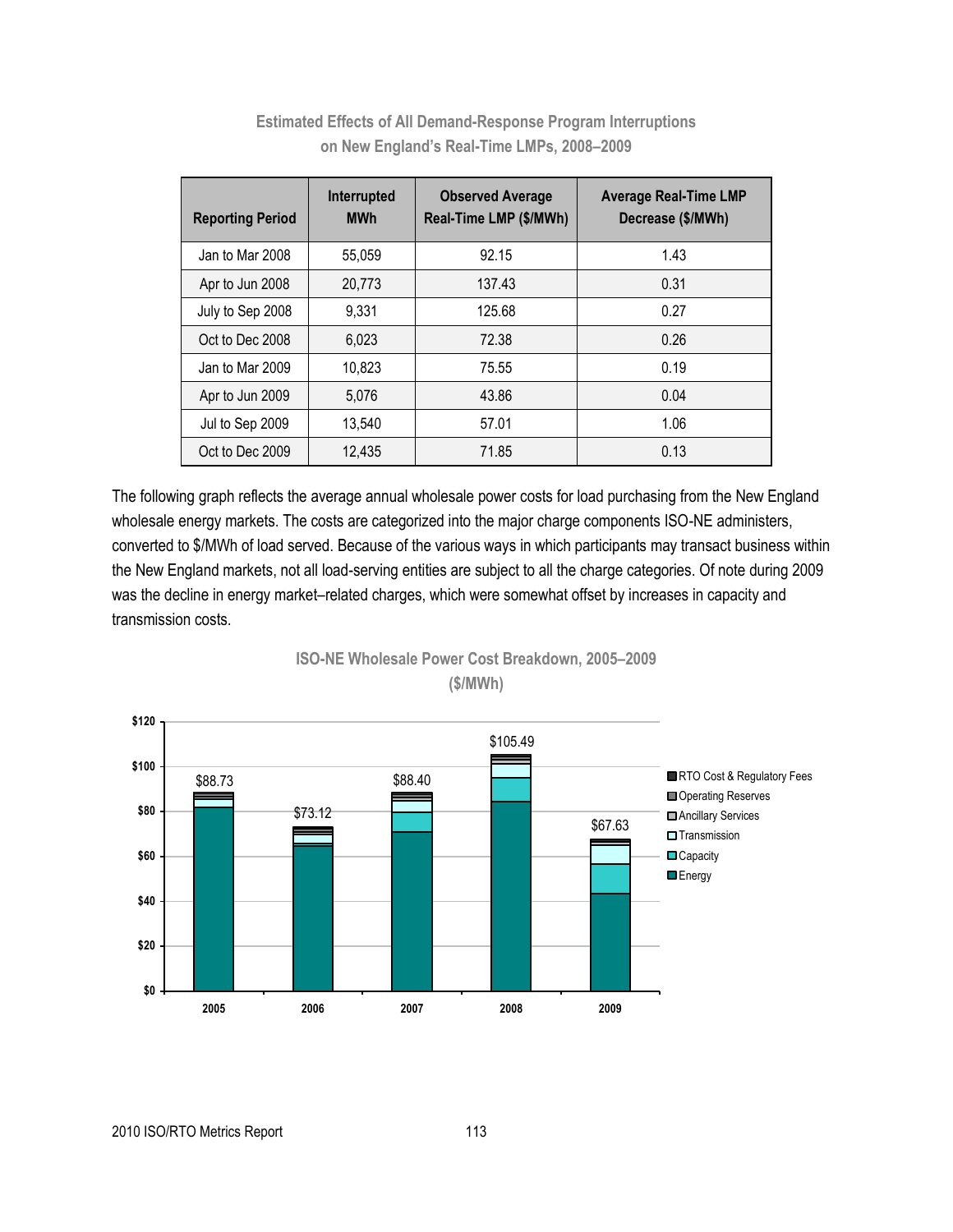Over the reporting period, ISO/RTO costs and regulatory fees have remained stable, while the costs for electric energy, operating reserves, and ancillary services have declined as part of the total cost. Capacity and transmission costs have increased their percentages of the total cost over the same period.

From 2005 to 2009, ISO-NE's net revenue requirements recovered through the self-funding tariff grew slightly less than 3%, from \$110 million to \$123.3 million. The ISO-NE net revenue requirements reflect the FERC-approved budgets adjusted for prior-year over/under collections. The increases largely reflect expanded levels of service with regard to the Forward Capacity Market, demand-response integration, system planning, and increased compliancemanagement activities.

The increase in transmission costs, reflective of infrastructure additions made to the New England system over the 2005–2009 period, are responsible for the decline in operating-reserve charges. The major cause of these charges was out-of-market commitments of generators that ISO-NE made to support reliability because of inadequate transmission infrastructure in certain areas.

Operating-reserve credits, or Net Commitment-Period Compensation (NCPC), averaged more than \$200 million per year from 2005 through 2008. This represents approximately 2.0% to 2.5% of the value of the energy market. The overall effect of transmission improvements in southwestern Connecticut and southeastern and northeastern Massachusetts (i.e., the NU loop, SEMA, and NEMA upgrades) was realized during 2009 when NCPC payments dropped to \$55 million, or less than 1% of the energy market value.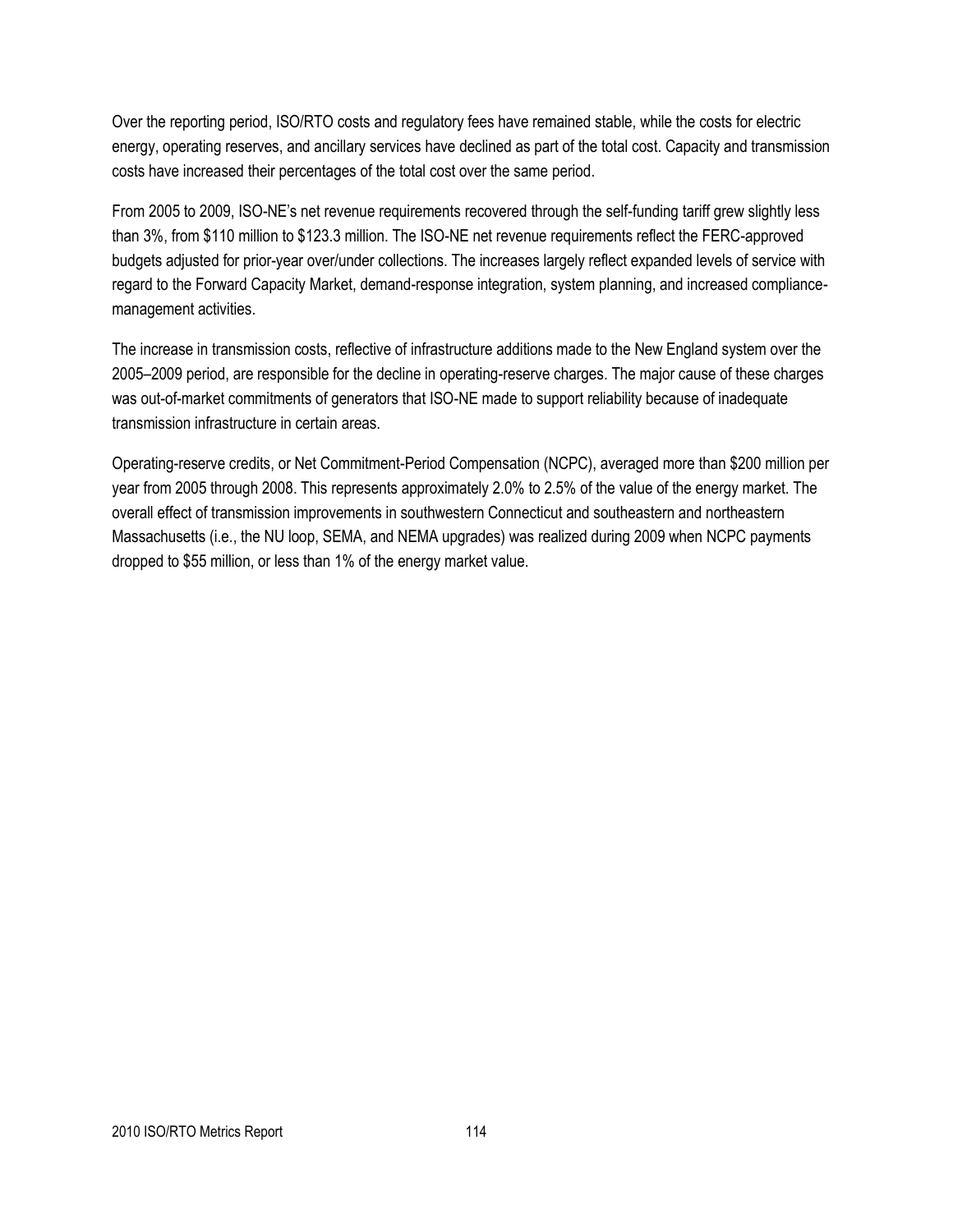## *System Marginal Cost*

In the next graph, the hourly system price (consistent with ISO-NE's FERC Form 714 filing) for every hour in 2005 through 2009 was averaged over the entire year. Pricing in the New England wholesale markets is heavily influenced by underlying fuel prices. The values in the table reflect the movements in the underlying increases in fuel prices experienced in 2005 and in 2008.





■2005 ■2006 ■2007 ■2008 ■2009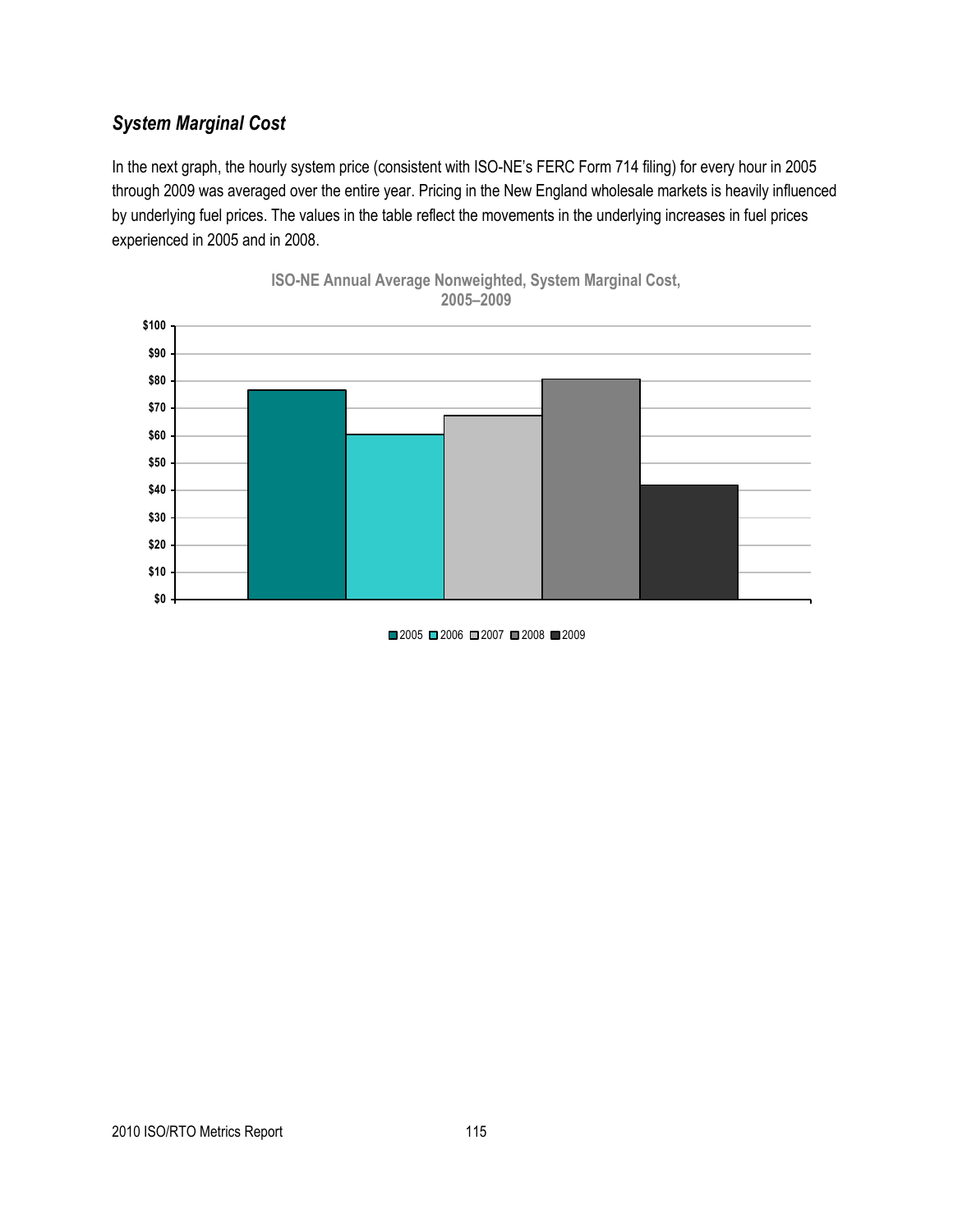## *Energy Market Price Convergence*

Good convergence between day-ahead and real-time prices is a sign of a well-functioning day-ahead market. Because the day-ahead market facilitates most of the energy settlements and generator commitments, in general, good convergence between day-ahead and real-time electric energy prices is achieved when participants submit price-sensitive bids and offers in the day-ahead market that accurately forecast next-day real-time conditions. Thus, good price convergence between the day-ahead and real-time markets helps ensure efficient day-ahead commitments that reflect real-time operating needs. The following two graphs reflect the absolute value and percentage of the average annual difference between Real-Time Energy Market prices and Day-Ahead Energy Market prices.



**ISO-NE Day-Ahead and Real-Time Energy Market Price Convergence, 2005–2009**



**ISO-NE Percentage of Day-Ahead and Real-Time Energy Market Price Convergence, 2005–2009**



#### ■2005 ■2006 ■2007 ■2008 ■2009

ISO-NE's Day-Ahead Energy Market to Real-Time Energy Market average price convergence improved over the fiveyear period from 2005 to 2009.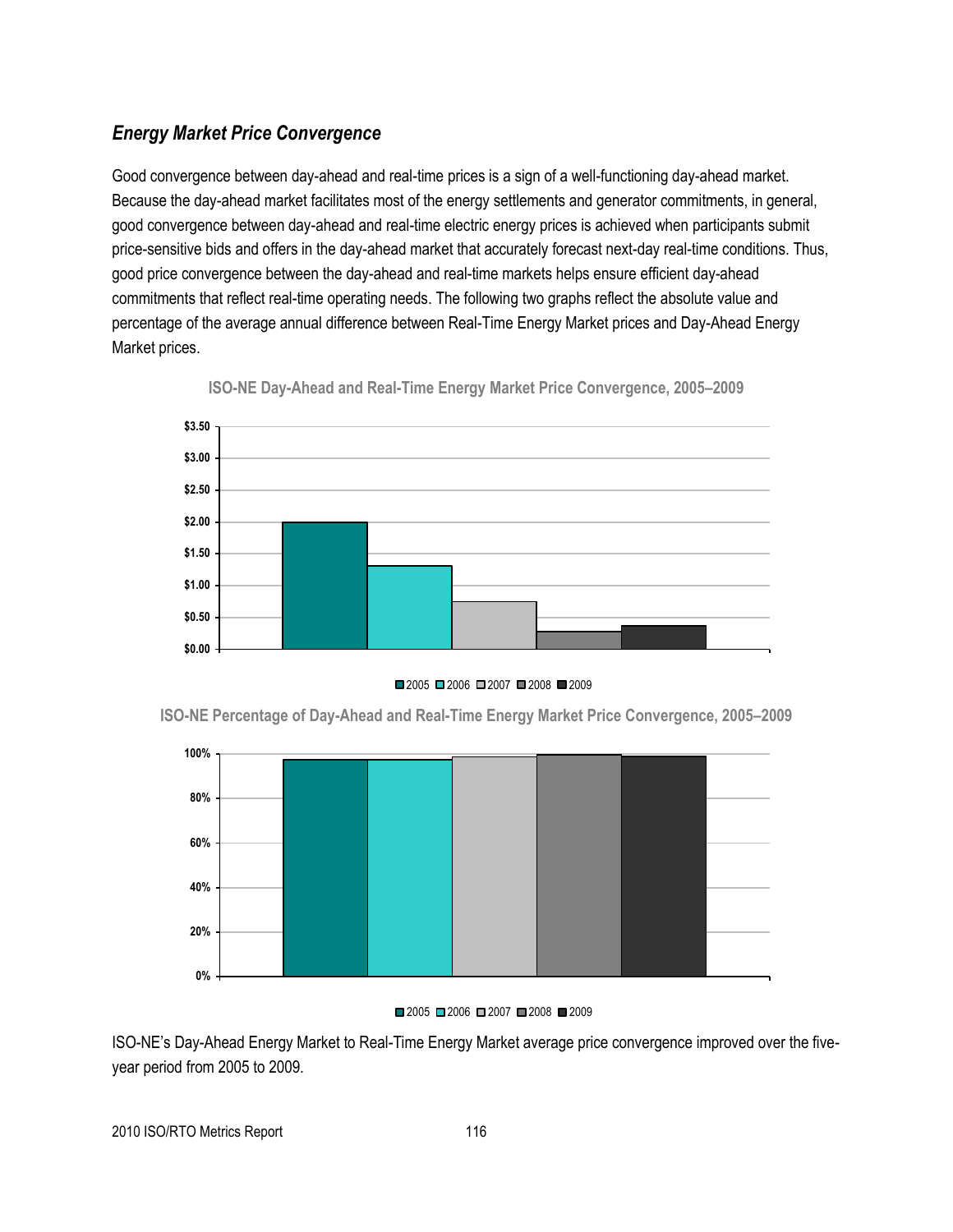## *Congestion Management*

Transmission congestion occurs when constraints on the transmission system prevent the reliable transfer of lowercost energy to serve an area. Quite often, these constraints occur where the transfer capability is limited for supplying an area that has a potential reliability concern. ISO-NE uses information obtained from system needs assessments developed during the planning process to help develop a variety of market signals to promote solutions to transmission congestion. These solutions can include merchant transmission or nontransmission alternatives (NTAs), such as generation, demand reduction, or other promising technologies, all of which could result in modifying or deferring a proposed regulated transmission upgrade. If the market does not respond, a regulated, robust transmission solution is developed to meet existing and future system requirements. As a result, transfer capabilities usually are increased and congestion is eliminated.

The transmission system in New England has evolved significantly over the past several years. From 2002 through 2010, more than 300 transmission projects will have been placed in service, with an additional number of projects under construction or well into the siting process. In addition to system reliability improvements, these transmission upgrades have supported marketplace efficiency by helping reduce congestion costs and other out-of-merit charges, such as second-contingency and voltage-control payments. As noted in the discussion above on market pricing, during 2009, when Net Commitment-Period Compensation dropped to \$55 million (i.e., less than 1% of the value of the energy market), the effect of the NU loop, SEMA, and NEMA transmission improvements was realized. NCPC in New England had averaged more than \$200 million per year (i.e., approximately 2.0% to 2.5% of the value of the energy market) from 2005 to 2009.

Recent experience has demonstrated that the regional transmission system in New England has little congestion. The U.S. Department of Energy (DOE) recognized the region's "multifaceted approach" to investment in new supplyand demand-side resources, as well as planning and development of extensive transmission upgrades, and it removed New England as "an area of concern" for the identification of National Interest Electric Transmission Corridors (NIETC).<sup>21</sup>

Transmission congestion, when it occurs, is reflected in the congestion component of the LMP. In the New England system, the overwhelming majority of the congestion that occurs is in the day-ahead market. Because virtual trading can have an impact on day-ahead load, the value of the day-ahead Congestion Revenue Fund is divided by the annual real-time load to arrive at the cost of congestion per megawatt-hour of load served.

 $\overline{\phantom{a}}$ <sup>21</sup> See ISO-NE's RSP10, 2009 Historical Market Data: Locational Marginal Prices, Interface MW Flows (January 21, 2010); [http://www.iso-ne.com/committees/comm\\_wkgrps/prtcpnts\\_comm/pac/mtrls/2010/jan212010/lmp\\_and\\_interface.pdf.](http://www.iso-ne.com/committees/comm_wkgrps/prtcpnts_comm/pac/mtrls/2010/jan212010/lmp_and_interface.pdf)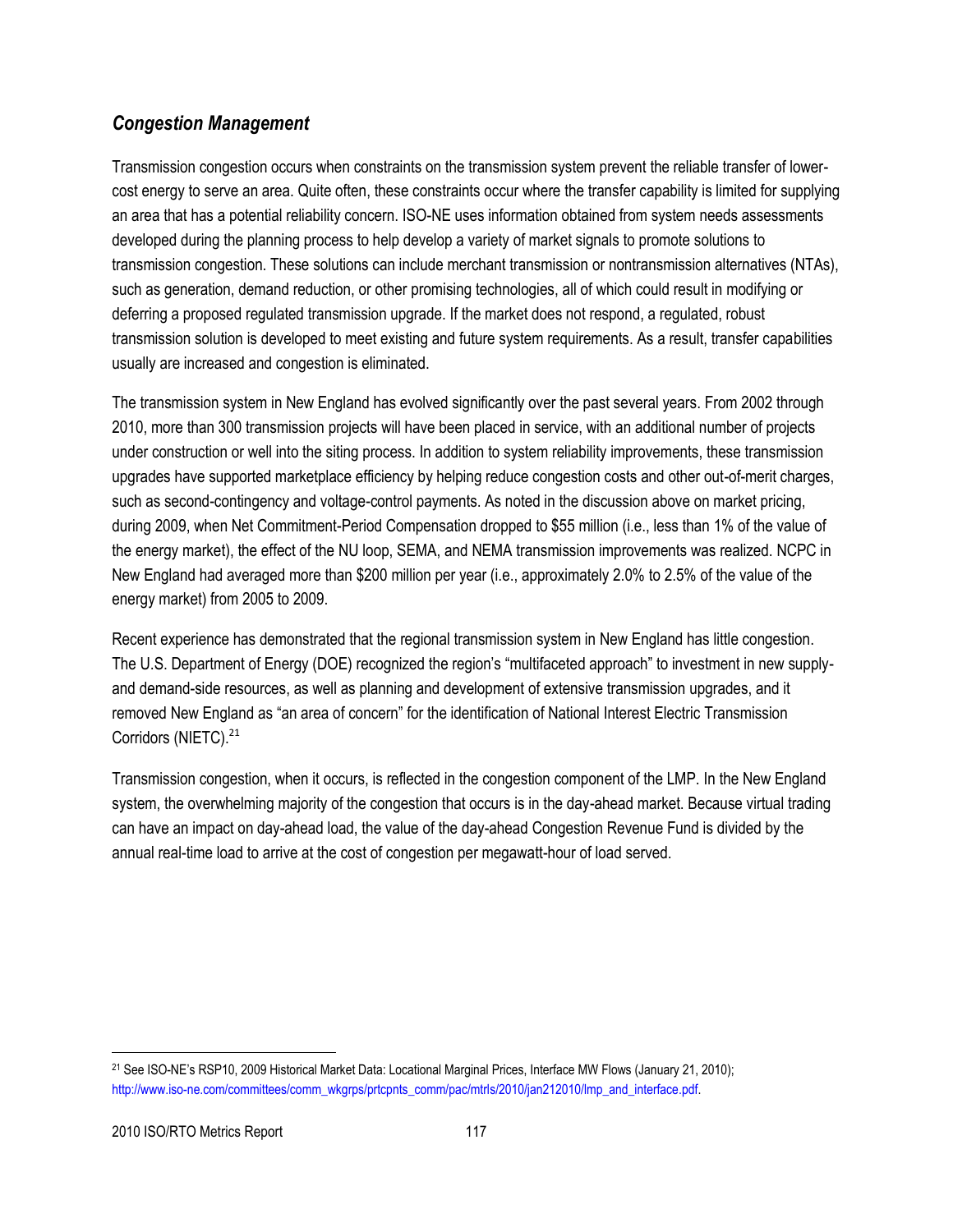

#### **ISO-NE Annual Congestion Costs per Megawatt-Hour of Load Served, 2005–2009**



Congestion revenue from the settlement of the Day-Ahead Energy Market and Real-Time Energy Market is accumulated in the Congestion Revenue Fund. Holders of congestion instruments (in New England, Financial Transmission Rights, or FTRs) can share in the refund of these collections if their FTR entitles them. These are called positive target allocations. Conversely, because New England FTRs are obligations, counter-flow congestion (which results in so-called negative target allocations) may require a contract holder to contribute to the Congestion Revenue Fund.

The following graph shows the extent to which the sum of day-ahead and real-time congestion revenue and negative target allocations were sufficient to fund the transmission-hedge instruments on a yearly basis. Over the five-year period, FTR holders in the New England markets have been able to hedge over 98% of day-ahead market congestion in each year, with FTR congestion-revenue adequacy ranging just under 95% in 2007 to 100% in 2005, 2006, and 2008. FTR market congestion-revenue adequacy reflects the relationship of actual FTR congestion revenues to the target allocations for all FTR holders in the aggregate.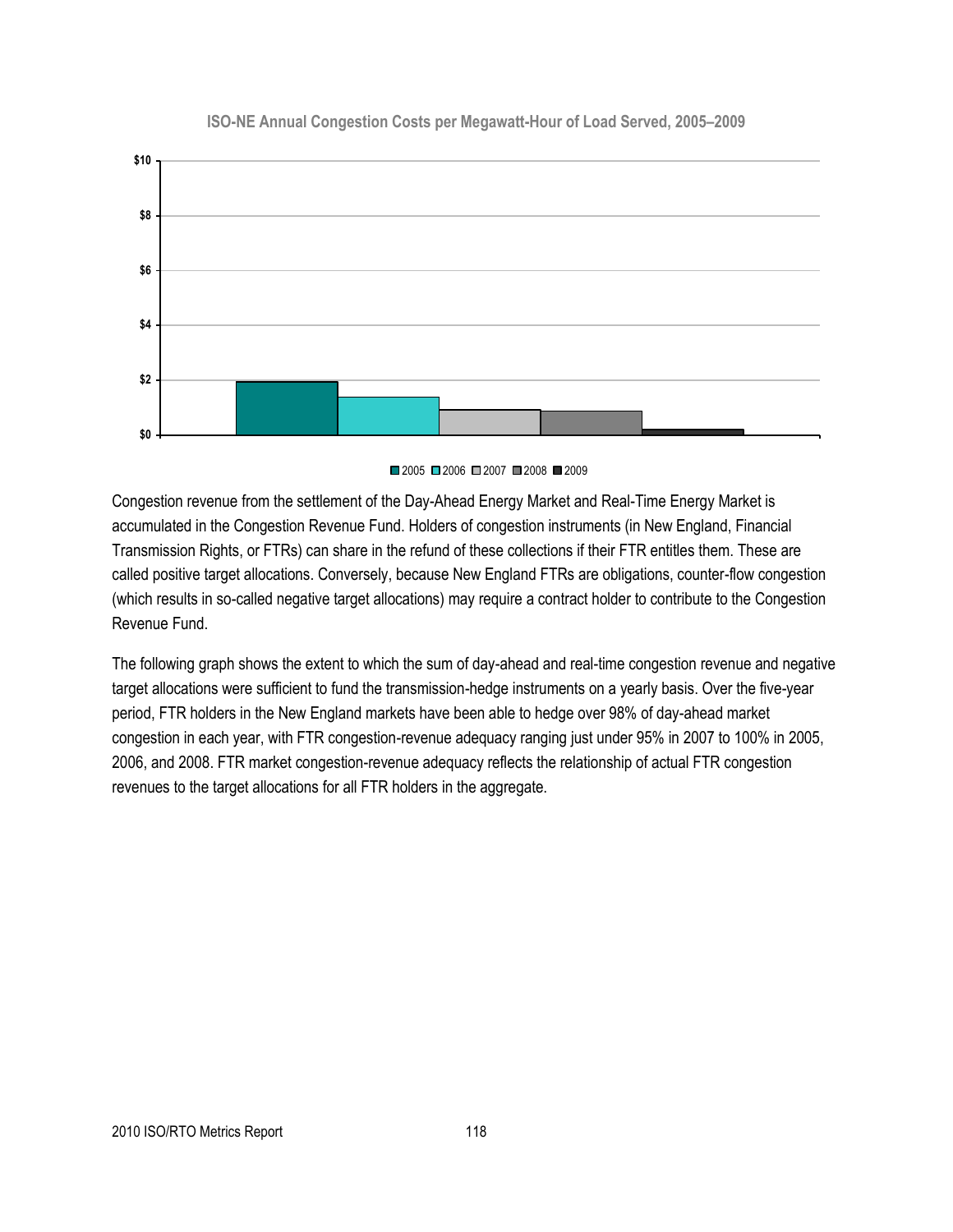**ISO-NE Percentage of Congestion Dollars Hedged Through ISO/RTO Congestion Management Markets, 2005–2009**



**2005 2006 2007 2008 2009** 

Before July 2005, excess congestion revenue was collected during the month (after FTR holders were compensated) and was carried forward for use in subsequent months, enabling payment in case of shortfalls. As of July 2005, excess congestion revenue has been collected until the end of the year and then distributed pro rata to any shortfall amounts that occurred during the year. This change ensures that all shortfalls have equal opportunity for funding regardless of the month in which the shortfall occurred.

#### *Resources*

Balancing consumer demand and available resources can be achieved by a combination of changing generation output and reducing total consumer demand. The charts and discussion below reflect ISO-NE's history with generation and demand response resources being available when called on by ISO-NE.

#### **Generator Availability**

This ISO/RTO performance metric identifies ISO-NE's calendar-year generating availability as measured by the equivalent forced-outage rate demand (EFORd) calculation. Generating availability is defined as one minus EFORd, which is calculated using data on generator supply from the NERC Generating Availability Data System (GADS). The industry has used the EFORd for more than 30 years to describe the probability that a generator will not meet its demand periods for generating requirements. EFORd is shown on an annual basis:

Generating Availability = (1 − EFORd), where:

EFORd is the equivalent forced-outage rate demand calculated for resources that submitted GADS data for the specified period, either calendar year or capability year based on NERC Appendix F – *Performance Indexes and Equations GADS Data Reporting Instruction, January 2010.*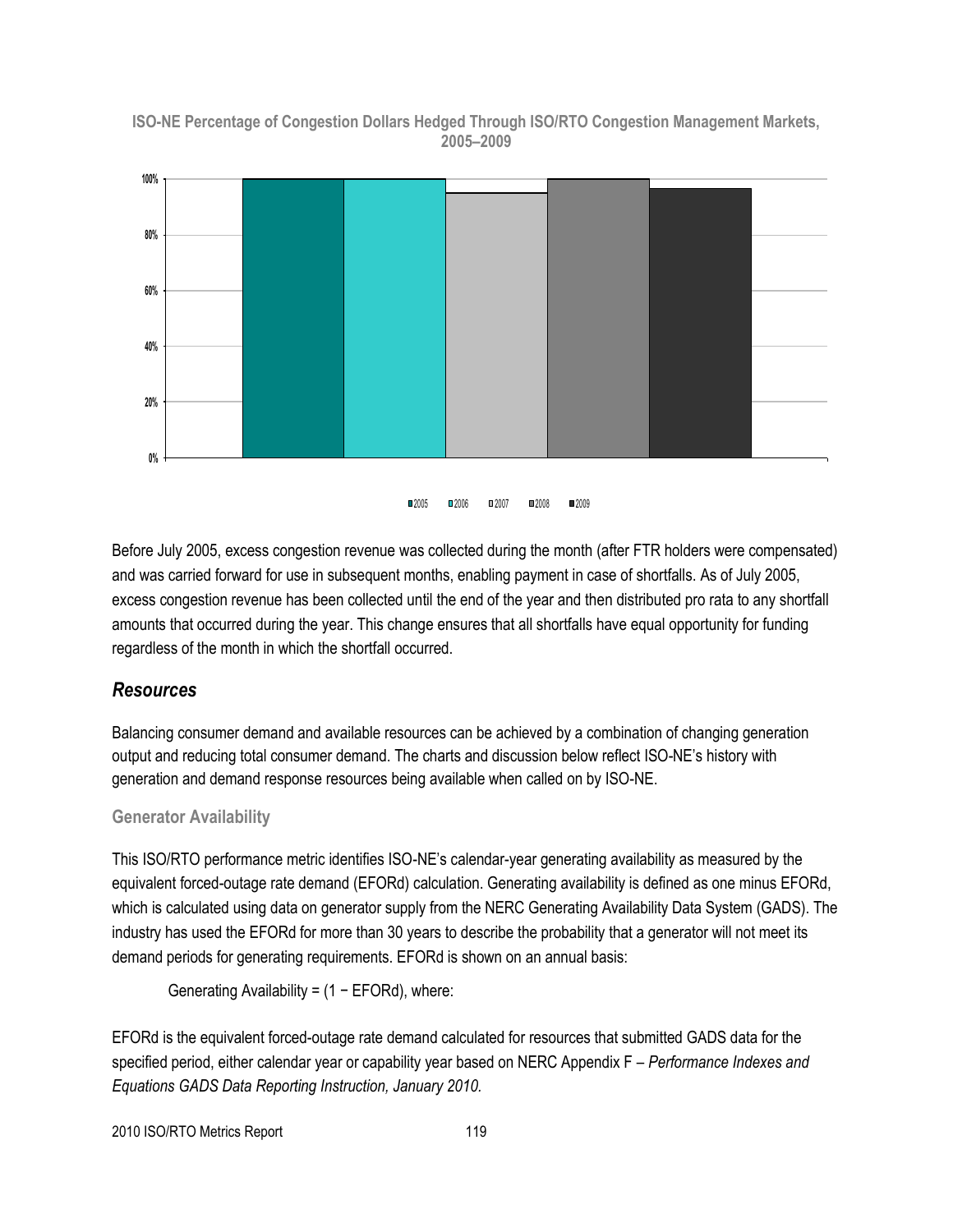#### **ISO-NE Annual Generator Availability, 2005–2009**



As shown in this figure, the performance of New England's generating units from 2005 through 2009 has improved. The system average generating unit EFORd has improved by approximately 0.7% during this five-year period, resulting in a decrease in the Installed Capacity Requirement (ICR) of approximately 600 MW. The ICR is the level of capacity needed to meet the reliability requirements of the New England Balancing Authority Area.

Availability by generating resource type is shown in the table below. ISO New England has not determined a specific quantitative relationship between generator availability and the wholesale cost of electricity. Trends in out-of-merit dispatch and progress made toward reducing out-of-merit dispatch and improving market efficiency are discussed above in the sections on generation must-run contracts, the ISO-NE wholesale power cost breakdown, and congestion management.

| <b>Resource Category</b> | 2005 | 2006 | 2007 | 2008 | 2009 |
|--------------------------|------|------|------|------|------|
| Combined cycle           | 93.9 | 94.3 | 94.8 | 95.3 | 95.4 |
| Fossil                   | 93.2 | 92.8 | 92.4 | 92.3 | 92.8 |
| Nuclear                  | 98.4 | 98.4 | 98.4 | 98.8 | 98.6 |
| Hydro (includes          | 96.6 | 97.7 | 98.4 | 98.5 | 98.1 |
| pumped storage)          |      |      |      |      |      |
| Combustion turbine       | 91.5 | 92.3 | 93.4 | 93.3 | 93.3 |
| <b>Diesel</b>            | 91.6 | 95.7 | 93.5 | 94.8 | 94.3 |
| <b>Miscellaneous</b>     |      |      | 94.8 | 98.3 | 92.5 |
| <b>Total system</b>      | 94.5 | 94.7 | 94.9 | 95.1 | 95.1 |

**Five-Year Weighted Average Availability by Resource Category (%)(a)**

(a) Based on five-year average EFORd values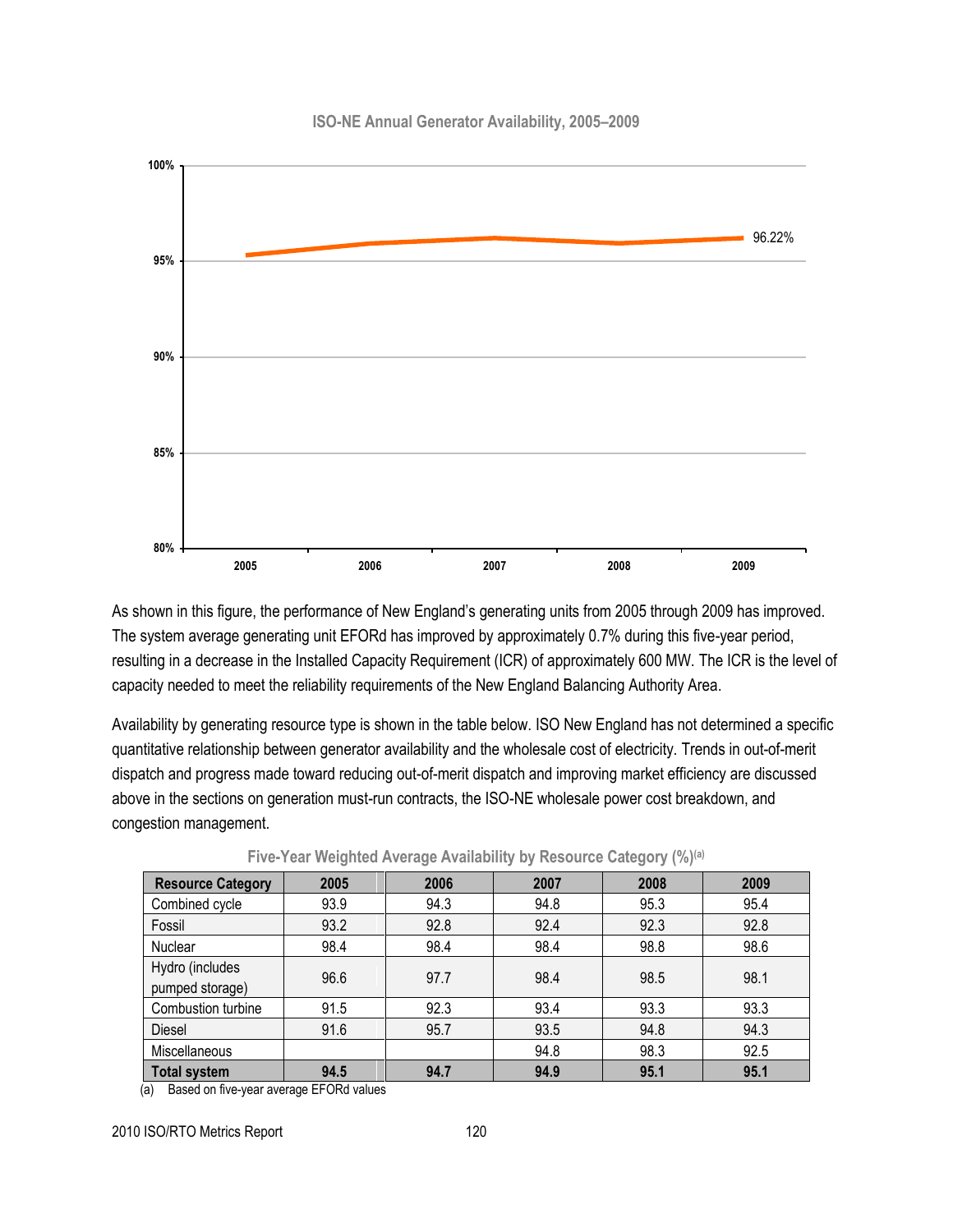#### **Demand-Response Availability**

In addition to assessing expected load levels, the ISO-NE assesses expected availability of capacity resources as an input in determining the ICR. The expected availability of resources in a future capacity commitment period (e.g., June 1 to May 31 of the following year) is based on the historical performance of capacity resources in response to dispatch instructions. The expected availability of active demand resources, such as real-time demand response and real-time emergency-generation resources, is based on the historical performance of such resources during real-time demand-response event hours and real-time emergency-generation event hours, respectively.

The performance of active demand resources is assessed by dividing the measured curtailed megawatt-hours by the expected curtailed megawatt-hours. Measured curtailed megawatt-hours is equal to the difference between an active demand resource's adjusted customer baseline and its actual metered consumption during event hours. Expected curtailed megawatt-hours is equal to megawatts dispatched by ISO-NE, which would not exceed the active demand resource's enrolled megawatts or its capacity supply obligation (CSO), multiplied by the number of event hours. The resulting ratio is used to estimate the expected availability of active demand resources. A ratio of 100% means that, on average, the demand resource provided 100% of the megawatts dispatched by ISO-NE during all event hours.

Because few event hours have occurred since March 2003, when ISO-NE implemented its demand-response programs, ISO-NE, in cooperation with the New England stakeholders, has estimated active demand-resource availability for future capacity commitment periods using event statistics from August 1, 2006, through August 25, 2009. Such event statistics included active demand-resource response to both actual events and audits. Further, the only active demand resources assessed were those expected to have a CSO in the relevant capacity commitment period, given that the computed availability is used prospectively to determine the ICR in a future capacity commitment period. Passive demand resources, such as on-peak demand resources and seasonal peak demand resources (primarily non-weather-sensitive and weather-sensitive energy-efficiency resources, respectively) were assessed an availability factor of 100% when calculating the ICR.

These data show that real-time demand-response resource availability was assessed at 76%, and real-time emergency-generation resource availability was assessed at 73%. Average active demand-resource availability was 75%. As highlighted in the following table, with passive demand resources assessed at 100% availability, overall demand-resource availability was estimated to be 84%.<sup>22</sup>

<sup>&</sup>lt;sup>22</sup> The most recent demand-resource availability estimates calculated by ISO-NE are available a[t http://www.iso](http://www.iso-ne.com/committees/comm_wkgrps/relblty_comm/pwrsuppln_comm/mtrls/2010/feb182010/dr_performance_fca4_2_18_2010.pdf)[ne.com/committees/comm\\_wkgrps/relblty\\_comm/pwrsuppln\\_comm/mtrls/2010/feb182010/dr\\_performance\\_fca4\\_2\\_18\\_2010.pdf.](http://www.iso-ne.com/committees/comm_wkgrps/relblty_comm/pwrsuppln_comm/mtrls/2010/feb182010/dr_performance_fca4_2_18_2010.pdf)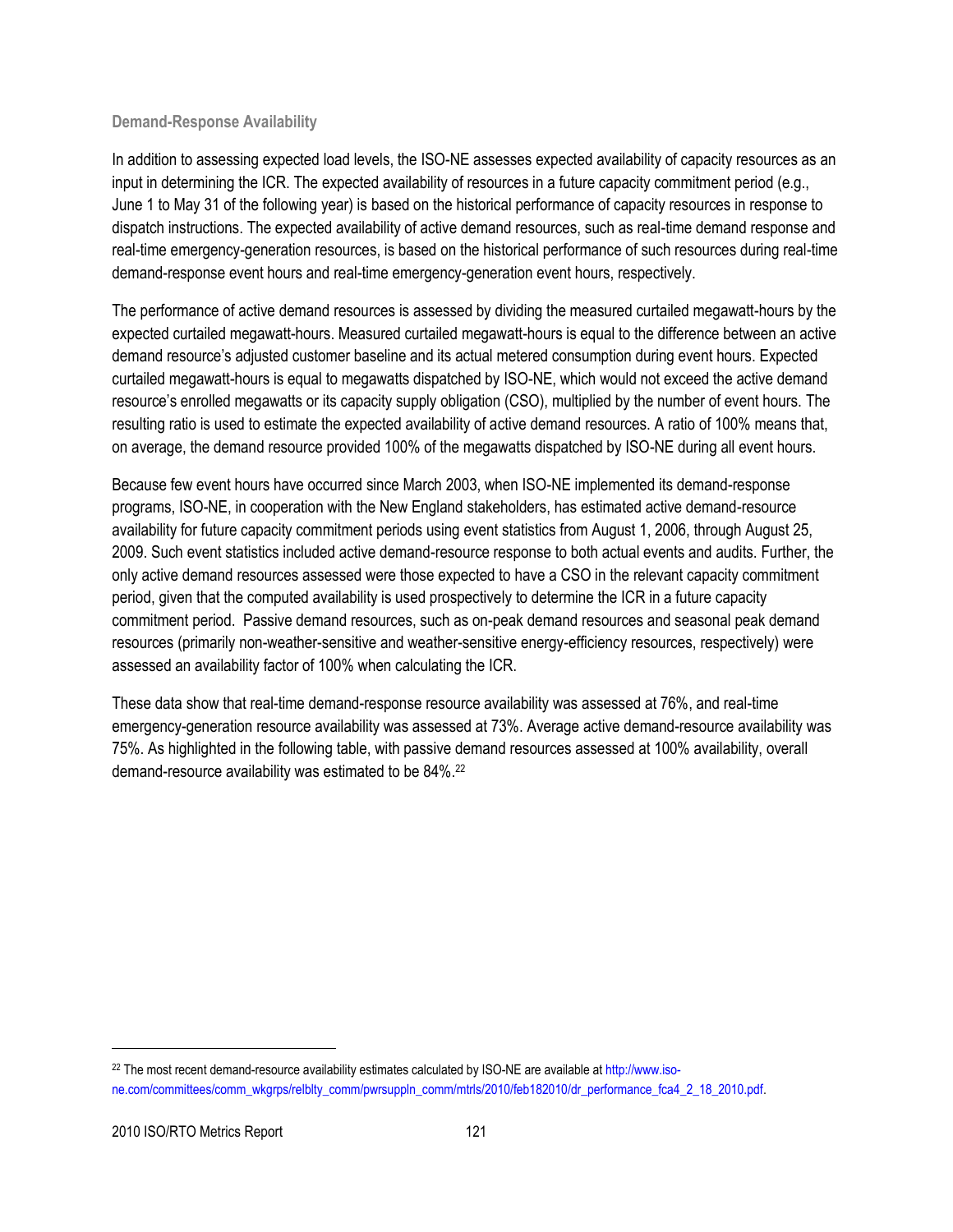#### **Demand-Resource Availability Modeled in the 2013/2014 ICR Calculation; Availability of Active Demand Response Based on Events from August 1, 2006 through August 25, 2009**

|                              | On-Peak   |                        | <b>Seasonal Peak</b>     |                            | <b>Real-Time</b><br><b>Demand Response</b> |                        | <b>Real-Time</b><br><b>Emergency Gen</b> |                     | <b>Total</b> |                        |
|------------------------------|-----------|------------------------|--------------------------|----------------------------|--------------------------------------------|------------------------|------------------------------------------|---------------------|--------------|------------------------|
| Load Zone                    | <b>MW</b> | Availability<br>$(\%)$ | <b>MW</b>                | <b>Availability</b><br>(%) | <b>MW</b>                                  | Availability<br>$(\%)$ | <b>MW</b>                                | Availability<br>(%) | <b>MW</b>    | Availability<br>$(\%)$ |
| Maine                        | 58.483    | 100                    | $\overline{\phantom{a}}$ |                            | 279.165                                    | 100                    | 35.023                                   | 100                 | 372.671      | 100                    |
| New Hampshire                | 61.842    | 100                    | $\overline{\phantom{a}}$ | $\overline{\phantom{a}}$   | 45.409                                     | 74                     | 39.135                                   | 74                  | 146.386      | 85                     |
| Vermont                      | 71.766    | 100                    | $\overline{\phantom{a}}$ |                            | 33.443                                     | 99                     | 18.124                                   | 45                  | 123.333      | 92                     |
| Connecticut                  | 115.672   | 100                    | 250.727                  | 100                        | 291.940                                    | 76                     | 298.901                                  | 87                  | 957.240      | 89                     |
| Rhode Island                 | 68.612    | 100                    | 1.727                    | 100                        | 51.417                                     | 48                     | 93.078                                   | 17                  | 214.834      | 51                     |
| Southeast Mass               | 112.545   | 100                    | 1.727                    | 100                        | 153.524                                    | 56                     | 78.961                                   | 58                  | 346.757      | 71                     |
| <b>West Central Mass</b>     | 94.516    | 100                    | 19.188                   | 100                        | 142.505                                    | 67                     | 100.221                                  | 72                  | 356.430      | 79                     |
| Northeast Mass and<br>Boston | 208.904   | 100                    | $\overline{\phantom{a}}$ | $\overline{\phantom{a}}$   | 254.596                                    | 72                     | 148.989                                  | 87                  | 612.489      | 85                     |
| <b>Total New England</b>     | 792.340   | 100                    | 273.369                  | 100                        | 1251.999                                   | 76                     | 812.432                                  | 73                  | 3130.140     | 84                     |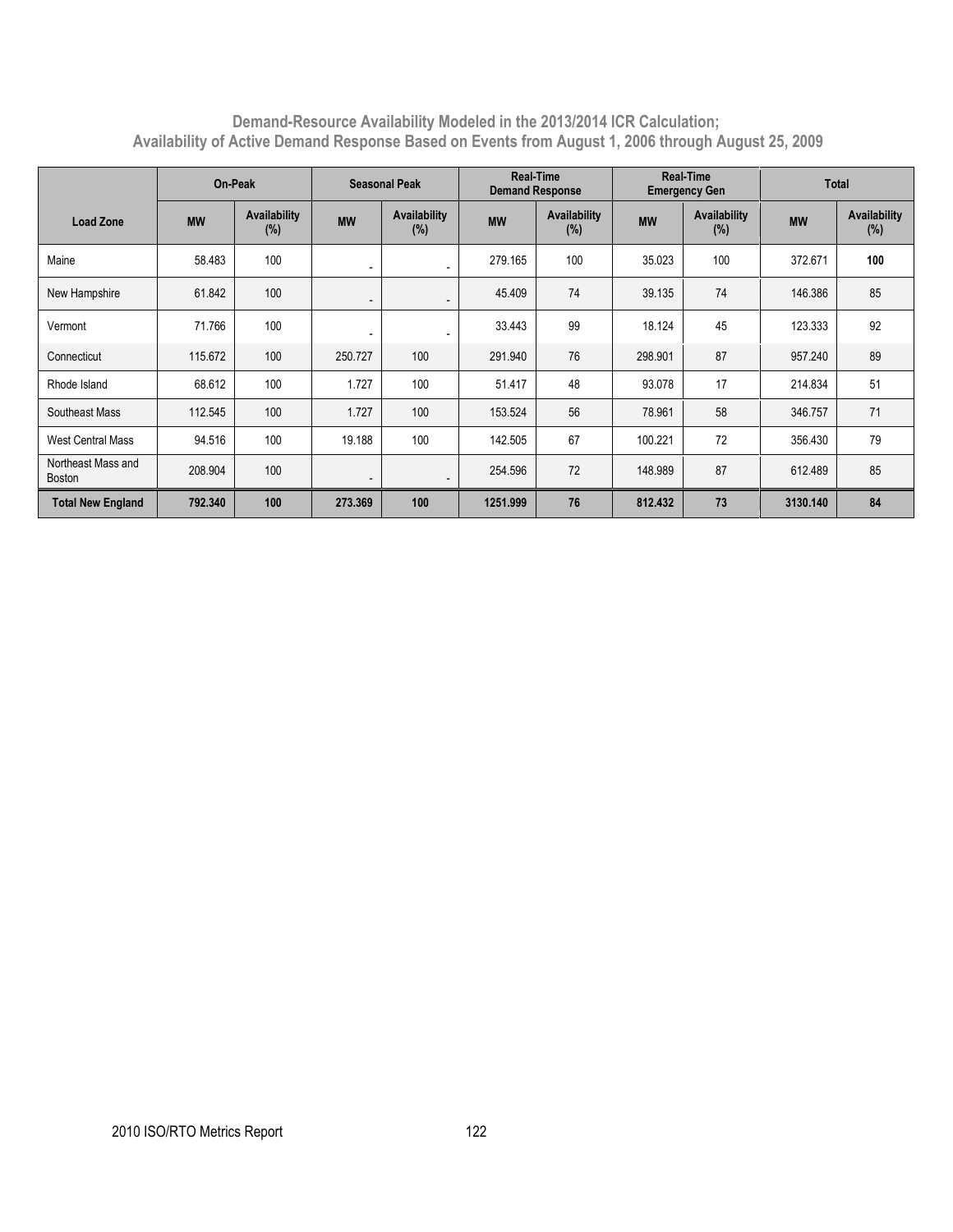### *Fuel Diversity*

This ISO/RTO performance metric identifies ISO-NE's fuel diversity with respect to installed capacity. To develop the information for this metric, ISO-NE compiled the installed summer capacity values for 2005 to 2009 of all generating units under ISO-NE's dispatch control and summarized their aggregate capacity (MW) by each unit's reported primary fuel type.<sup>23</sup> This information was then categorized into the following fuel types:<sup>24</sup>

- Natural gas (11,948 MW at 38.0%)
- Nuclear  $(4,542 \text{ MW at } 14.4\%)$
- Coal  $(2,788 \text{ MW at } 8.9\%)$
- Oil, heavy and light (7,743 MW at 24.6%)
- Hydroelectric and other renewables (1,694 MW at 5.4% and 1,039 MW at 3.3%, respectively)<sup>25</sup>
- Pumped storage (1,689 MW at 5.4%)

The fuel types themselves are self-explanatory, except for the "other renewables" category, which in New England includes capacity from landfill gas (LFG), other biomass gas, refuse (municipal solid waste), wood and wood-waste solids, wind, solar, black liquor, and tire-derived fuels.<sup>26</sup> In addition, this information does not contain, nor has it been adjusted for, historical firm imports or exports of capacity. The annual installed summer capacity values by primary fuel type are shown in the following graph.



**ISO-NE Fuel Diversity (Summer Capacity), 2005–2009**

 $23$  The dual-fuel units in the region are reported under natural gas or oil, depending on what fuel they claim as their primary fuel type within the monthly settlement period.

<sup>24</sup> These installed summer capacity quantities and percentages of total installed summer capacity are for 2009 only.

<sup>25</sup> The hydroelectric category reflects both daily-and weekly-cycle hydroelectric capacity that usually has storage/pondage capability and typically is dispatchable or self-scheduled. It does not include approximately 200 to 300 MW (rated monthly) of run-of-river hydroelectric capacity that typically is nondispatchable and is categorized as "settlement-only" capacity.

<sup>26</sup> LFG is produced by decomposition of landfill materials and is collected, cleaned, and used for generation or it is vented or flared. Black liquor is a by-product (alkaline spent liquor) of the paper-production process and can be used as a source of energy.

l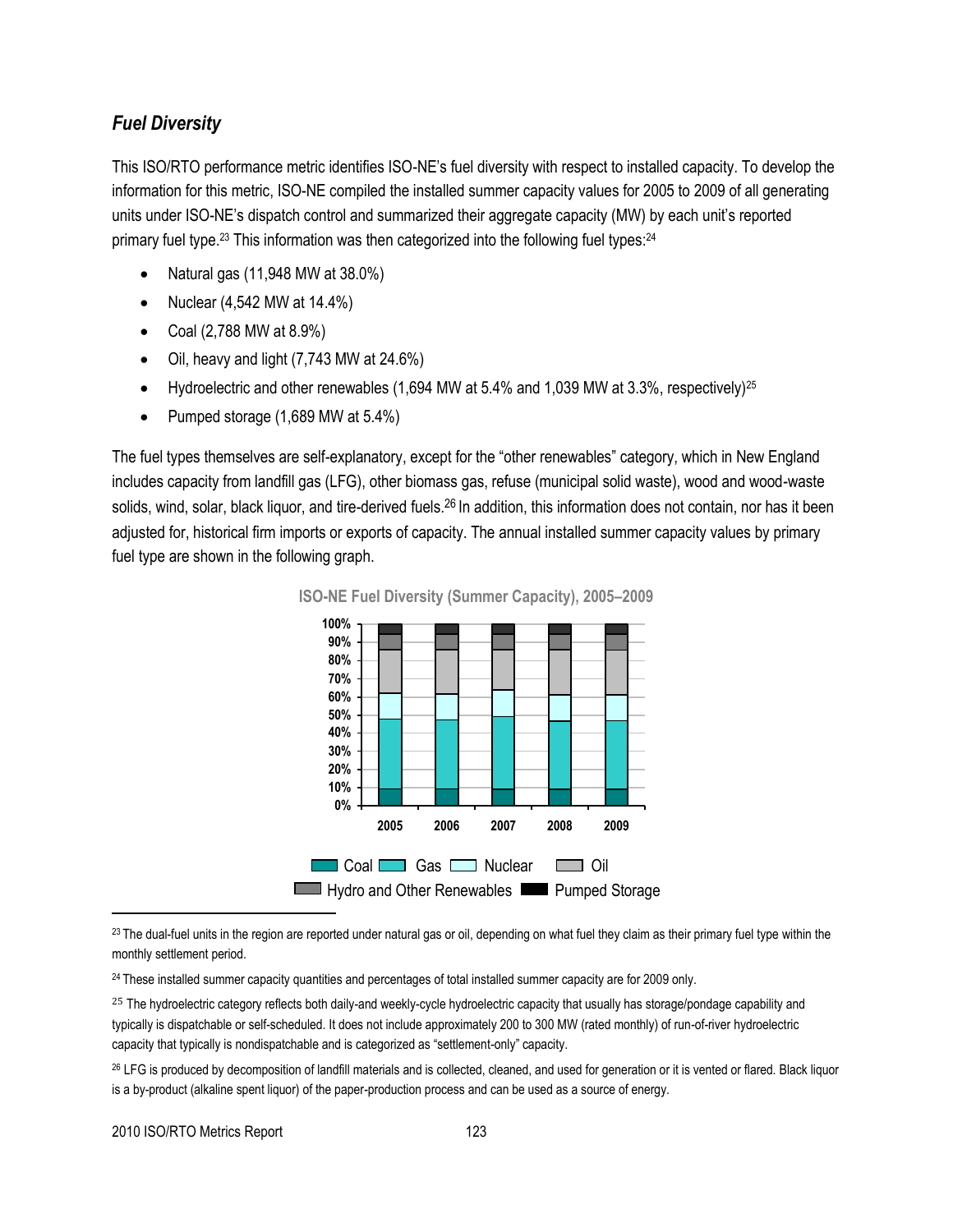Data observations:

- Average annual summer installed capacity (MW) over the five-year period was approximately 30,988 MW.
- The lowest amount of installed summer capacity occurred in 2007 at 30,526 MW.
- The highest amount of installed summer capacity occurred in 2009 at 31,443 MW.
- The difference between the highest and lowest amounts of installed summer capacity is only 917 MW.
- As noted, the FCM transition period from 2007 to 2009 encouraged the installation of regional capacity through pre-FCM "transition" payments. The amount of "unforced" capacity that could request inclusion within this period was not capped, so in the latter years, ISO-NE had more capacity than needed to meet its summer peak load and operating reserve requirements.<sup>27</sup>
- The top three installed capacity values in the region are natural gas-fired generation, oil-fired generation (burning both heavy and light end-products), and nuclear generation. Fossil-fueled generating capacity stayed relatively constant throughout the 2005–2009 timeframe, averaging approximately 23,135 MW, or approximately 75% of the entire generation fleet.
- The New England generation fleet is predominantly natural gas-fired, with the largest portion of installed summer capacity in each year ranging from a low of 11,705 MW at 37.6% in 2008 to a high of 12,205 MW at 40.0% in 2007. More than 50% of the installed capacity within the region can burn natural gas as a primary, secondary, start-up, or stabilizing fuel source.
- Regional differences play a major role in the development and sustainability of various types of electric generating capacity. Below are some issues that have and will continue to influence the regional fuel mix:
	- $\circ$  During the 1990s, New England's nuclear power fleet consisted of nine stations totaling almost 7,000 MW of capacity. However, by the end of that same decade, four nuclear stations totaling approximately 2,275 MW of capacity, or approximately 33% of the fleet, retired because of economics.
	- $\circ$  In New England, coal-fired power is generally more expensive than in other parts of the country primarily because (1) the sources of coal are distant and (2) land-based transportations costs to the region are higher. In addition, since state and federal regulations governing air emissions and siting are stringent, the majority of coal-fired power stations (totaling 2,613 MW) in New England now take water-based deliveries of low-sulfur coal that originate from both foreign and domestic sources.
	- $\circ$  The annual average, regional hydroelectric capability is approximately 1,925 MW. Although a federal study in 1995 indicated that the potential exists for another 1,300 MW of hydroelectric capacity within the region, the majority of the river systems within New England have already been optimized for hydroelectric energy production.<sup>28</sup> In addition, multiple environmental considerations

 $\overline{a}$ <sup>27</sup> This is shown in the previous discussion of Actual Reserve Margins (ARMs) and Planned Reserve Margins (PRMs).

<sup>&</sup>lt;sup>28</sup> In northern New England, some river systems have been optimized for the logging of wood resources for paper production in regional mills.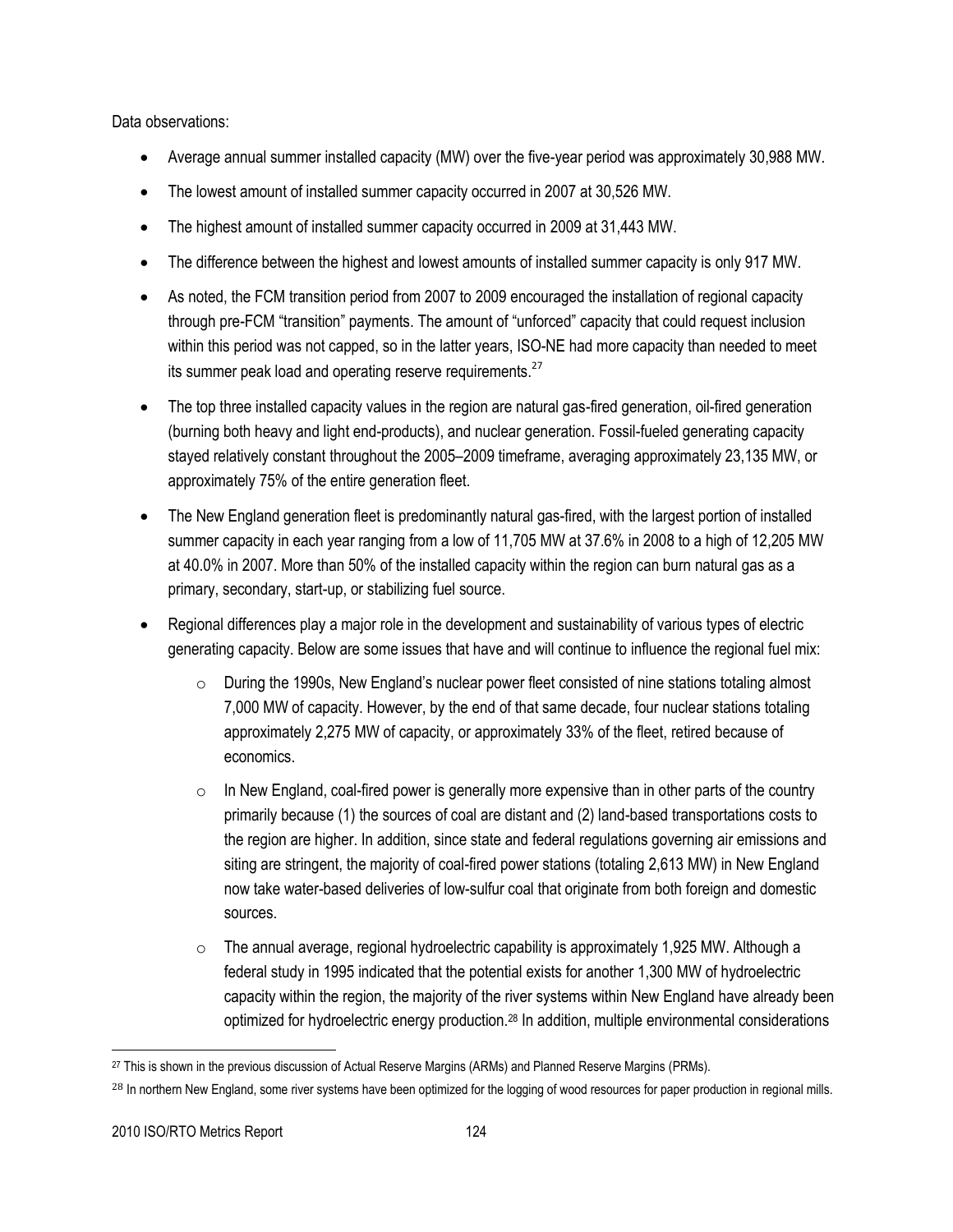would reduce the likelihood that a potential hydroelectric site may be developed to its full physical potential.<sup>29</sup>

- $\circ$  With the relatively low capital costs of building new gas-fired generation, combined with the highefficiency conversion rates and relatively low air and water emission footprints, New England will remain heavily dependent on natural gas as a primary fuel for generating electric energy for the foreseeable future. Recent improvements to the regional and interregional natural gas infrastructure have helped expand and diversify natural gas sources to meet New England's increasing demand for natural gas to produce electric power. Also, the implementation of operating procedures and improved communications between electric power and natural gas system operators have decreased operational risks and improved the reliability and diversity of natural gas supply and transportation. These steps have mitigated most electric power system reliability concerns. Going forward, new natural-gas-fired generation will compete with renewable generation, such as wind, for future merchant development within the region.
- $\circ$  ISO-NE is finalizing a major study of integrating wind resources into the New England power system. The New England Wind Integration Study (NEWIS) is analyzing various planning, operating, and market aspects of wind integration; simulations that add wind resources up to 12,000 MW; and the conceptual development of a transmission system that can integrate large amounts of wind generation resources. The study, scheduled to be completed by the end of 2010, is developing models of generation output for a hypothesized fleet of wind plants suitable for ISO-NE studies.<sup>30</sup>

The next ISO/RTO performance metric is fuel diversity with respect to historical energy production. To develop the information for this metric, ISO-NE compiled the 2005–2009 historical energy production of all generating units under the dispatch control of ISO-NE and summarized their annual energy output by each unit's reported primary fuel type.<sup>31</sup> This information was then categorized into the following fuel types:<sup>32</sup>

- Natural gas  $(50,670)$  GWh at  $42.4\%$ )
- Nuclear (36,231 GWh at 30.3%)
- Coal (14,558 GWh at 12.2%)
- Oil, heavy and light (895 GWh at 0.7%)

<sup>&</sup>lt;sup>29</sup> In 1995, for the U.S. DOE, the Idaho National Engineering Laboratory assessed hydropower resources for all 50 states. The results indicated that within New England, approximately 68 projects totaling 105 MW may be available at sites with existing hydropower generation, and approximately 773 projects totaling 1,331 MW may be available at sites without existing hydropower generation or from an undeveloped site without an existing impoundment or diversion structure.

<sup>30</sup> NEWIS materials are available a[t http://www.iso-ne.com/committees/comm\\_wkgrps/prtcpnts\\_comm/pac/mtrls/2010/nov162010/index.html](http://www.iso-ne.com/committees/comm_wkgrps/prtcpnts_comm/pac/mtrls/2010/nov162010/index.html) an[d http://www.iso-ne.com/committees/comm\\_wkgrps/prtcpnts\\_comm/pac/mtrls/2009/nov182009/newis\\_slides.pdf](http://www.iso-ne.com/committees/comm_wkgrps/prtcpnts_comm/pac/mtrls/2009/nov182009/newis_slides.pdf).

<sup>&</sup>lt;sup>31</sup> The dual-fuel units in the region are reported under natural gas or oil, depending on what fuel they claim as their primary fuel type within the monthly settlement period.

<sup>&</sup>lt;sup>32</sup> These overall quantities of energy (GWh) and percentages of total annual energy are for 2009 only.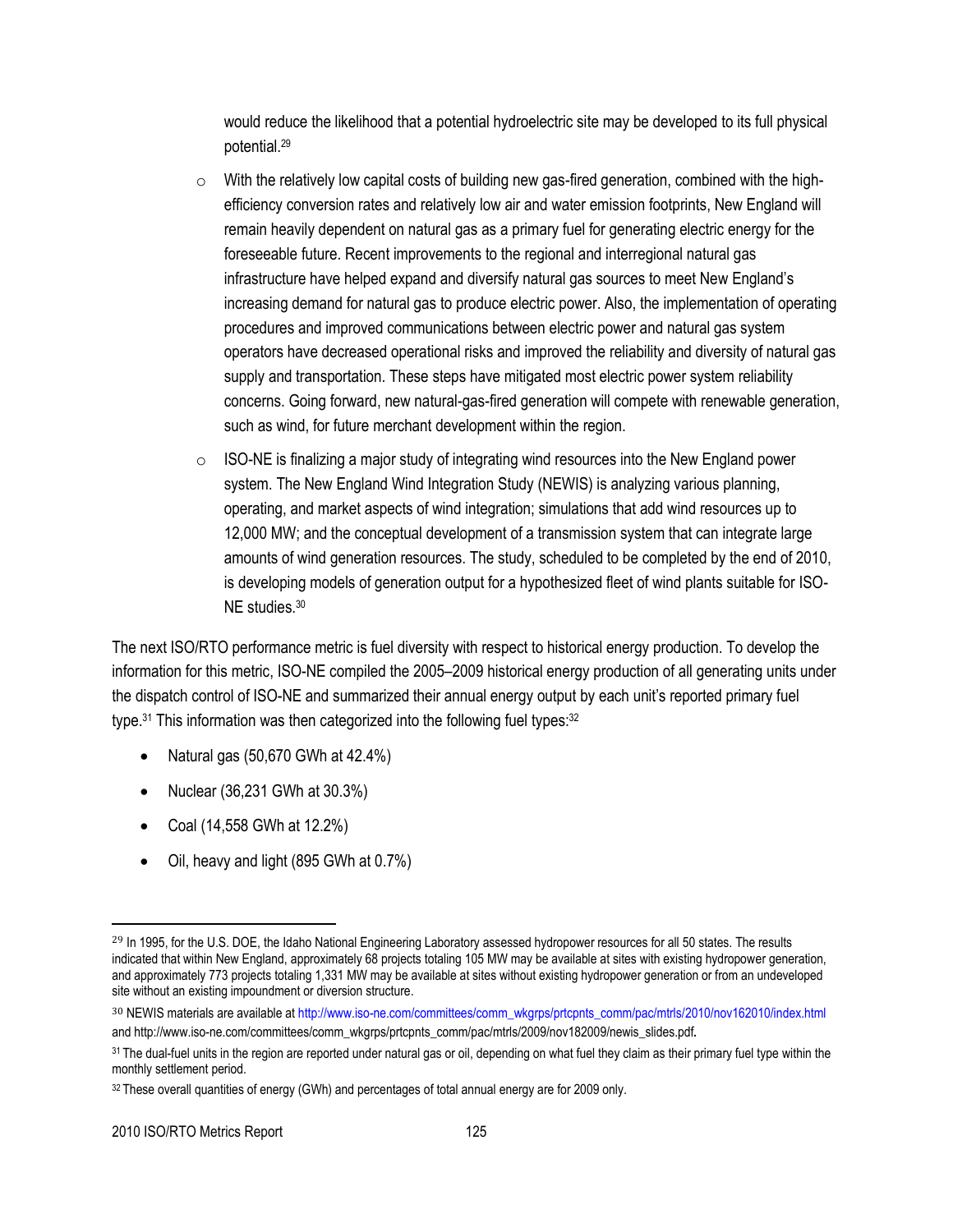- Hydroelectric and other renewables (8,353 GWh at 7.0% and 7,302 GWh at 6.1%, respectively)<sup>33</sup>
- Pumped storage (1,419 GWh at 1.2%)

This information does not contain, nor has it been adjusted for, historical imports or exports of electric energy, although the production of energy to support exports is reflected within the annual energy production amounts. The diversity of fuels for generating electric energy in New England for 2005 to 2009 is shown in the following graph.



**ISO-NE Fuel Diversity (Energy), 2005–2009**

Data observations:

- Average annual electric energy production over the five-year period was approximately 126,925 GWh.
- The highest annual energy production occurred in 2005 at 131,875 GWh.
- The lowest annual energy production occurred in 2009 at 119,428 GWh.
- Annual energy production in 2009 was down considerably (about 10%) from previous years, primarily because of the economic impacts of the recession and a relatively cooler, rainy summer season.
- The top three fuels to produce electric energy within New England are natural gas, nuclear, and coal. However, no single fuel had an annual energy contribution greater than 50%.
- The New England gas-fired generation fleet had the largest portion of annual energy production in each year, ranging from a low of 29.2% in 2005 to a high of 42.4% in 2009.
- The overall production of electric energy from using both heavy and light oil products declined over the five-year period, from 17.1% (22,600 GWh) in 2005 to 0.7% (895 GWh) in 2009.

<sup>33</sup> The hydroelectric energy reflects the total annual amount of electric energy claimed from both daily- and weekly-cycle hydroelectric facilities that typically are dispatchable and self-scheduled along with total annual amount of energy from "settlement-only" hydroelectric facilities that typically are run-of-river and nondispatchable.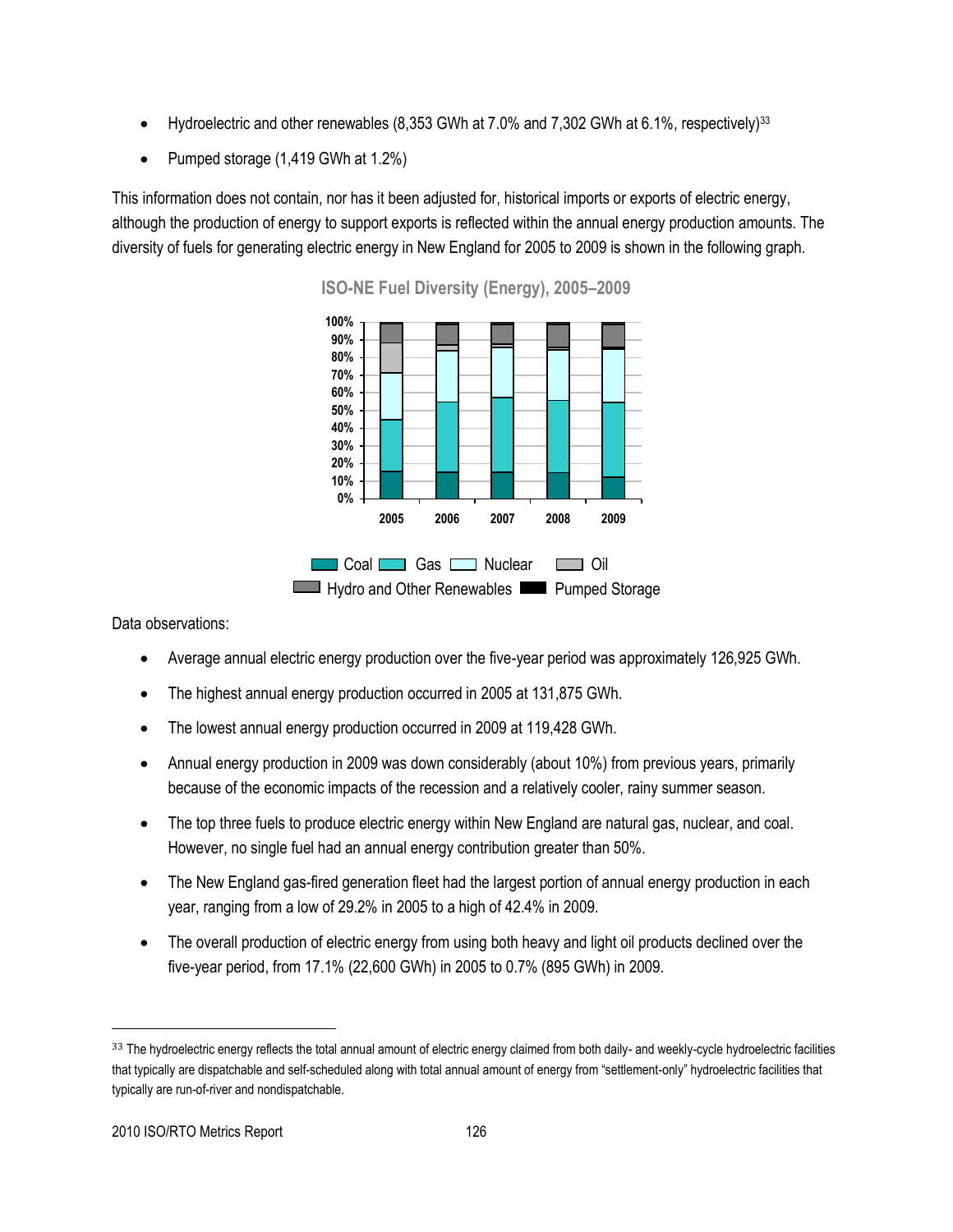- The overall production of electric energy from coal declined over the five-year period, from 15.8% (20,789) GWh) in 2005 to 12.2% (14,558 GWh) in 2009.
- The overall production of electric energy from renewables (6.1%) and hydroelectric (7.0%) and pumped storage (1.2%) stations remained relatively constant over the five-year period, with some seasonal variation year to year.

## *Renewable Resources*

## **ISO-NE Electric Energy Produced by Renewables**

This ISO/RTO performance metric compares ISO-NE's annual amount of electric energy produced by renewable resources with the total amount of energy produced annually. To develop the information for this metric, ISO-NE compiled the historical energy production of all generating units under its dispatch control for 2005 through 2009 and summarized their annual energy output by each unit's reported primary fuel type. All the "other renewables" energy information was then categorized into the annual renewable energy category, shown in the following table, along with total annual amount of energy produced and the percentage of total energy produced by renewables for each assessment year.

| Year | <b>Total Annual</b><br><b>Annual Energy</b><br><b>Produced by</b><br><b>Energy Produced</b><br><b>Renewables</b><br>(GWh) |         | <b>Percentage of Total Annual</b><br><b>Energy Produced by</b><br><b>Renewables</b> |
|------|---------------------------------------------------------------------------------------------------------------------------|---------|-------------------------------------------------------------------------------------|
| 2005 | 6,832                                                                                                                     | 131,875 | 5.2%                                                                                |
| 2006 | 6,888                                                                                                                     | 127,851 | 5.4%                                                                                |
| 2007 | 7,810                                                                                                                     | 130,721 | 6.0%                                                                                |
| 2008 | 7,542                                                                                                                     | 124,750 | 6.0%                                                                                |
| 2009 | 7,302                                                                                                                     | 119,428 | 6.1%                                                                                |

## **ISO-NE Electric Energy Produced by Renewables, 2005 to 2009**

Although hydroelectric energy generation is shown within previous metrics, it was categorized separately and not included within the "other renewables" category, primarily because it may not be defined universally as a "renewable" resource across the country. In addition, this information does not contain, nor has it been adjusted for, historical imports or exports of renewable energy, although the production of energy to support exports is reflected within the annual energy production amounts. The following graph shows ISO-NE's annual energy produced by renewables as a percentage of total energy produced annually for 2005 through 2009, not including energy produced from hydroelectric generation.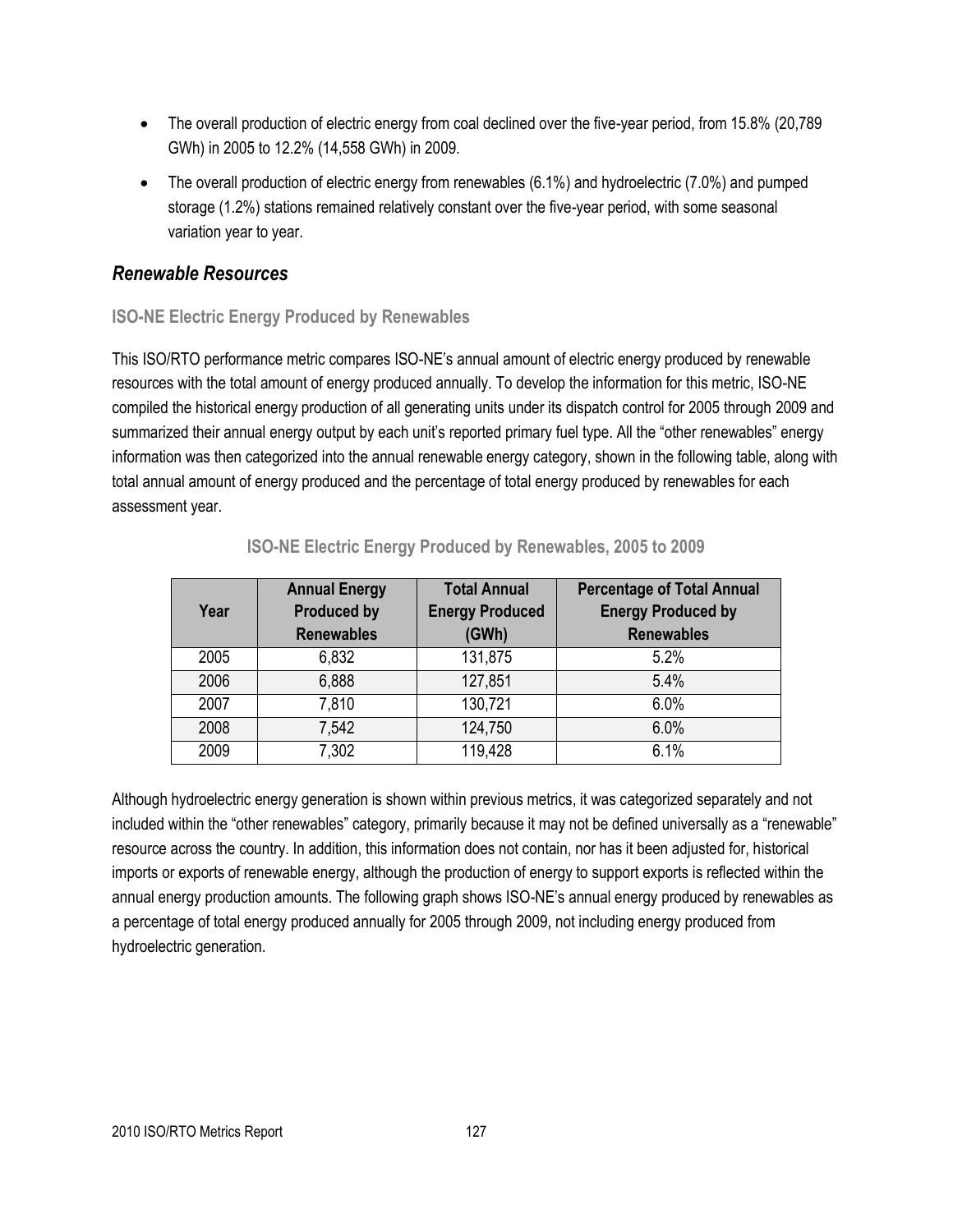

**Energy Produced by Renewables in ISO-NE as a Percentage of Total Energy Produced, 2005–2009**



Data observations:

- The average annual electric energy produced by renewables over the five-year period was approximately 7,275 GWh.
- The highest amount of annual electric energy produced by renewables occurred in 2007 at 7,810 GWh, 6.0% of the total amount of energy produced, at 130,721 GWh.
- The lowest amount of annual electric energy produced by renewables occurred in 2005 at 6,832 GWh, 5.2% of the total amount of energy produced systemwide, at 131,875 GWh.
- Five of the New England states have Renewable Portfolio Standards (RPSs), and Vermont has a goal for increasing energy usage from renewable resources. These RPSs represent state policy targets to be achieved by retail competitive suppliers. The retail electricity suppliers may choose to meet some or all of their obligations using renewable resources within the ISO-NE Generator Interconnection Queue, resources from adjacent balancing authority areas, new resources in New England not yet in the queue, small "behind-the-meter" projects, and eligible renewable fuels in existing generators. Affected suppliers also can meet RPS shortfalls by paying an alternative compliance payment (ACP), which acts as an administrative cap on the cost of renewable sources of electric energy. ACP funds are used to promote the development of new renewable resources and energy efficiency in the region.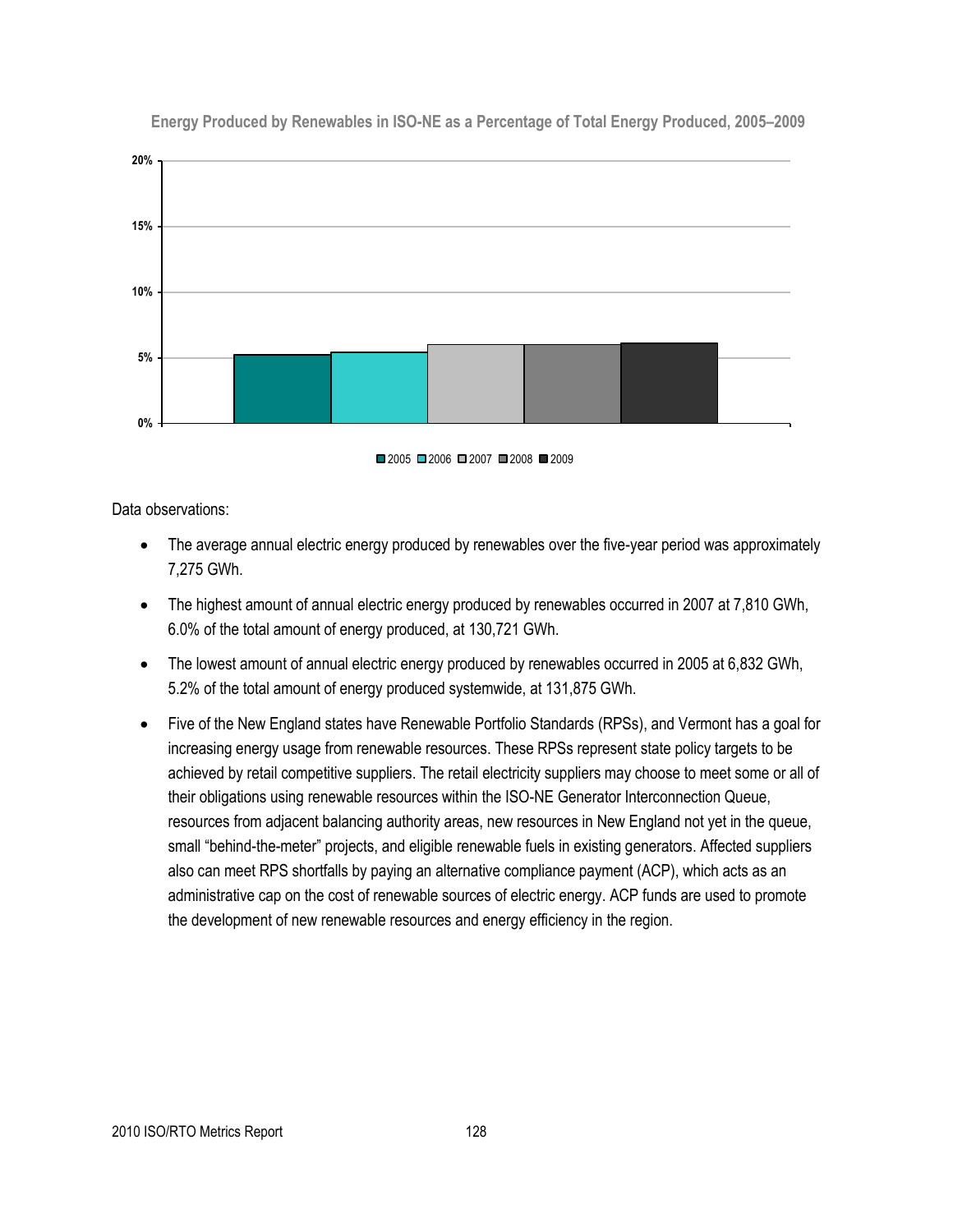#### **ISO-NE Hydroelectric Energy Produced**

The next performance metric compares ISO-NE's annual production of hydroelectric energy with the total annual amount of energy produced. To develop the information for this metric, ISO-NE compiled the historical electric energy production of all generating units under its dispatch control for 2005 to 2009, and summarized their annual energy output by each unit's reported primary fuel type. The following table shows the total amount of "hydroelectric" energy produced in 2005 through 2009, the total amount of annual electric energy produced annually for those years, and hydroelectric's percentage of the total amount of energy produced annually for each year. This information does not contain, nor has it been adjusted for, historical imports or exports of hydroelectric energy, although the production of energy to support exports is reflected within the annual energy production amounts.

| Year | <b>Annual Hydroelectric</b><br><b>Energy Produced</b><br>(GWh) | <b>Total Annual</b><br><b>Energy Produced</b><br>(GWh) | <b>Percentage of Total Annual</b><br><b>Hydroelectric Energy</b><br><b>Produced</b> |
|------|----------------------------------------------------------------|--------------------------------------------------------|-------------------------------------------------------------------------------------|
| 2005 | 7,124                                                          | 131,875                                                | 5.4%                                                                                |
| 2006 | 8,024                                                          | 127,851                                                | 6.3%                                                                                |
| 2007 | 6,383                                                          | 130,721                                                | 4.9%                                                                                |
| 2008 | 8,464                                                          | 124,750                                                | 6.8%                                                                                |
| 2009 | 8,353                                                          | 119,428                                                | 7.0%                                                                                |

#### **ISO-NE Hydroelectric Energy Produced, 2005 to 2009**

The following metric shows ISO-NE's annual hydroelectric energy produced as a percentage of the total energy produced annually for 2005 through 2009.



**ISO-NE Hydroelectric Energy Produced as a Percentage of Total Energy Produced, 2005–2009**

■2005 ■2006 ■2007 ■2008 ■2009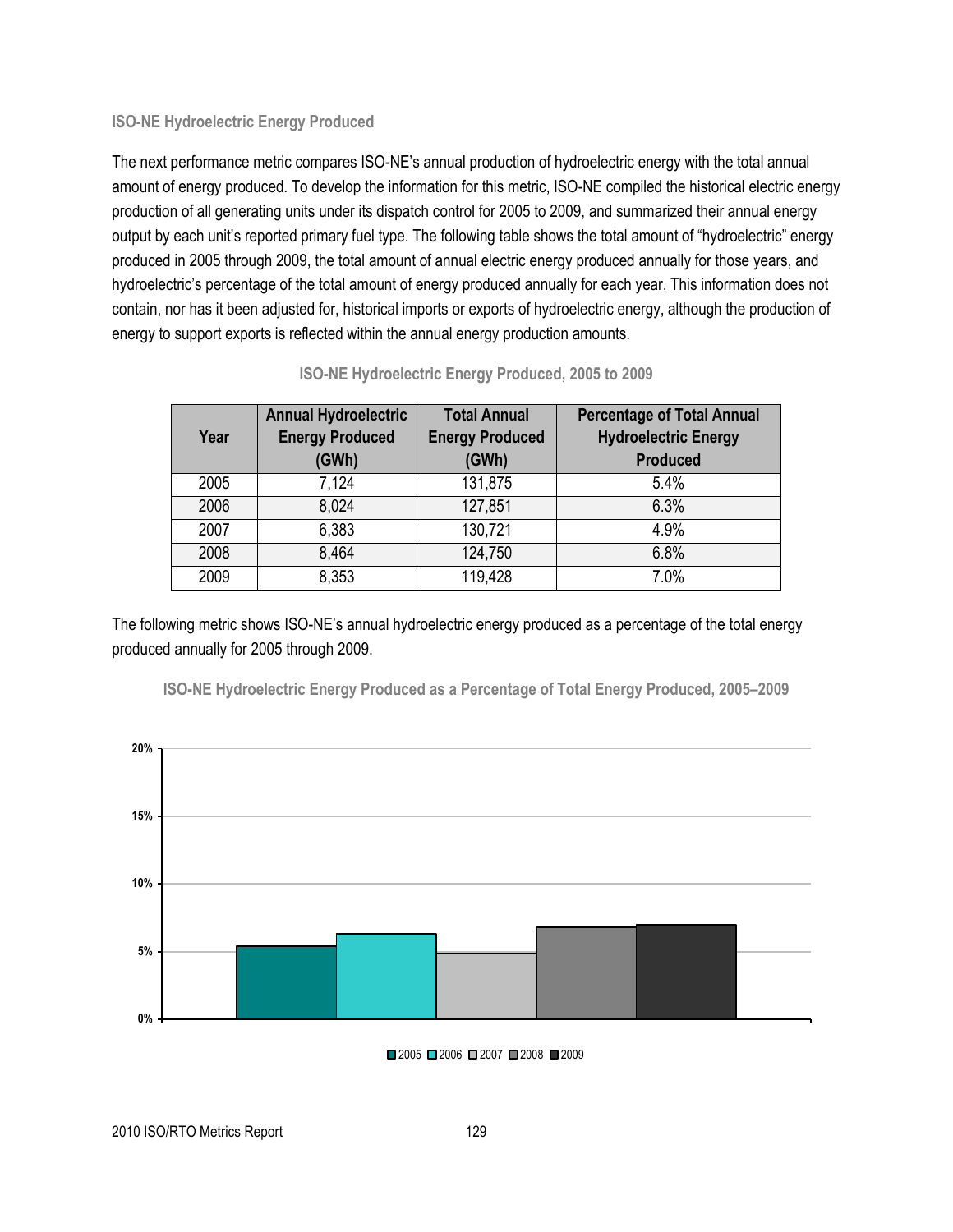Data observations:

- The average amount of hydroelectric energy produced annually over the five-year period was approximately 7,670 GWh.
- The highest amount of hydroelectric energy produced annually occurred in 2008 at 8,464 GWh, or 6.8% of the 124,750 GWh of total system energy.
- The lowest amount of hydroelectric energy produced annually occurred in 2007 at 6,383 GWh, or 4.9% of the total amount of electric energy produced systemwide, 130,721 GWh.

#### **ISO-NE Capacity Provided by Renewables**

The next performance metric compares renewable capacity with total capacity. All the "other renewables" capacity information is categorized into the "renewable" capacity category, shown in the following table, along with total capacity and the percentage of total capacity provided by renewables for each assessment year:<sup>34</sup> This information does not contain, nor has it been adjusted for, historical firm imports or exports of renewable capacity.

| Year | <b>Capacity</b><br><b>Provided by</b><br><b>Renewables</b><br>(MW) | <b>Total</b><br><b>Capacity</b><br>(MW) | Percentage of<br><b>Total Capacity</b><br><b>Provided by</b><br><b>Renewables</b> |
|------|--------------------------------------------------------------------|-----------------------------------------|-----------------------------------------------------------------------------------|
| 2005 | 896                                                                | 30,940                                  | 2.9%                                                                              |
| 2006 | 922                                                                | 30,931                                  | 3.0%                                                                              |
| 2007 | 917                                                                | 30,526                                  | 3.0%                                                                              |
| 2008 | 948                                                                | 31,102                                  | 3.1%                                                                              |
| 2009 | 1,039                                                              | 31,443                                  | 3.3%                                                                              |

#### **ISO-NE Capacity Provided by Renewables, 2005 to 2009**

The following graph compares ISO-NE's capacity provided by renewables as a percentage of total capacity for 2005 to 2009, not including hydroelectric capacity.

<sup>34</sup> The "other renewables" category includes energy from landfill gas, other biomass gas, refuse (municipal solid waste), wood and wood-waste solids, wind, solar, black liquor, and tire-derived fuels.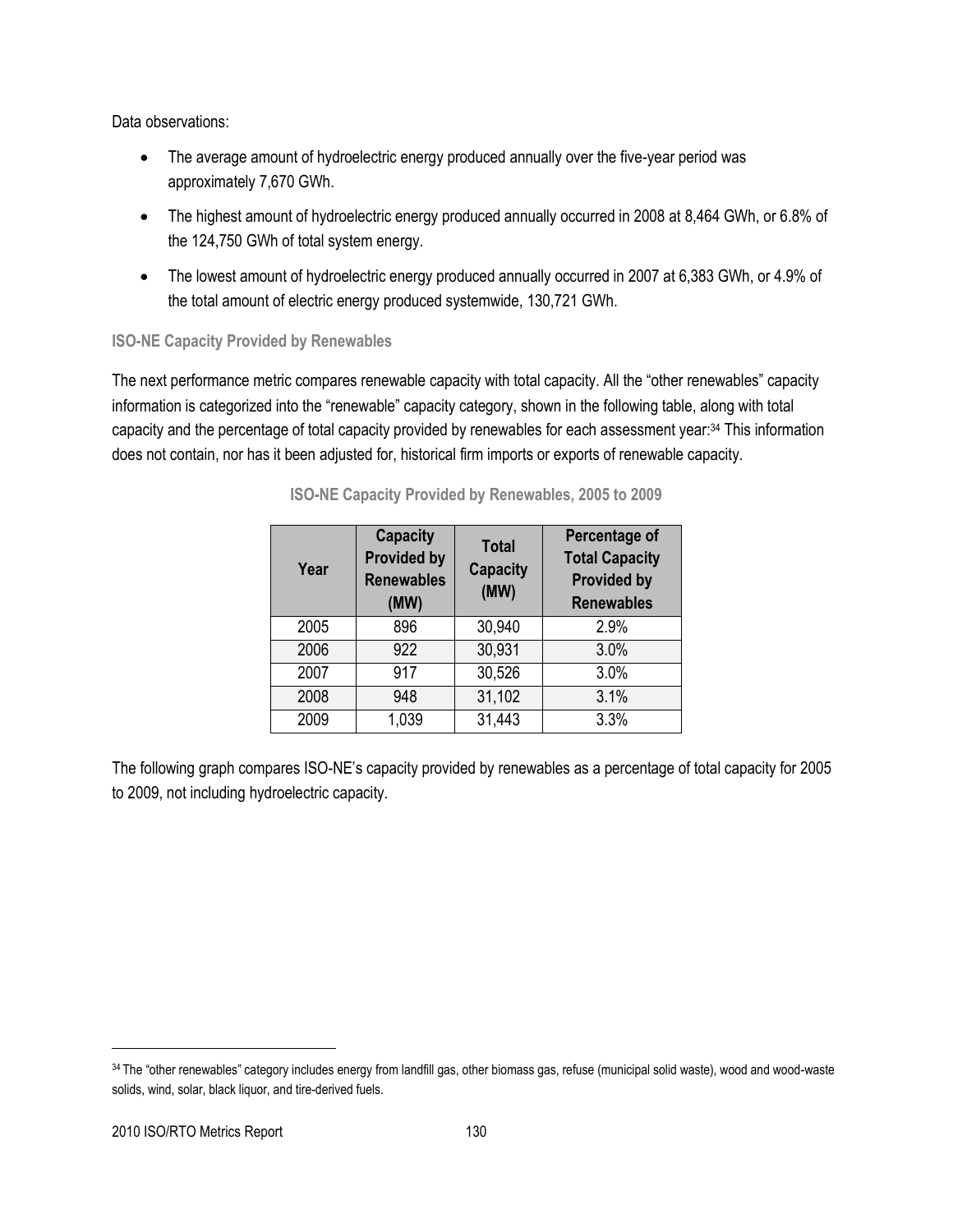

**ISO-NE Summer Capacity Provided by Renewables as a Percentage of Total Summer Capacity, 2005–2009**



The following metric shows ISO-NE's estimated (annual average) renewable capacity factors for 2005 to 2009. This estimated capacity factor information is representative of the "annual average" from numerous types of renewable production facilities, which include energy from landfill gas, other biomass gas, refuse (municipal solid waste), wood and wood-waste solids, wind, solar, black liquor, and tire-derived fuels, and does not represent the capacity factor of any single renewable production facility.

| Year | <b>Total</b><br><b>Renewable</b><br>Capacity (MW) | <b>Total</b><br>Annual<br><b>Renewable</b><br>Energy (GWh) | <b>Estimated</b><br>(Annual Average)<br>Renewable<br>Capacity Factor (%) |
|------|---------------------------------------------------|------------------------------------------------------------|--------------------------------------------------------------------------|
| 2005 | 896                                               | 6,832                                                      | 87.0%                                                                    |
| 2006 | 922                                               | 6,888                                                      | 85.3%                                                                    |
| 2007 | 917                                               | 7,810                                                      | 97.2%                                                                    |
| 2008 | 948                                               | 7,542                                                      | 90.8%                                                                    |
| 2009 | 1,039                                             | 7,302                                                      | 80.2%                                                                    |

**ISO-NE Estimated (Annual Average) Renewable Capacity Factors, 2005 to 2009**

Data observations:

- The average summer capacity provided by renewables over the five-year period was approximately 944 MW.
- The highest amount of summer capacity provided by renewables occurred in 2009 at 1,039 MW, or 3.3% of the total installed summer capacity of 31,443 MW.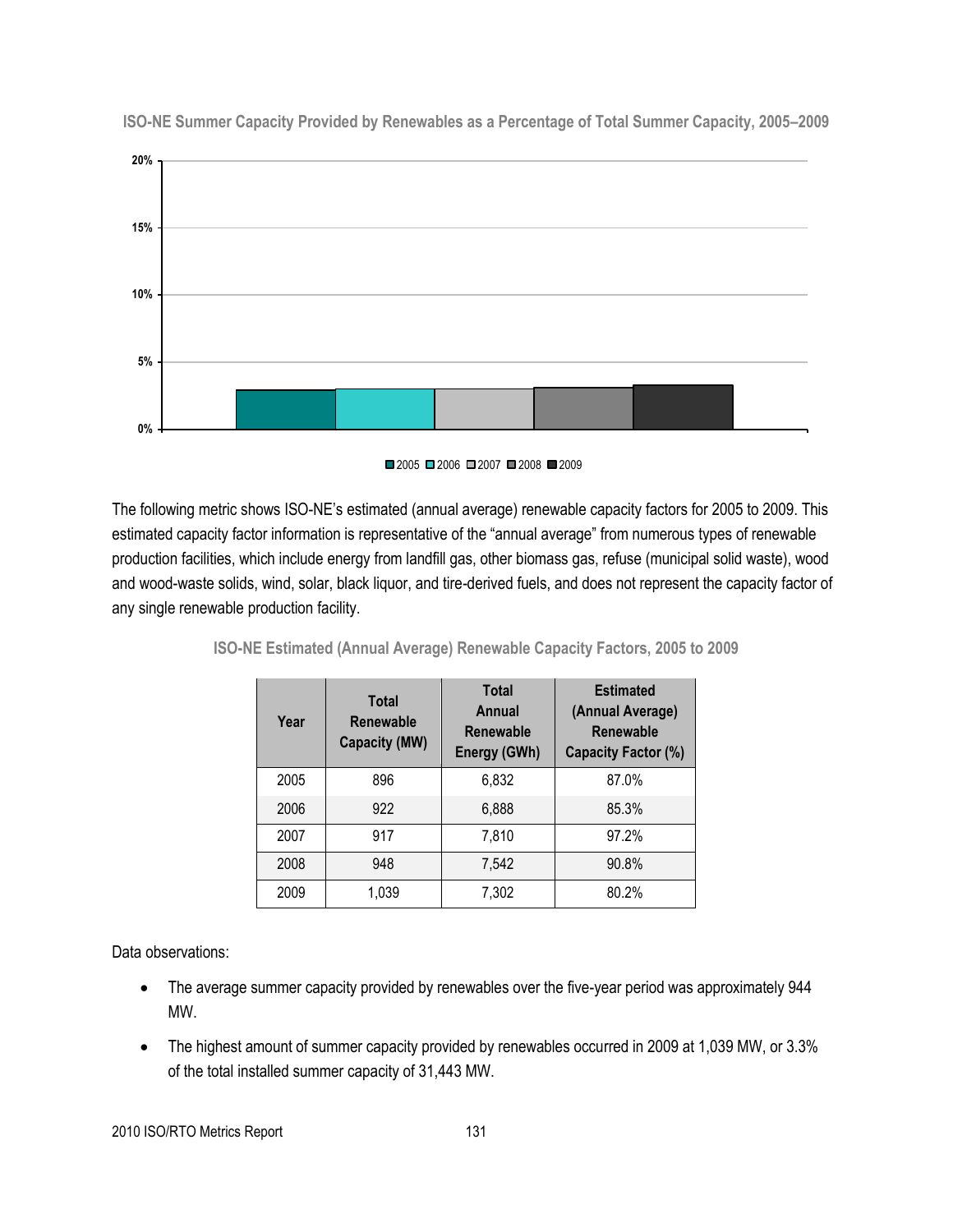- The lowest amount of summer capacity provided by renewables occurred in 2005 at 896 MW, or 2.9% of the total installed summer capacity of 30,940 MW.
- Five of the six New England states classify hydroelectric capacity as some form of renewable resource, mostly depending on the size of the unit and its compliance with state and federal fish-passage requirements. Currently, only Maine allows pumped-storage units to be classified as a renewable resource.
- The estimated (annual average) renewable capacity factors range from a low of 80.2% in 2009 to a high of 97.2% in 2007. The high capacity factors are representative of the majority of the renewable capacity on the system, which primarily were small, thermal stations fueled by wood, biomass, or refuse, for example. These renewable power stations typically are baseload, nondispatchable units and were classified as "mustrun" or self-scheduled generation.

#### **ISO-NE Hydroelectric Capacity**

The following metric shows ISO-NE's hydroelectric summer capacity as a percentage of total summer capacity for 2005 to 2009. The following table shows all the "hydroelectric" capacity and total capacity for 2005 to 2009 and hydroelectric's percentage of total capacity for each assessment year. This information does not contain nor has it been adjusted for historical firm imports or exports of hydroelectric capacity.

| Year | <b>Total Capacity</b><br><b>Hydroelectric</b><br><b>Capacity (MW)</b><br>(MW) |        | <b>Percentage of Hydroelectric</b><br><b>Capacity to Total Capacity</b> |
|------|-------------------------------------------------------------------------------|--------|-------------------------------------------------------------------------|
| 2005 | 1,663                                                                         | 30,940 | 5.4%                                                                    |
| 2006 | 1,691                                                                         | 30,931 | 5.5%                                                                    |
| 2007 | 1,648                                                                         | 30,526 | 5.4%                                                                    |
| 2008 | 1.679                                                                         | 31,102 | 5.4%                                                                    |
| 2009 | 1,694                                                                         | 31,443 | 5.4%                                                                    |

#### **ISO-NE Hydroelectric Capacity, 2005 to 2009**

The next metric shows ISO-NE's hydroelectric capacity as a percentage of total capacity for 2005 through 2009.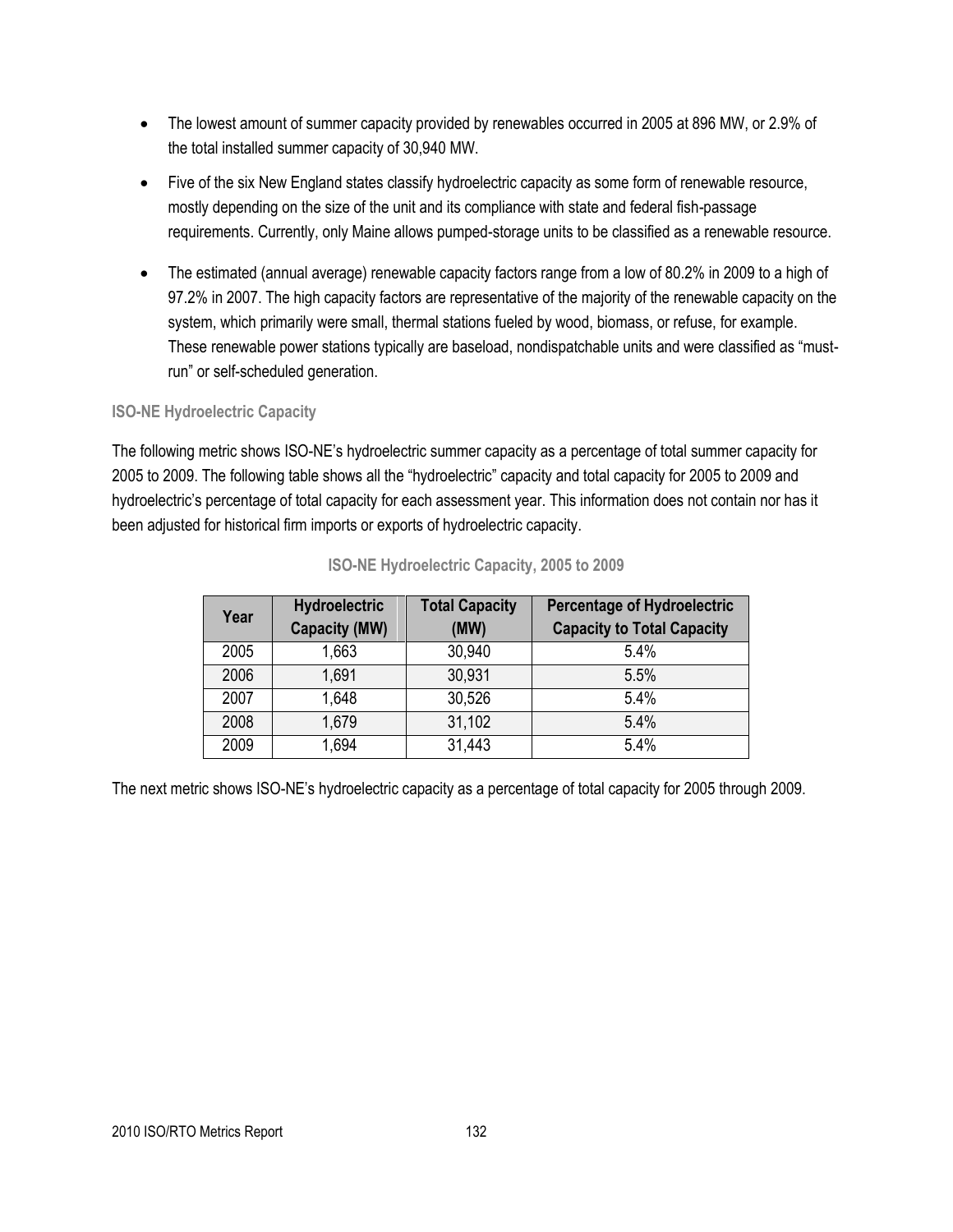

**ISO-NE Hydroelectric Summer Capacity as a Percentage of Total Summer Capacity, 2005–2009**

■2005 ■2006 ■2007 ■2008 ■2009

The following metric shows ISO-NE's estimated (annual average) hydroelectric capacity factors for 2005 to 2009. Because some small amount (200 to 300 MW, depending on monthly rating) of regional hydroelectric capacity is claimed as "settlement-only" capacity, these capacity values need to be added to the total hydroelectric capacity (MW) category to obtain a more accurate estimate of the annual average hydroelectric capacity factors. This estimated capacity factor information is representative of the "annual average" from numerous types of hydroelectric production facilities (i.e., run-of-river, daily- and weekly-cycle hydro) and does not represent the capacity factor of any single hydroelectric facility.

| Year | <b>Total</b><br>Total<br>Hydroelectric<br>Settlement-Only<br>Capacity (MW)(a)<br><b>Capacity (MW)</b> |     | <b>Total Annual</b><br><b>Hydroelectric</b><br>Energy (GWh) | <b>Estimated Annual</b><br><b>Hydroelectric</b><br>Capacity Factor (%) |  |
|------|-------------------------------------------------------------------------------------------------------|-----|-------------------------------------------------------------|------------------------------------------------------------------------|--|
| 2005 | 1.663                                                                                                 | 263 | 7.124                                                       | 42.2%                                                                  |  |
| 2006 | 1.691                                                                                                 | 212 | 8.024                                                       | 48.1%                                                                  |  |
| 2007 | 1.648                                                                                                 | 264 | 6.383                                                       | 38.1%                                                                  |  |
| 2008 | 1.679                                                                                                 | 283 | 8.464                                                       | 49.2%                                                                  |  |
| 2009 | 1.694                                                                                                 | 246 | 8.353                                                       | 49.1%                                                                  |  |

**ISO-NE Estimated (Annual Average) Hydroelectric Capacity Factors, 2005 to 2009**

(a) The majority of this "settlement-only" capacity is small, nondispatchable, run-of-river hydroelectric capacity, but it also may include small amounts of capacity fueled by distillate fuel oil, natural gas, LFG, wind, solar, wood/biomass, and refuse. These values are taken from the settlement-only section of the August version of the applicable yearly Seasonal Claimed Capability (SCC) Report and vary from a low of 212 MW in August 2006 to a high of 283 MW in August 2008.

Data observations:

- The average hydroelectric summer capacity over the five-year period was approximately 1,675 MW.
- The highest amount of hydroelectric summer capacity occurred in 2009 at 1,694 MW, or 5.4% of the total installed summer capacity of 31,443 MW.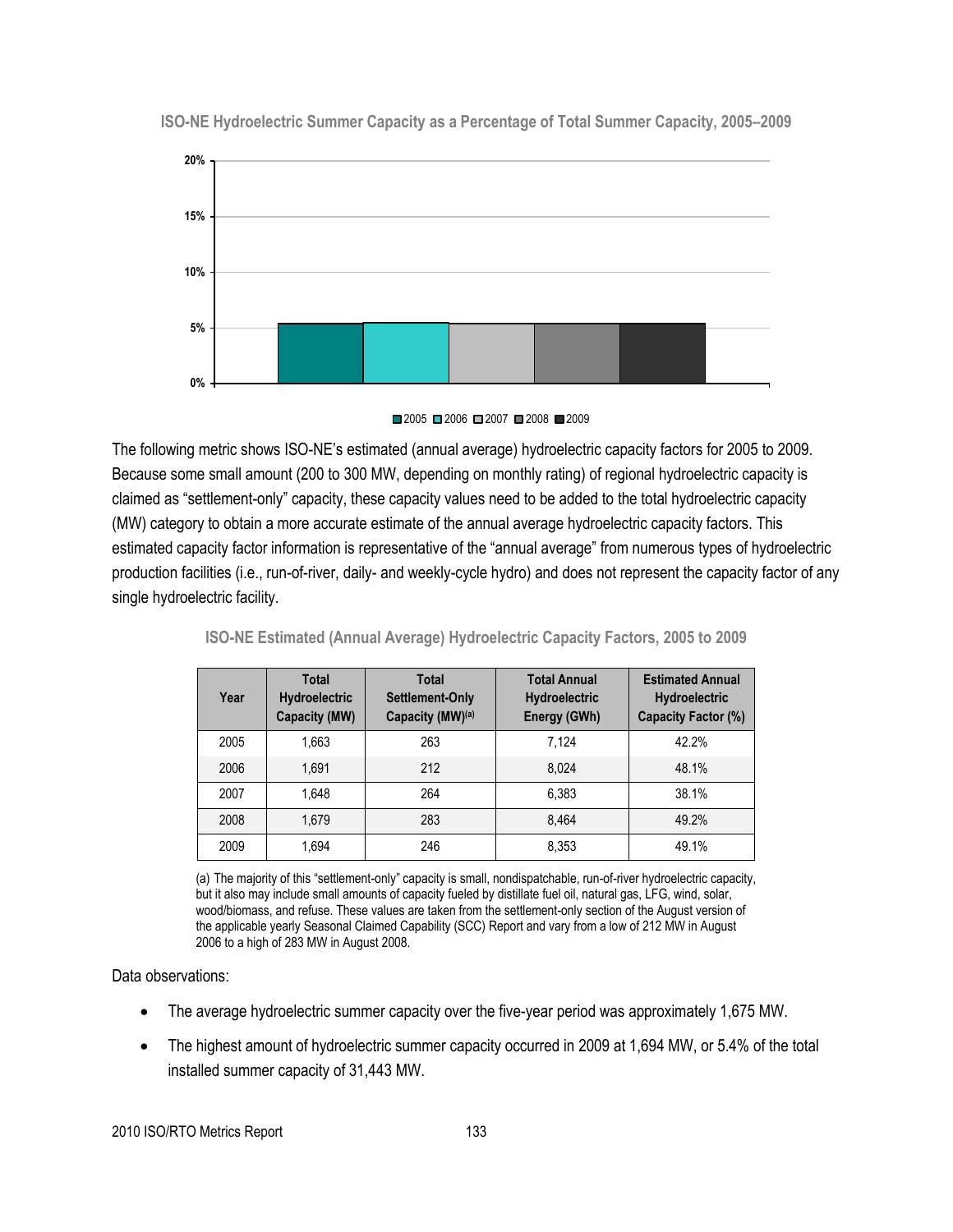- The lowest amount of hydroelectric summer capacity occurred in 2007 at 1,648 MW, or 5.4% of the total installed summer capacity of 30,526 MW.
- As noted, five of the six New England states classify hydroelectric capacity as some form of renewable resource, mostly depending on the size of the unit and its compliance with state and federal fish-passage requirements. Only Maine allows pumped-storage units to be classified as a renewable resource.
- The estimated (annual average) hydroelectric capacity factors range from a low of 38.1% in 2007 to a high of 49.1% in 2009. These capacity factors are representative of the majority of the larger types of hydroelectric capacity on the system, which are river-based hydroelectric stations with significant pondage or storage capability. These hydroelectric power stations typically are dispatchable or can also be selfscheduled generation. Because of the prior capacity rating methodology ISO-NE used for these types of hydro facilities, the capacity values are indicative of the amount of nameplate capacity that can be provided over a short time period, usually a 2- to 4-hour demonstration window, which, combined with a large watershed behind it, is the primary reason for the relatively high capacity factors for these facilities.
- As noted earlier, the annual average, regional hydroelectric capability is approximately 1,925 MW. Although a federal study in 1995 indicated the potential for another 1,300 MW of hydroelectric capacity within the region, the majority of the river systems within New England have already been optimized for hydroelectric energy and paper production. In addition, multiple environmental considerations would reduce the likelihood that these potential hydroelectric sites would be developed to their full physical potential.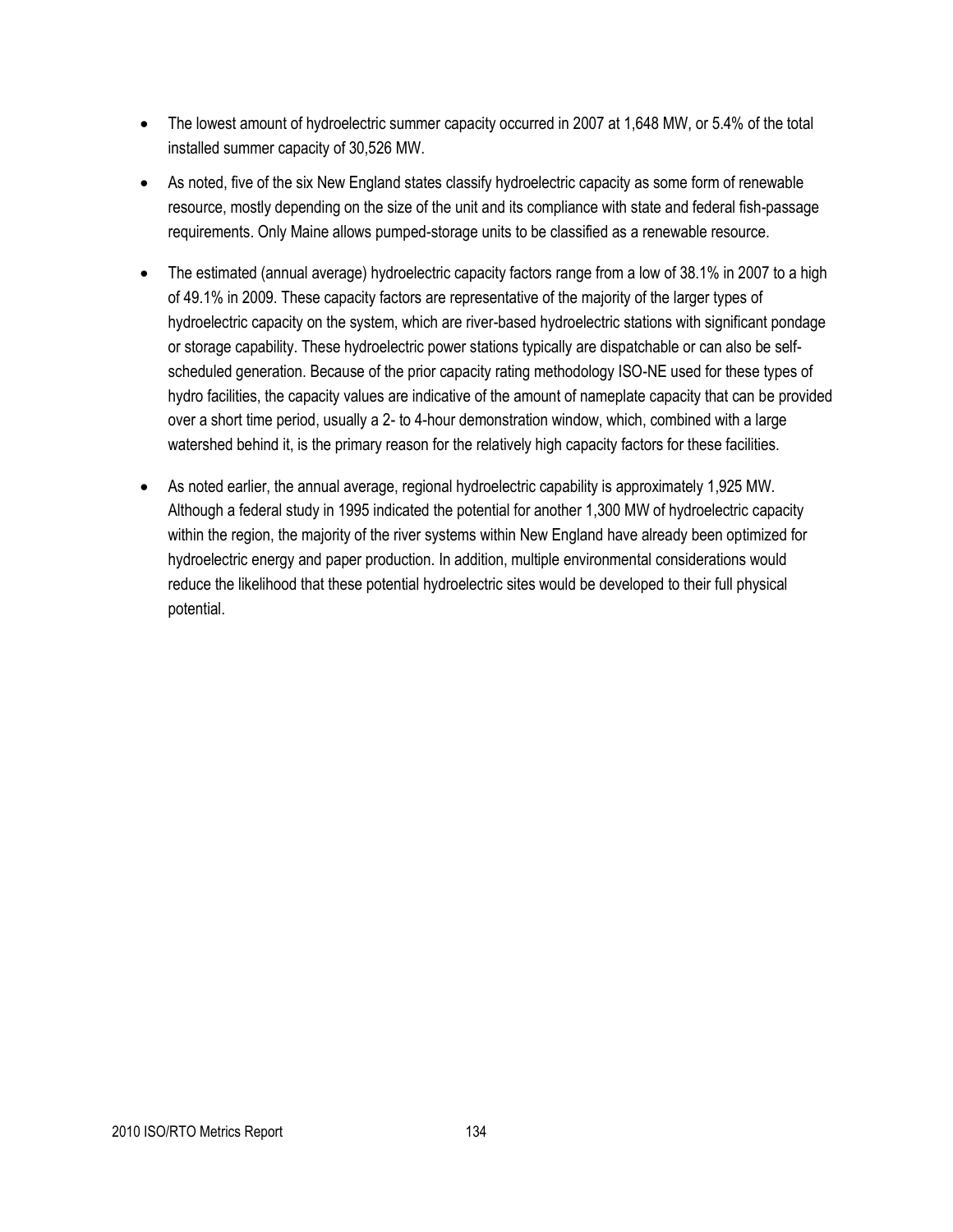## **C. ISO New England Organizational Effectiveness**

## *Administrative Costs*

The following figures show ISO-NE's actual annual noncapital costs and capital investment recovery costs as a percentage of budgeted costs for 2005 to 2009.



#### **Actual Annual ISO-NE Costs as a Percentage of Budgeted Costs, 2005–2009**



*Bars represent percentage of actual costs to approved budgets; dollar amounts represent approved budgets (in millions)*

The metric for noncapital costs identifies ISO-NE's administrative cost budget performance. The ISO-NE budgets reflect the resource allocations based on the establishment of regional objectives through the stakeholder process. These objectives and priorities, including resource allocations, are discussed with the stakeholders throughout the budget cycle. The main categories of costs include salaries and related overhead and outside consulting support. In each year, these costs represent approximately 80% of the total budget. The next-largest categories include computer services and communication costs, which average 8% per year. Regional entity dues make up approximately 4% of the costs each year.

The primary underspend in each year is the underutilization of contingencies contained in each budget. Each of ISO-NE's annual budgets contains a board-contingency expense of \$1 million. The board contingency is in place to fund unplanned activities and their related expenses. Normally, such expenses would be funded through a company's equity or reserves. However, ISO-NE has neither. In the years reported here, and in all prior years, ISO-NE has not had to use this contingency fund. Therefore, the variance for each of the years shown also includes a savings against the board's \$1 million contingency budget.

Data on ISO-NE expenses for 2005 to 2009 are as follows:

 In 2005, ISO-NE's actual expense was approximately 2% lower than the approved budget. The variance was primarily due to staffing levels lower than budgeted, interest income higher than budgeted, and savings on insurance costs.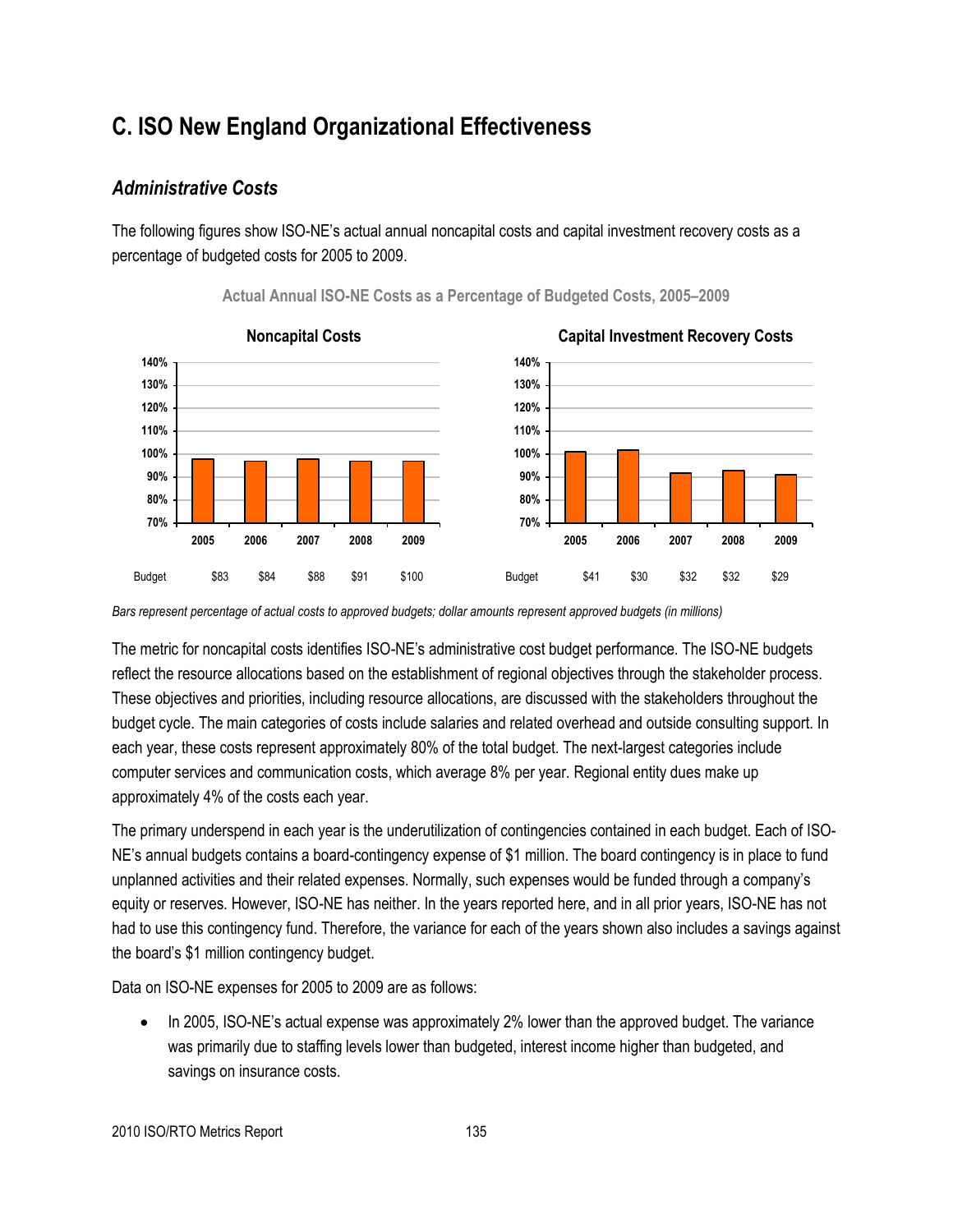- In 2006, ISO-NE's actual expenses were 3% lower than budgeted as a result of increased interest income.
- In 2007, ISO-NE's expenses were 2% lower than budgeted as a result of a higher staffing vacancy rate and reduced communication expenses because of contract renegotiations.
- In 2008, ISO-NE's expenses were 3% lower than budgeted because of higher internal capital development, increased reimbursable transmission study cost work, and lower outside consultant costs. These reductions were partially offset by interest income lower than budgeted.
- In 2009, ISO-NE's expenses were 3% lower than budgeted, primarily due to reduced computer services resulting from the restructuring of certain licensing arrangements and less reliance on external maintenance support. In addition, certain changes in health care plans also reduced costs, partially offset by increased pension benefit costs.

ISO-NE capital investment recovery costs include depreciation, amortization, interest expense, and loss on disposal of assets. Data on ISO-NE's costs for 2005 to 2009 are as follows:

- In 2005, actual costs were 1% higher than budgeted because of slightly higher depreciation estimates.
- In 2006, actual costs were 2% higher than budgeted primarily because of the abandonment of work done on the Locational Installed Capacity project, which was replaced with a newly designed Forward Capacity Market.
- In 2007, costs were 8% below budget as a result of lower depreciation costs. The decreased depreciation expense was due to underspending for capital projects planned and changes in in-service dates for projects planned for 2007, including the Forward Capacity Market Phase I.
- In 2008 and 2009, capital investment expenses were 7% and 8% below budget, respectively. For both years, the decrease was because of lower capital project costs and changes in project in-service dates for various capital projects. In addition, a reduction in interest expense, primarily because of a drop in interest rates during both years, contributed to the variance.

The administrative costs per megawatt-hour of load served shown in the following graph should be reviewed in the context of the widely varying levels of annual load served by each ISO/RTO, with ISO-NE's data shown in the table below. Year-to-year changes in load may reflect weather patterns, demand-response penetration, and energyefficiency gains. As such, the data are used as a reference point because many of ISO-NE's costs are fixed and load reductions may reflect regional objectives.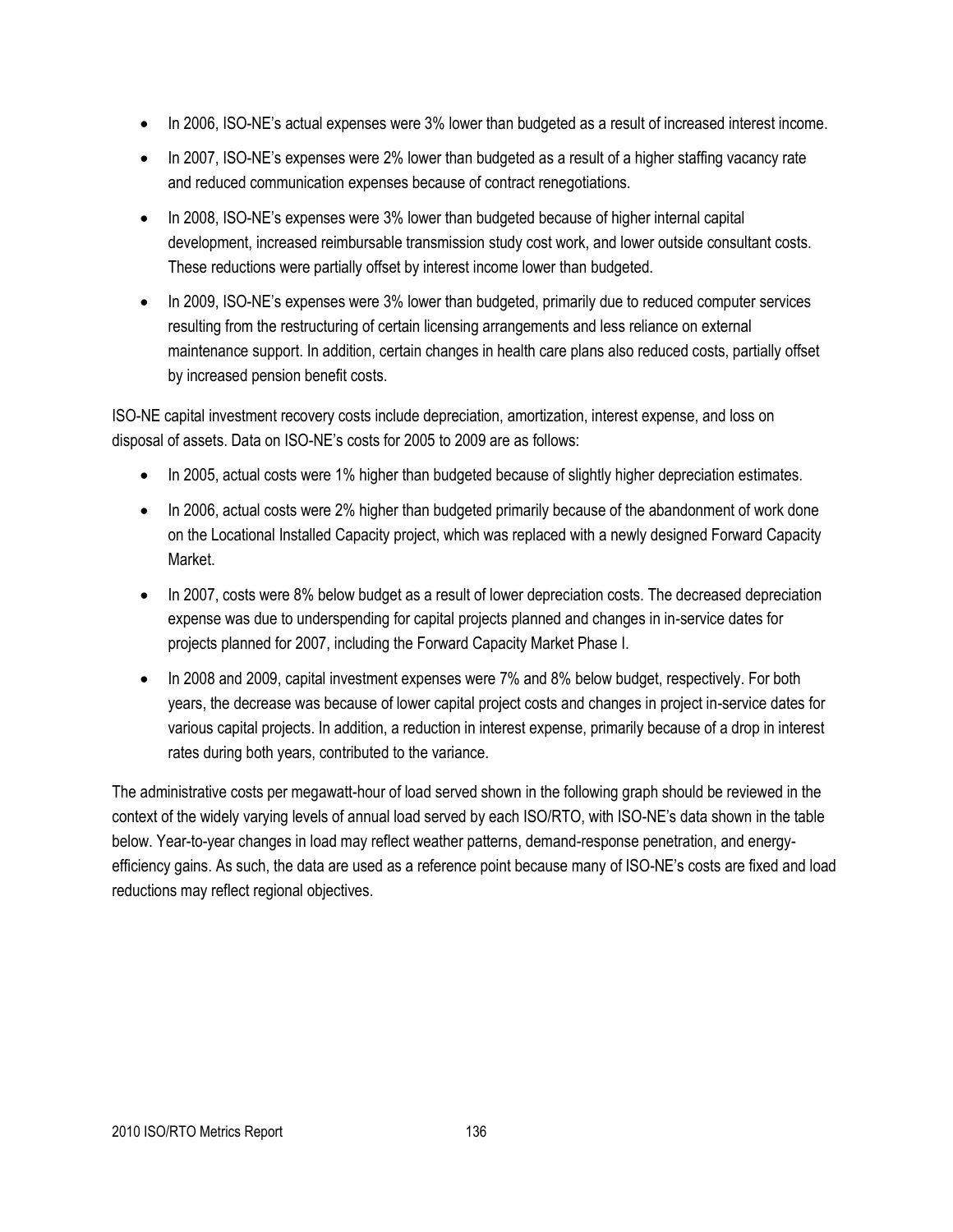

**ISO-NE Annual Administrative Charges per Megawatt Hour of Load Served, 2005–2009 (\$/MWh)**

**ISO-NE Annual Load Served, 2009**

| <b>ISO/RTO</b> | 2009 Annual Load Served<br>(in TWh) |
|----------------|-------------------------------------|
| <b>ISO-NE</b>  | 137                                 |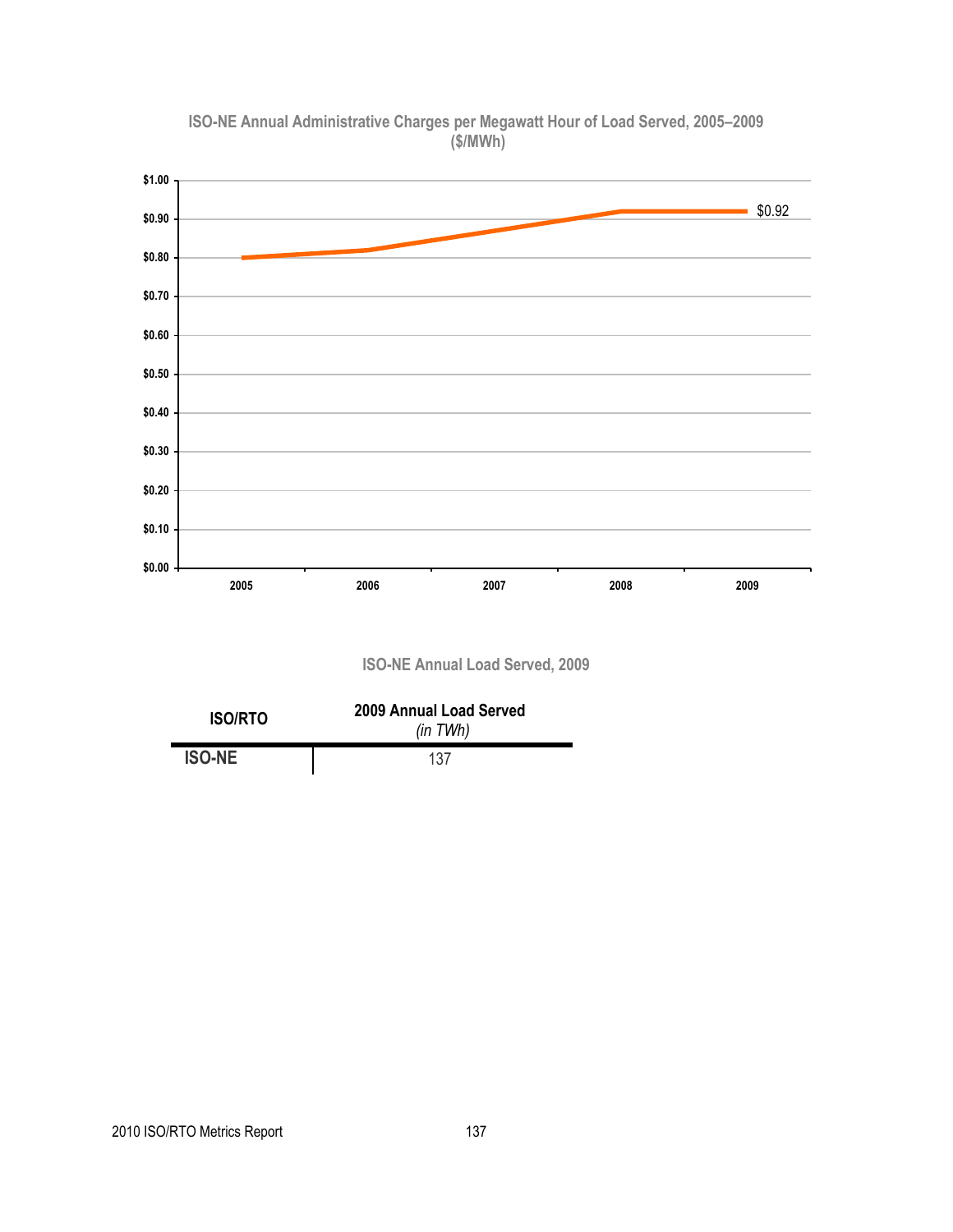## *Customer Satisfaction*

This ISO/RTO performance metric identifies customer satisfaction within the ISO-NE footprint. Since 1999, through an independent third-party administrator, ISO-NE has measured customer satisfaction with respect to its overall performance, as well as by satisfaction with its performance on service dimensions related to FERC objectives for ISOs/RTOs.

The ISO New England customer satisfaction survey measures satisfaction with specific service dimensions, such as the following:

- ISO-NE's operation of the bulk power system consistent with established FERC, NERC, and NPCC reliability requirements
- Dispatch of resources (generators, loads, and tie lines) consistent with the tariff
- Administration of the wholesale markets consistent with the tariff
- Responsiveness to customer inquiries
- Implementation of requirements as defined in the tariff
- Administration of stakeholder processes to allow for input on matters that affect the efficiency and competiveness of the wholesale market, as well as issues that have an impact on the reliability of the bulk power system

Satisfaction with performance is measured using a six-point scale composed of "extremely satisfied," "moderately satisfied," "marginally satisfied," "marginally dissatisfied," "moderately dissatisfied," and "extremely dissatisfied." For the survey period of 2005 to 2009, for all the service dimensions except for the aforementioned administration of stakeholder processes, ISO-NE achieved net customer satisfaction results of 91% or greater from survey respondents that had an opinion. With respect to the stakeholder process, ISO-NE achieved a satisfaction rating of 85% or greater during that same five-year period. For overall performance, ISO-NE achieved a net satisfaction rating of 94% or greater for 2005 to 2009. Respondents are also asked to grade their level of satisfaction or dissatisfaction on a scale of zero to 100, with a score of 70 being passing. For 2005 to 2009, the average score from all respondents was 84% or greater. The following graph illustrates the net positive customer satisfaction with ISO-NE's overall performance for survey respondents that expressed an opinion for 2005 to 2009.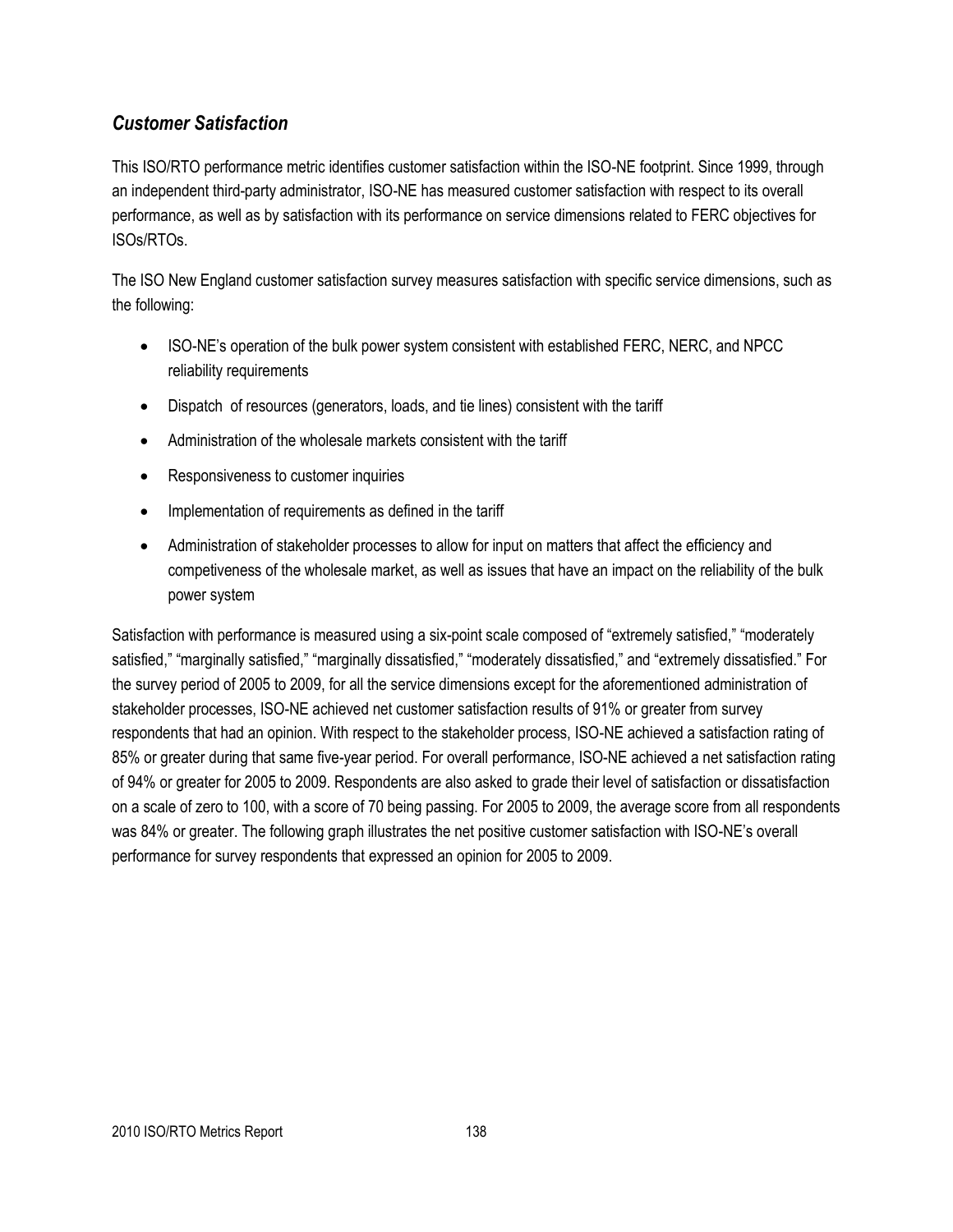**ISO-NE Percentage of Satisfied Members, 2005–2009**



## *Billing Controls*

This ISO/RTO performance metric identifies some of ISO-NE's billing controls. Since 2004, ISO-NE has engaged an external audit firm to review the description of controls, evaluate the effectiveness of controls design, and test operating effectiveness of the controls for the ISO-NE "bid-to-bill" processes. These processes include market operations, settlements, market services, and finance processes, as well as supporting IT applications and processes. Overall performance is measured by an external auditor, whose opinion of "unqualified" (i.e., clean) or *"*qualified*"* is stated in an SAS 70 Type 2 Audit Report made available to NEPOOL participants. The results of the ISO-NE audits for 2005 to 2009 are shown in the following table.

|  |  |  |  |  |  |  | ISO- NE SAS 70 Type 2 Audit Results, 2005-2009 |  |  |
|--|--|--|--|--|--|--|------------------------------------------------|--|--|
|--|--|--|--|--|--|--|------------------------------------------------|--|--|

| <b>ISO/RTO</b> | 2005<br>2006               |                            | 2007                       | 2008                       | 2009                       |
|----------------|----------------------------|----------------------------|----------------------------|----------------------------|----------------------------|
|                | Unqualified SAS            | <b>Unqualified SAS</b>     | <b>Unqualified SAS</b>     | <b>Unqualified SAS</b>     | <b>Unqualified SAS</b>     |
| <b>ISO-NE</b>  | 70 Type 2 Audit<br>Opinion | 70 Type 2 Audit<br>Opinion | 70 Type 2 Audit<br>Opinion | 70 Type 2 Audit<br>Opinion | 70 Type 2 Audit<br>Opinion |

In 2008, market participants submitted six billing disputes that resulted in billing adjustments of \$68,236. In 2009, nine billing disputes were submitted to ISO-NE that resulted in billing adjustments of \$414,302. The total value of the wholesale electricity markets administered by ISO-NE in 2008 was \$14.7 billion, and the value in 2009 was \$7.9 billion. All requests for billing adjustments (RBAs) are reported to stakeholders.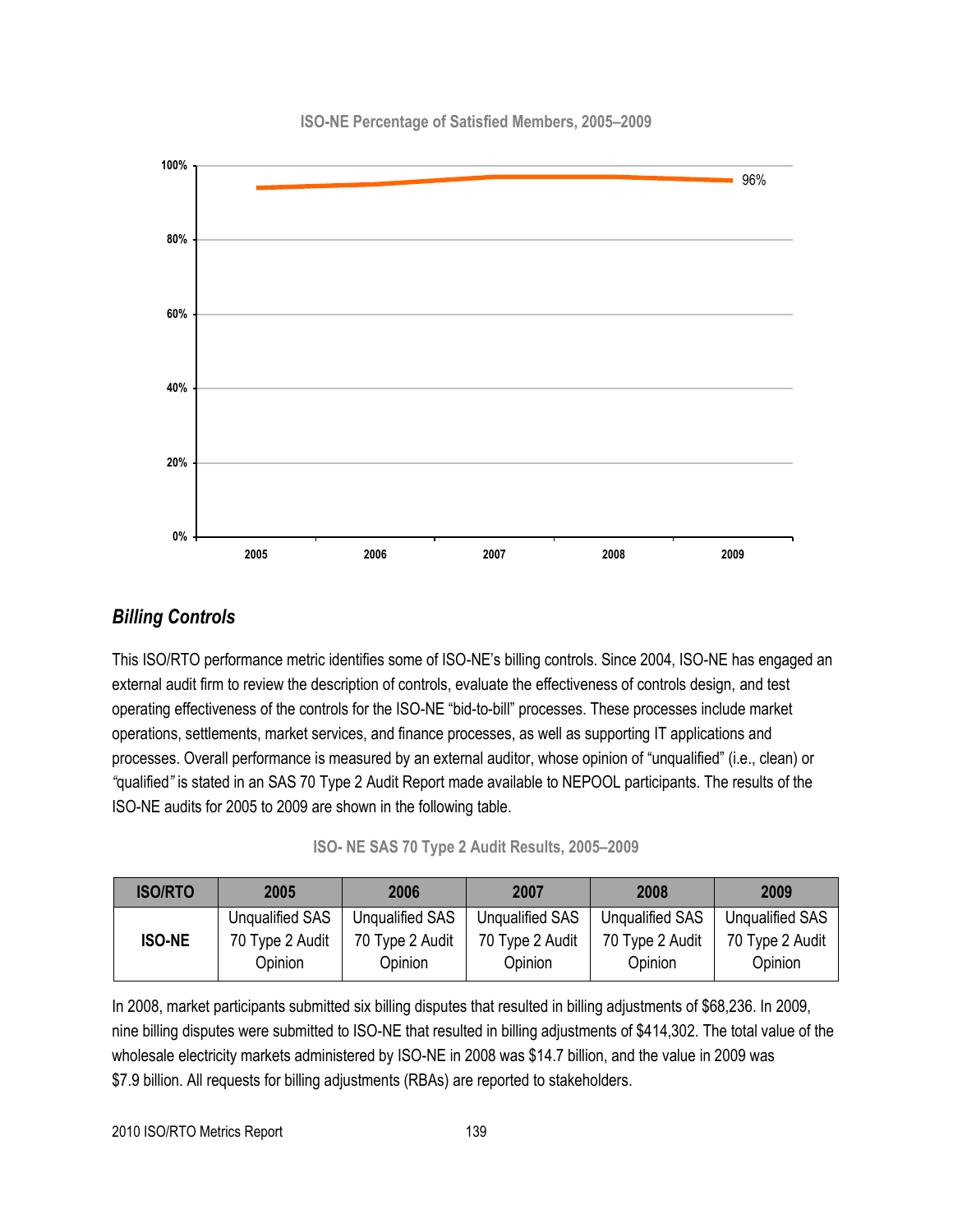## **D. ISO New England Specific Initiatives**

*Developing Transmission Infrastructure:* Transmission development has seen great progress across the region. More than 300 projects have been placed in service since 2002, a \$4 billion investment that benefits all New England consumers. An additional \$5 billion in transmission investment is planned for the next 10 years that will help the region's grid stay reliable and flexible. These reliability transmission upgrades have alleviated transmission congestion and have reduced out-of-market costs by almost 90% in 2009 because there is less of a need to operate power plants to maintain reliability in certain areas of the power grid.

New England's electricity consumers share the cost of transmission lines needed to maintain grid reliability through an established practice for cost allocation. This arrangement has provided the certainty needed for transmission owners to invest in needed power system infrastructure and has been in place since December 2003 when FERC approved this regionalized payment approach as a part of the region's transmission tariff.

The *Energy Policy Act of 2005* required the U.S. Department of Energy (DOE) to complete a transmission congestion study every three years to analyze the flow of electricity across the nation's power systems. The first study, completed in 2006, identified New England as one "area of concern" and cited significant transmission congestion in the Southwest Connecticut and Boston areas. In its subsequent study released in 2009, the DOE cited that conditions in New England have changed markedly over the past three years and removed New England as an "area of concern."

In its *2010 Regional System Plan*, ISO-NE provides additional focus and information on the ability of nontransmission alternatives to meet regional system needs.<sup>35</sup>

*Markets Provide Competition and Investment Certainty:* In the past decade under ISO-NE administration, new electric generating capacity has increased power grid capacity by more than 30% with the addition of 10,800 MW of new generation. In addition to making electricity prices more competitive, this additional generating supply has helped to meet record-setting consumer demand and has lowered regional power plant emissions by decreasing nitrogen oxide emissions by 45% and sulfur dioxide emissions by 50%. Most of this new generating capacity uses natural gas as its fuel source. Currently, more than 30,500 MW of supply-side, generating resources are available in New England that have been procured through the Forward Capacity Market.

In less than 13 years, New England has developed a comprehensive suite of market products and services. More than 400 companies complete between \$5 and12 billion in transactions annually to buy and sell wholesale electricity, and the region's wholesale markets and products traded in New England fall into three categories: energy, capacity, and ancillary services.

Wholesale market prices have decreased in New England for most of the past decade, including both the yearly, average locational marginal prices, as well as the fuel-adjusted prices. This trend currently reflects both lower fossil

 $\overline{a}$ 

<sup>35</sup> ISO-NE's RSP10 is available at http://www.iso-ne.com/trans/rsp/index.html.